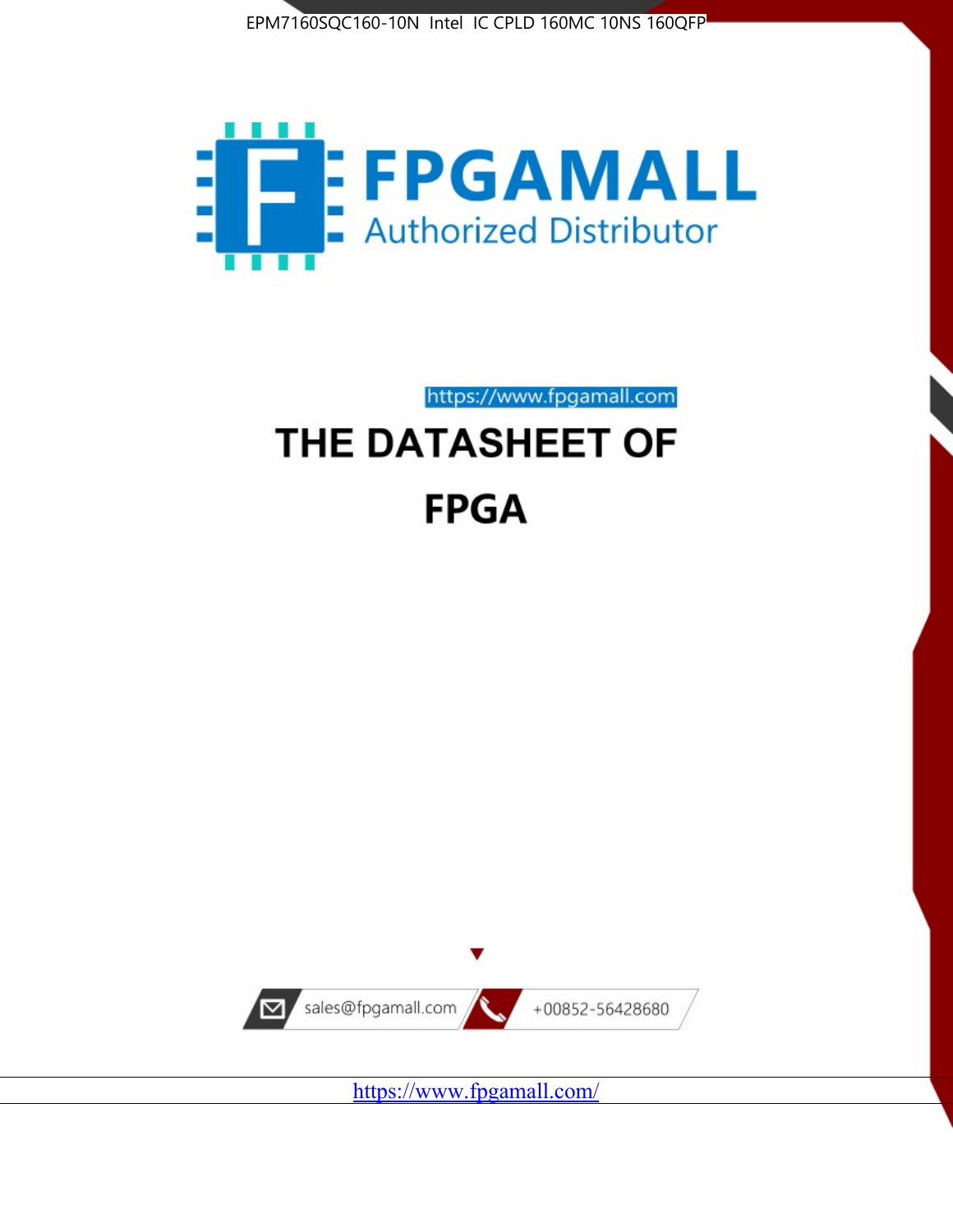

MAX 7000B devices, see the *MAX 7000A Programmable Logic Device Family Data Sheet* or the *MAX 7000B Programmable Logic Device Family Data Sheet*.

| <b>Table 1. MAX 7000 Device Features</b> |                |                |                |                 |                 |                 |                 |
|------------------------------------------|----------------|----------------|----------------|-----------------|-----------------|-----------------|-----------------|
| <b>Feature</b>                           | <b>EPM7032</b> | <b>EPM7064</b> | <b>EPM7096</b> | <b>EPM7128E</b> | <b>EPM7160E</b> | <b>EPM7192E</b> | <b>EPM7256E</b> |
| Usable<br>gates                          | 600            | 1,250          | 1,800          | 2,500           | 3,200           | 3,750           | 5,000           |
| Macrocells                               | 32             | 64             | 96             | 128             | 160             | 192             | 256             |
| Logic array<br>blocks                    | 2              | 4              | 6              | 8               | 10              | 12              | 16              |
| Maximum<br>user I/O pins                 | 36             | 68             | 76             | 100             | 104             | 124             | 164             |
| $t_{PD}$ (ns)                            | 6              | 6              | 7.5            | 7.5             | 10              | 12              | 12              |
| $t_{\text{SU}}$ (ns)                     | 5              | 5              | 6              | 6               | 7               | 7               | 7               |
| $t_{\text{FSU}}$ (ns)                    | 2.5            | 2.5            | 3              | 3               | 3               | 3               | 3               |
| $t_{CO1}$ (ns)                           | 4              | 4              | 4.5            | 4.5             | 5               | 6               | 6               |
| $f_{CNT}$ (MHz)                          | 151.5          | 151.5          | 125.0          | 125.0           | 100.0           | 90.9            | 90.9            |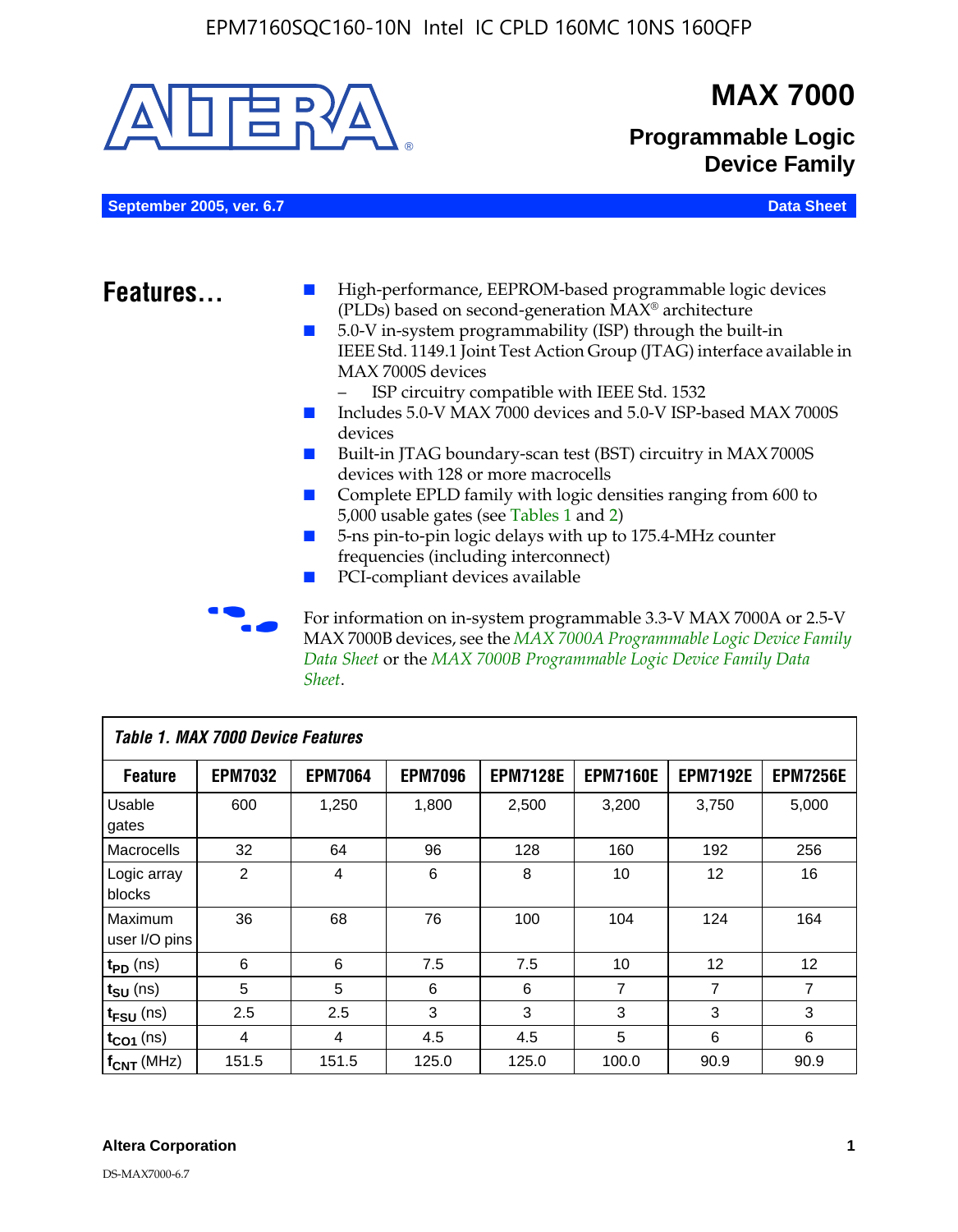| <b>Table 2. MAX 7000S Device Features</b> |                 |                 |                 |                 |                 |                 |  |  |
|-------------------------------------------|-----------------|-----------------|-----------------|-----------------|-----------------|-----------------|--|--|
| <b>Feature</b>                            | <b>EPM7032S</b> | <b>EPM7064S</b> | <b>EPM7128S</b> | <b>EPM7160S</b> | <b>EPM7192S</b> | <b>EPM7256S</b> |  |  |
| Usable gates                              | 600             | 1,250           | 2,500           | 3,200           | 3,750           | 5,000           |  |  |
| Macrocells                                | 32              | 64              | 128             | 160             | 192             | 256             |  |  |
| Logic array<br>blocks                     | 2               | 4               | 8               | 10              | 12              | 16              |  |  |
| Maximum<br>user I/O pins                  | 36              | 68              | 100             | 104             | 124             | 164             |  |  |
| $t_{PD}$ (ns)                             | 5               | 5               | 6               | 6               | 7.5             | 7.5             |  |  |
| $t_{SU}$ (ns)                             | 2.9             | 2.9             | 3.4             | 3.4             | 4.1             | 3.9             |  |  |
| $t_{\text{FSU}}$ (ns)                     | 2.5             | 2.5             | 2.5             | 2.5             | 3               | 3               |  |  |
| $t_{CO1}$ (ns)                            | 3.2             | 3.2             | 4               | 3.9             | 4.7             | 4.7             |  |  |
| $f_{CNT}$ (MHz)                           | 175.4           | 175.4           | 147.1           | 149.3           | 125.0           | 128.2           |  |  |

## **...and More Features**

- Open-drain output option in MAX 7000S devices
- Programmable macrocell flipflops with individual clear, preset, clock, and clock enable controls
- Programmable power-saving mode for a reduction of over 50% in each macrocell
- Configurable expander product-term distribution, allowing up to 32 product terms per macrocell
- 44 to 208 pins available in plastic J-lead chip carrier (PLCC), ceramic pin-grid array (PGA), plastic quad flat pack (PQFP), power quad flat pack (RQFP), and 1.0-mm thin quad flat pack (TQFP) packages
- Programmable security bit for protection of proprietary designs
- 3.3-V or 5.0-V operation
	- MultiVolt<sup>TM</sup> I/O interface operation, allowing devices to interface with 3.3-V or 5.0-V devices (MultiVolt I/O operation is not available in 44-pin packages)
	- Pin compatible with low-voltage MAX 7000A and MAX 7000B devices
- Enhanced features available in MAX 7000E and MAX 7000S devices
	- Six pin- or logic-driven output enable signals
	- Two global clock signals with optional inversion
	- Enhanced interconnect resources for improved routability
	- Fast input setup times provided by a dedicated path from I/O pin to macrocell registers
	- Programmable output slew-rate control
- Software design support and automatic place-and-route provided by Altera's development system for Windows-based PCs and Sun SPARCstation, and HP 9000 Series 700/800 workstations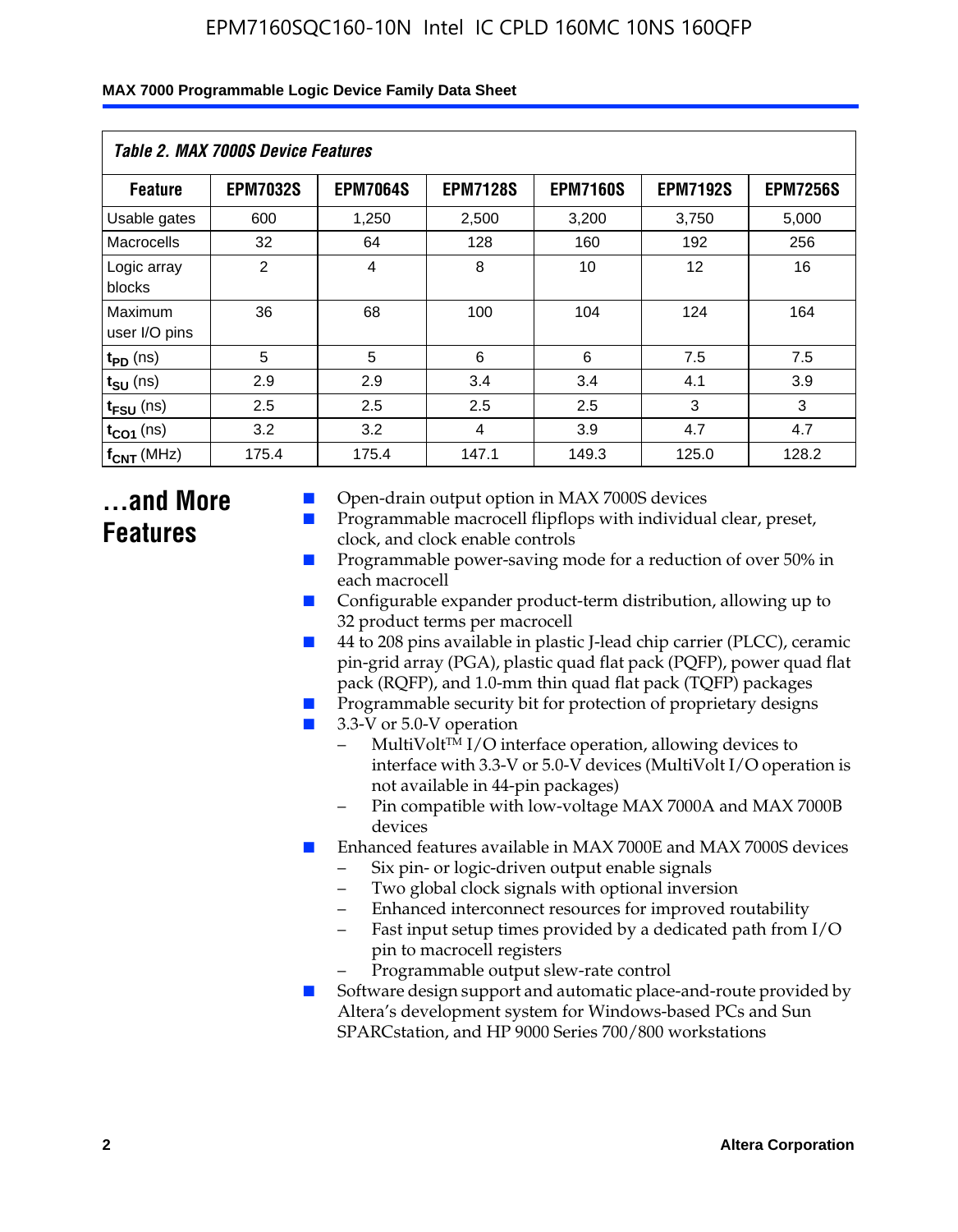|                               | MAX 7000 Programmable Logic Device Family Data Sheet                                                                                                                                                                                                                                                                                                                                                                                                                                                                                                                                                                                                                            |
|-------------------------------|---------------------------------------------------------------------------------------------------------------------------------------------------------------------------------------------------------------------------------------------------------------------------------------------------------------------------------------------------------------------------------------------------------------------------------------------------------------------------------------------------------------------------------------------------------------------------------------------------------------------------------------------------------------------------------|
|                               | Additional design entry and simulation support provided by EDIF<br>200 and 300 netlist files, library of parameterized modules (LPM),<br>Verilog HDL, VHDL, and other interfaces to popular EDA tools from<br>manufacturers such as Cadence, Exemplar Logic, Mentor Graphics,<br>OrCAD, Synopsys, and VeriBest<br>Programming support<br>Altera's Master Programming Unit (MPU) and programming<br>hardware from third-party manufacturers program all<br>MAX 7000 devices<br>The BitBlaster™ serial download cable, ByteBlasterMV™<br>$-$<br>parallel port download cable, and MasterBlaster™<br>serial/universal serial bus (USB) download cable program MAX<br>7000S devices |
| General<br><b>Description</b> | The MAX 7000 family of high-density, high-performance PLDs is based<br>on Altera's second-generation MAX architecture. Fabricated with<br>advanced CMOS technology, the EEPROM-based MAX 7000 family<br>provides 600 to 5,000 usable gates, ISP, pin-to-pin delays as fast as 5 ns,<br>and counter speeds of up to 175.4 MHz. MAX 7000S devices in the -5, -6,<br>-7, and -10 speed grades as well as MAX 7000 and MAX 7000E devices in<br>-5, -6, -7, -10P, and -12P speed grades comply with the PCI Special Interest<br>Group (PCI SIG) PCI Local Bus Specification, Revision 2.2. See Table 3                                                                               |

|                 | Table 3. MAX 7000 Speed Grades |              |              |              |              |                    |              |              |              |              |
|-----------------|--------------------------------|--------------|--------------|--------------|--------------|--------------------|--------------|--------------|--------------|--------------|
| <b>Device</b>   |                                |              |              |              |              | <b>Speed Grade</b> |              |              |              |              |
|                 | -5                             | -6           | $-7$         | $-10P$       | $-10$        | $-12P$             | $-12$        | $-15$        | $-15T$       | $-20$        |
| EPM7032         |                                | $\checkmark$ | $\checkmark$ |              | $\checkmark$ |                    | $\checkmark$ | $\checkmark$ | $\checkmark$ |              |
| EPM7032S        | $\checkmark$                   | $\checkmark$ | $\checkmark$ |              | $\checkmark$ |                    |              |              |              |              |
| <b>EPM7064</b>  |                                | $\checkmark$ | $\checkmark$ |              | $\checkmark$ |                    | $\checkmark$ | $\checkmark$ |              |              |
| <b>EPM7064S</b> | $\checkmark$                   | $\checkmark$ | $\checkmark$ |              | $\checkmark$ |                    |              |              |              |              |
| <b>EPM7096</b>  |                                |              | $\checkmark$ |              | $\checkmark$ |                    | $\checkmark$ | $\checkmark$ |              |              |
| <b>EPM7128E</b> |                                |              | $\checkmark$ | $\checkmark$ | $\checkmark$ |                    | $\checkmark$ | $\checkmark$ |              | $\checkmark$ |
| <b>EPM7128S</b> |                                | $\checkmark$ | $\checkmark$ |              | $\checkmark$ |                    |              | $\checkmark$ |              |              |
| <b>EPM7160E</b> |                                |              |              | $\checkmark$ | $\checkmark$ |                    | $\checkmark$ | $\checkmark$ |              | $\checkmark$ |
| <b>EPM7160S</b> |                                | $\checkmark$ | $\checkmark$ |              | $\checkmark$ |                    |              | $\checkmark$ |              |              |
| <b>EPM7192E</b> |                                |              |              |              |              | $\checkmark$       | $\checkmark$ | $\checkmark$ |              |              |
| <b>EPM7192S</b> |                                |              | $\checkmark$ |              | $\checkmark$ |                    |              | $\checkmark$ |              |              |
| <b>EPM7256E</b> |                                |              |              |              |              | $\checkmark$       | $\checkmark$ | $\checkmark$ |              | $\checkmark$ |
| <b>EPM7256S</b> |                                |              | $\checkmark$ |              | $\checkmark$ |                    |              | $\checkmark$ |              |              |

for available speed grades.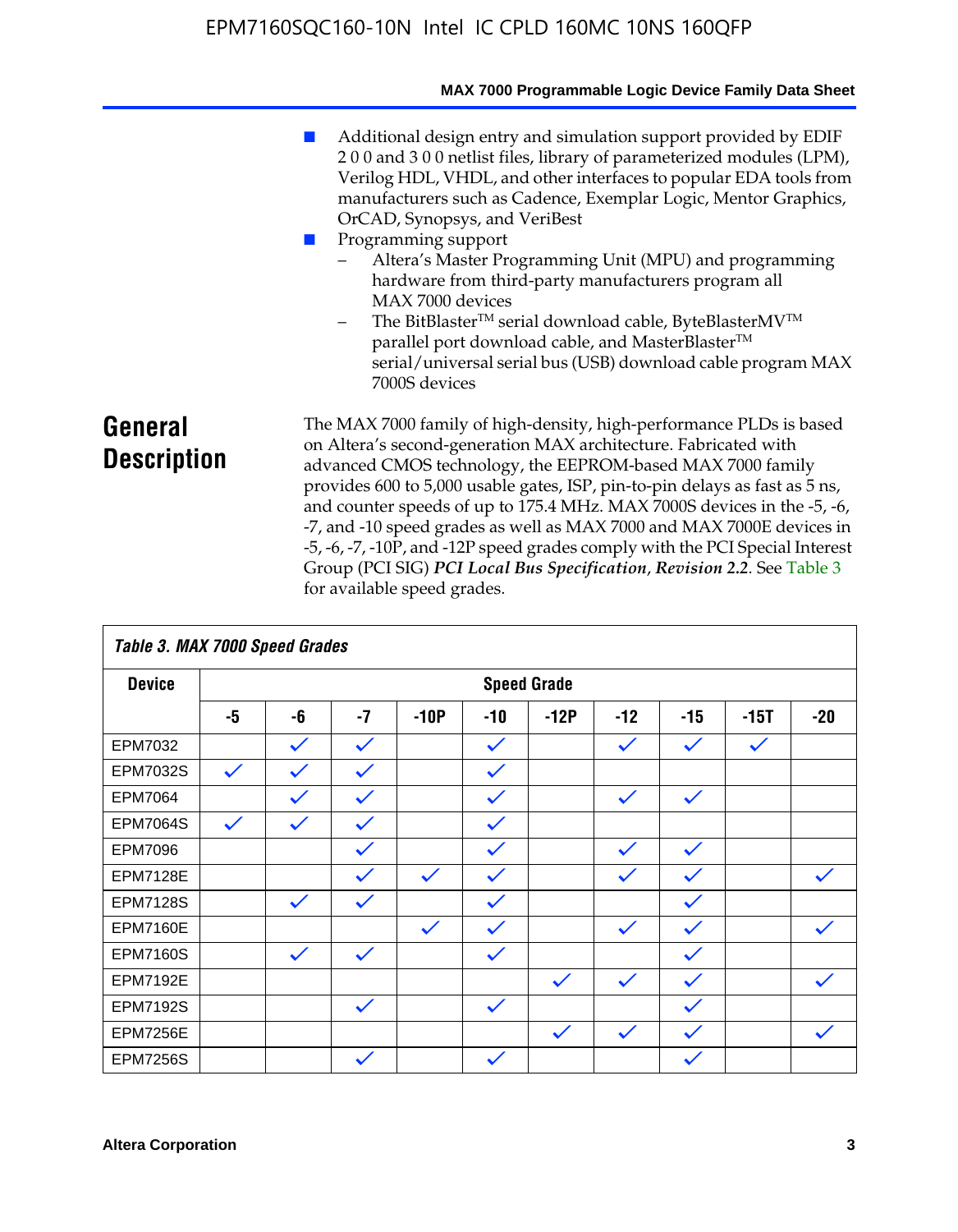### **MAX 7000 Programmable Logic Device Family Data Sheet**

The MAX 7000E devices—including the EPM7128E, EPM7160E, EPM7192E, and EPM7256E devices—have several enhanced features: additional global clocking, additional output enable controls, enhanced interconnect resources, fast input registers, and a programmable slew rate.

In-system programmable MAX 7000 devices—called MAX 7000S devices—include the EPM7032S, EPM7064S, EPM7128S, EPM7160S, EPM7192S, and EPM7256S devices. MAX 7000S devices have the enhanced features of MAX 7000E devices as well as JTAG BST circuitry in devices with 128 or more macrocells, ISP, and an open-drain output option. See Table 4.

| Table 4. MAX 7000 Device Features |                                                    |                                           |                                           |  |  |  |
|-----------------------------------|----------------------------------------------------|-------------------------------------------|-------------------------------------------|--|--|--|
| <b>Feature</b>                    | <b>EPM7032</b><br><b>EPM7064</b><br><b>EPM7096</b> | All<br><b>MAX 7000E</b><br><b>Devices</b> | All<br><b>MAX 7000S</b><br><b>Devices</b> |  |  |  |
| ISP via JTAG interface            |                                                    |                                           |                                           |  |  |  |
| JTAG BST circuitry                |                                                    |                                           | $\checkmark$ (1)                          |  |  |  |
| Open-drain output option          |                                                    |                                           |                                           |  |  |  |
| Fast input registers              |                                                    |                                           |                                           |  |  |  |
| Six global output enables         |                                                    |                                           |                                           |  |  |  |
| Two global clocks                 |                                                    |                                           |                                           |  |  |  |
| Slew-rate control                 |                                                    |                                           |                                           |  |  |  |
| MultiVolt interface (2)           |                                                    |                                           |                                           |  |  |  |
| Programmable register             |                                                    |                                           |                                           |  |  |  |
| Parallel expanders                |                                                    |                                           |                                           |  |  |  |
| Shared expanders                  |                                                    |                                           |                                           |  |  |  |
| Power-saving mode                 |                                                    |                                           |                                           |  |  |  |
| Security bit                      |                                                    |                                           |                                           |  |  |  |
| PCI-compliant devices available   |                                                    |                                           |                                           |  |  |  |

*Notes:*

(1) Available only in EPM7128S, EPM7160S, EPM7192S, and EPM7256S devices only.

(2) The MultiVolt I/O interface is not available in 44-pin packages.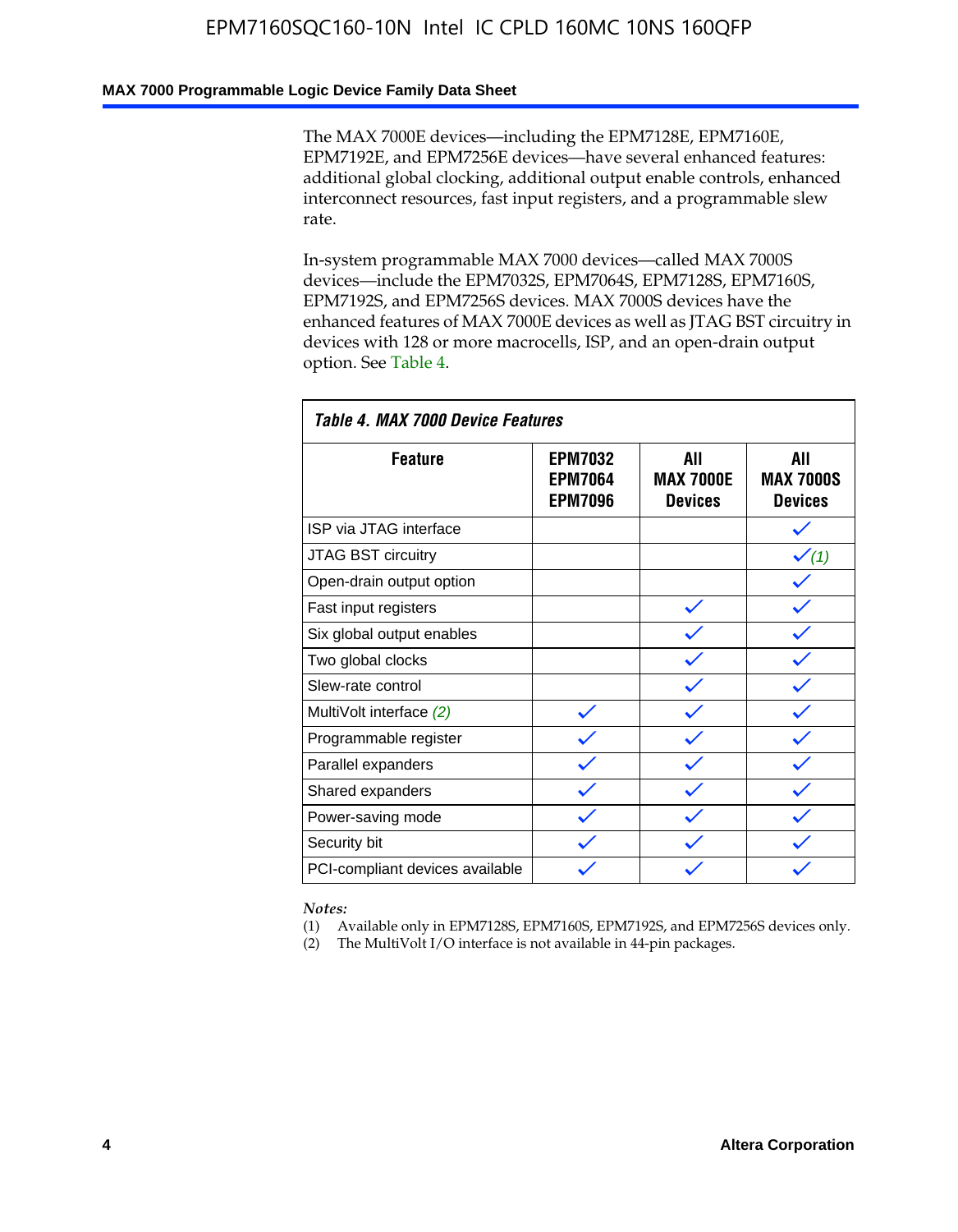The MAX 7000 architecture supports 100% TTL emulation and high-density integration of SSI, MSI, and LSI logic functions. The MAX 7000 architecture easily integrates multiple devices ranging from PALs, GALs, and 22V10s to MACH and pLSI devices. MAX 7000 devices are available in a wide range of packages, including PLCC, PGA, PQFP, RQFP, and TQFP packages. See Table 5.

| Table 5. MAX 7000 Maximum User I/O Pins<br><i>Note</i> $(1)$ |                           |                           |                           |                           |                           |                               |                        |                            |                       |                              |                               |                               |
|--------------------------------------------------------------|---------------------------|---------------------------|---------------------------|---------------------------|---------------------------|-------------------------------|------------------------|----------------------------|-----------------------|------------------------------|-------------------------------|-------------------------------|
| <b>Device</b>                                                | 44-<br>Pin<br><b>PLCC</b> | 44-<br>Pin<br><b>PQFP</b> | 44-<br>Pin<br><b>TQFP</b> | 68-<br>Pin<br><b>PLCC</b> | 84-<br>Pin<br><b>PLCC</b> | $100 -$<br>Pin<br><b>PQFP</b> | $100 -$<br>Pin<br>TQFP | 160-<br>Pin<br><b>PQFP</b> | $160 -$<br>Pin<br>PGA | $192 -$<br>Pin<br><b>PGA</b> | $208 -$<br>Pin<br><b>PQFP</b> | $208 -$<br>Pin<br><b>RQFP</b> |
| EPM7032                                                      | 36                        | 36                        | 36                        |                           |                           |                               |                        |                            |                       |                              |                               |                               |
| <b>EPM7032S</b>                                              | 36                        |                           | 36                        |                           |                           |                               |                        |                            |                       |                              |                               |                               |
| <b>EPM7064</b>                                               | 36                        |                           | 36                        | 52                        | 68                        | 68                            |                        |                            |                       |                              |                               |                               |
| <b>EPM7064S</b>                                              | 36                        |                           | 36                        |                           | 68                        |                               | 68                     |                            |                       |                              |                               |                               |
| <b>EPM7096</b>                                               |                           |                           |                           | 52                        | 64                        | 76                            |                        |                            |                       |                              |                               |                               |
| <b>EPM7128E</b>                                              |                           |                           |                           |                           | 68                        | 84                            |                        | 100                        |                       |                              |                               |                               |
| <b>EPM7128S</b>                                              |                           |                           |                           |                           | 68                        | 84                            | 84(2)                  | 100                        |                       |                              |                               |                               |
| <b>EPM7160E</b>                                              |                           |                           |                           |                           | 64                        | 84                            |                        | 104                        |                       |                              |                               |                               |
| EPM7160S                                                     |                           |                           |                           |                           | 64                        |                               | 84(2)                  | 104                        |                       |                              |                               |                               |
| <b>EPM7192E</b>                                              |                           |                           |                           |                           |                           |                               |                        | 124                        | 124                   |                              |                               |                               |
| <b>EPM7192S</b>                                              |                           |                           |                           |                           |                           |                               |                        | 124                        |                       |                              |                               |                               |
| <b>EPM7256E</b>                                              |                           |                           |                           |                           |                           |                               |                        | 132(2)                     |                       | 164                          |                               | 164                           |
| <b>EPM7256S</b>                                              |                           |                           |                           |                           |                           |                               |                        |                            |                       |                              | 164 $(2)$                     | 164                           |

#### *Notes:*

(1) When the JTAG interface in MAX 7000S devices is used for either boundary-scan testing or for ISP, four I/O pins become JTAG pins.

(2) Perform a complete thermal analysis before committing a design to this device package. For more information, see the *Operating Requirements for Altera Devices Data Sheet*.

> MAX 7000 devices use CMOS EEPROM cells to implement logic functions. The user-configurable MAX 7000 architecture accommodates a variety of independent combinatorial and sequential logic functions. The devices can be reprogrammed for quick and efficient iterations during design development and debug cycles, and can be programmed and erased up to 100 times.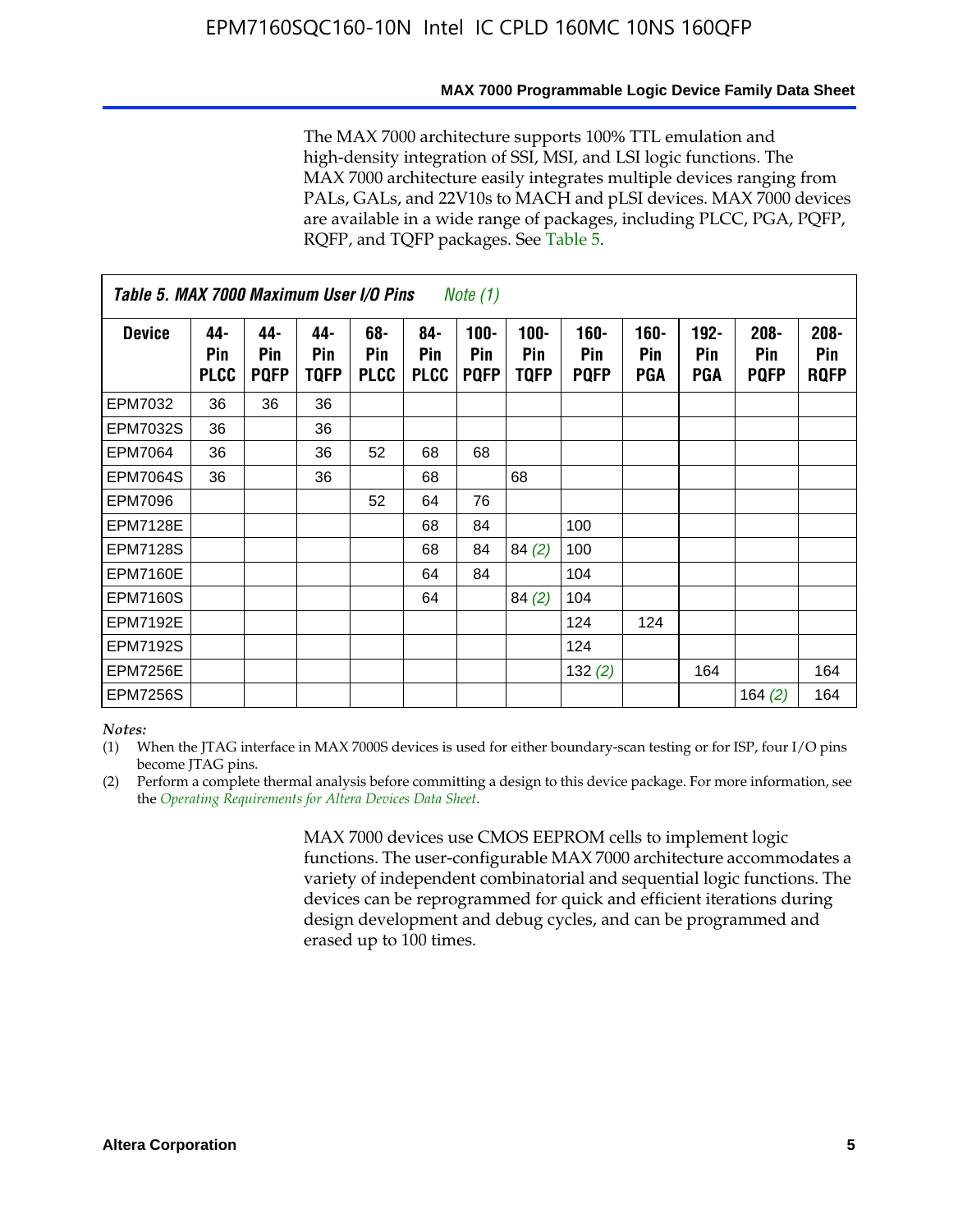### **MAX 7000 Programmable Logic Device Family Data Sheet**

MAX 7000 devices contain from 32 to 256 macrocells that are combined into groups of 16 macrocells, called logic array blocks (LABs). Each macrocell has a programmable-AND/fixed-OR array and a configurable register with independently programmable clock, clock enable, clear, and preset functions. To build complex logic functions, each macrocell can be supplemented with both shareable expander product terms and highspeed parallel expander product terms to provide up to 32 product terms per macrocell.

The MAX 7000 family provides programmable speed/power optimization. Speed-critical portions of a design can run at high speed/full power, while the remaining portions run at reduced speed/low power. This speed/power optimization feature enables the designer to configure one or more macrocells to operate at 50% or lower power while adding only a nominal timing delay. MAX 7000E and MAX 7000S devices also provide an option that reduces the slew rate of the output buffers, minimizing noise transients when non-speed-critical signals are switching. The output drivers of all MAX 7000 devices (except 44-pin devices) can be set for either 3.3-V or 5.0-V operation, allowing MAX 7000 devices to be used in mixed-voltage systems.

The MAX 7000 family is supported byAltera development systems, which are integrated packages that offer schematic, text—including VHDL, Verilog HDL, and the Altera Hardware Description Language (AHDL) and waveform design entry, compilation and logic synthesis, simulation and timing analysis, and device programming. The [software provides](http://www.altera.com/literature/ds/dsmii.pdf)  [EDIF 2 0 0 and 3 0 0, LPM, VHDL, Verilog HDL, and other in](http://www.altera.com/literature/ds/dsmii.pdf)terfaces for [additional design entry and simulation support from other industry](http://www.altera.com/literature/ds/quartus.pdf)standard PC- and UNIX-workstation-based EDA tools. The software runs on Windows-based PCs, as well as Sun SPARCstation, and HP 9000 Series 700/800 workstations.

For more information on development tools, see the **MAX+PLUS II** *Programmable Logic Development System & Software Data Sheet* and the *Quartus Programmable Logic Development System & Software Data Sheet*.

The MAX 7000 architecture includes the following elements:

## **Functional Description**

- Logic array blocks
- **Macrocells**
- Expander product terms (shareable and parallel)
- Programmable interconnect array
- I/O control blocks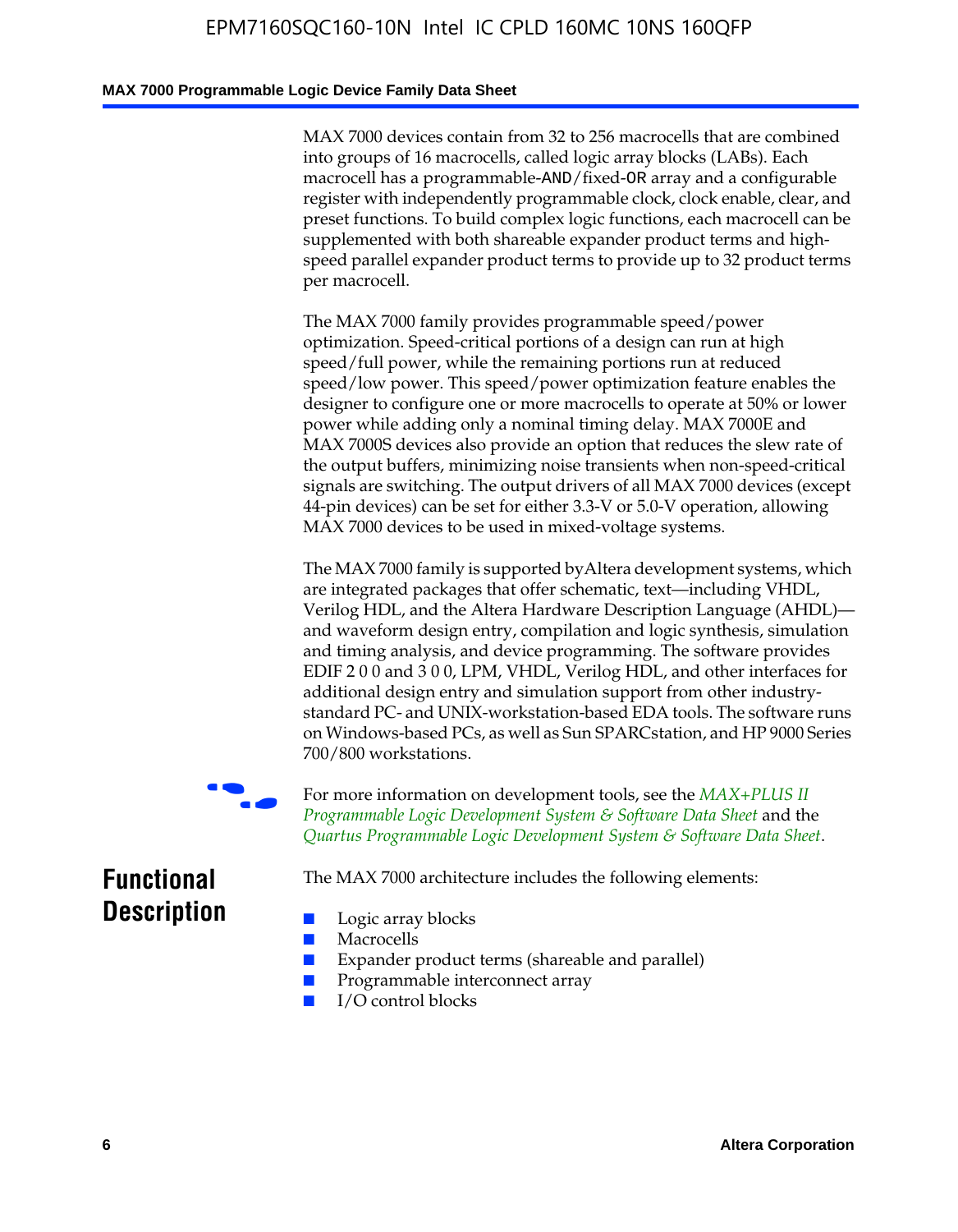### **MAX 7000 Programmable Logic Device Family Data Sheet**

The MAX 7000 architecture includes four dedicated inputs that can be used as general-purpose inputs or as high-speed, global control signals (clock, clear, and two output enable signals) for each macrocell and I/O pin. Figure 1 shows the architecture of EPM7032, EPM7064, and EPM7096 devices.



*Figure 1. EPM7032, EPM7064 & EPM7096 Device Block Diagram*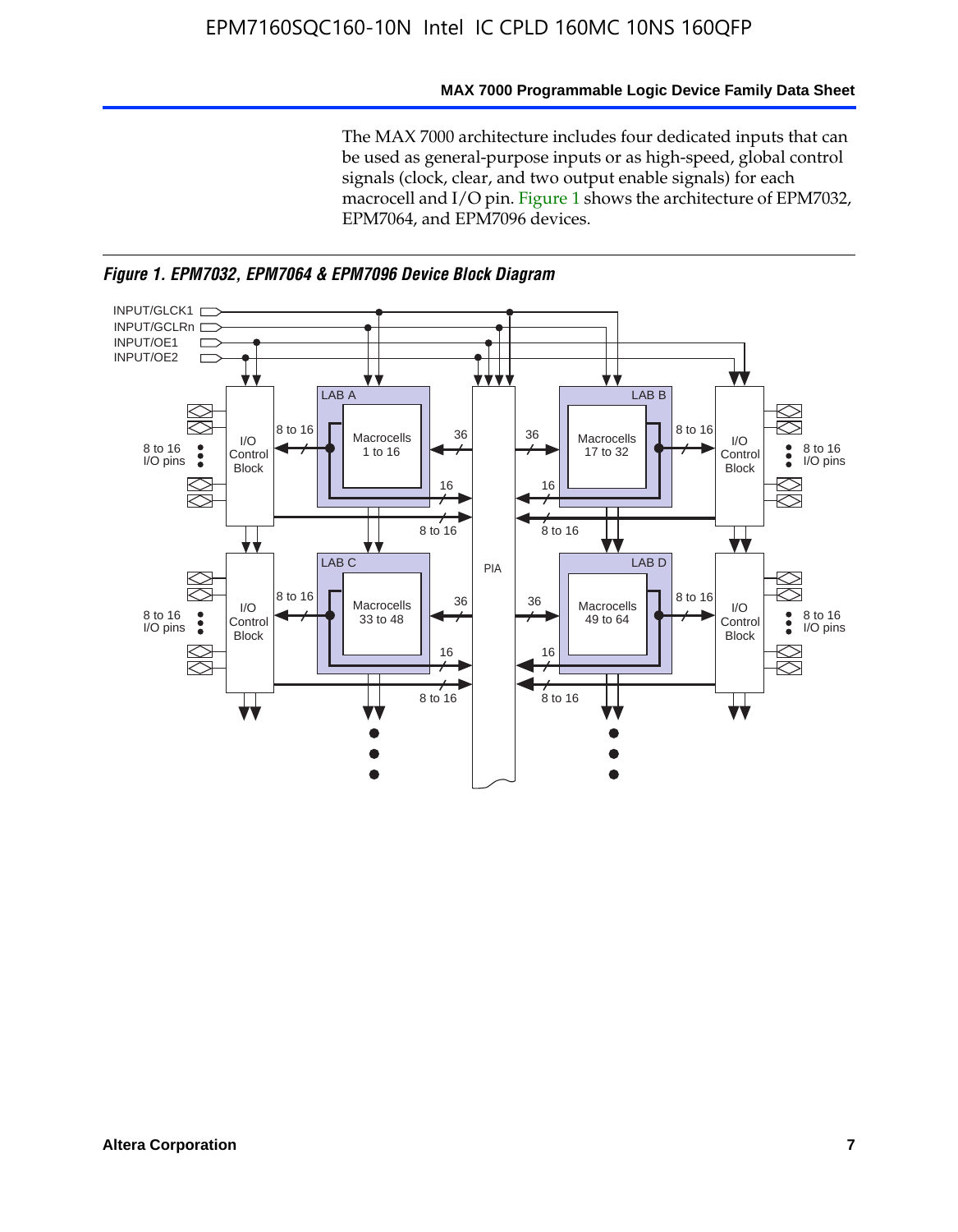Figure 2 shows the architecture of MAX 7000E and MAX 7000S devices.

### **MAX 7000 Programmable Logic Device Family Data Sheet**





### **Logic Array Blocks**

The MAX 7000 device architecture is based on the linking of highperformance, flexible, logic array modules called logic array blocks (LABs). LABs consist of 16-macrocell arrays, as shown in Figures 1 and 2. Multiple LABs are linked together via the programmable interconnect array (PIA), a global bus that is fed by all dedicated inputs, I/O pins, and macrocells.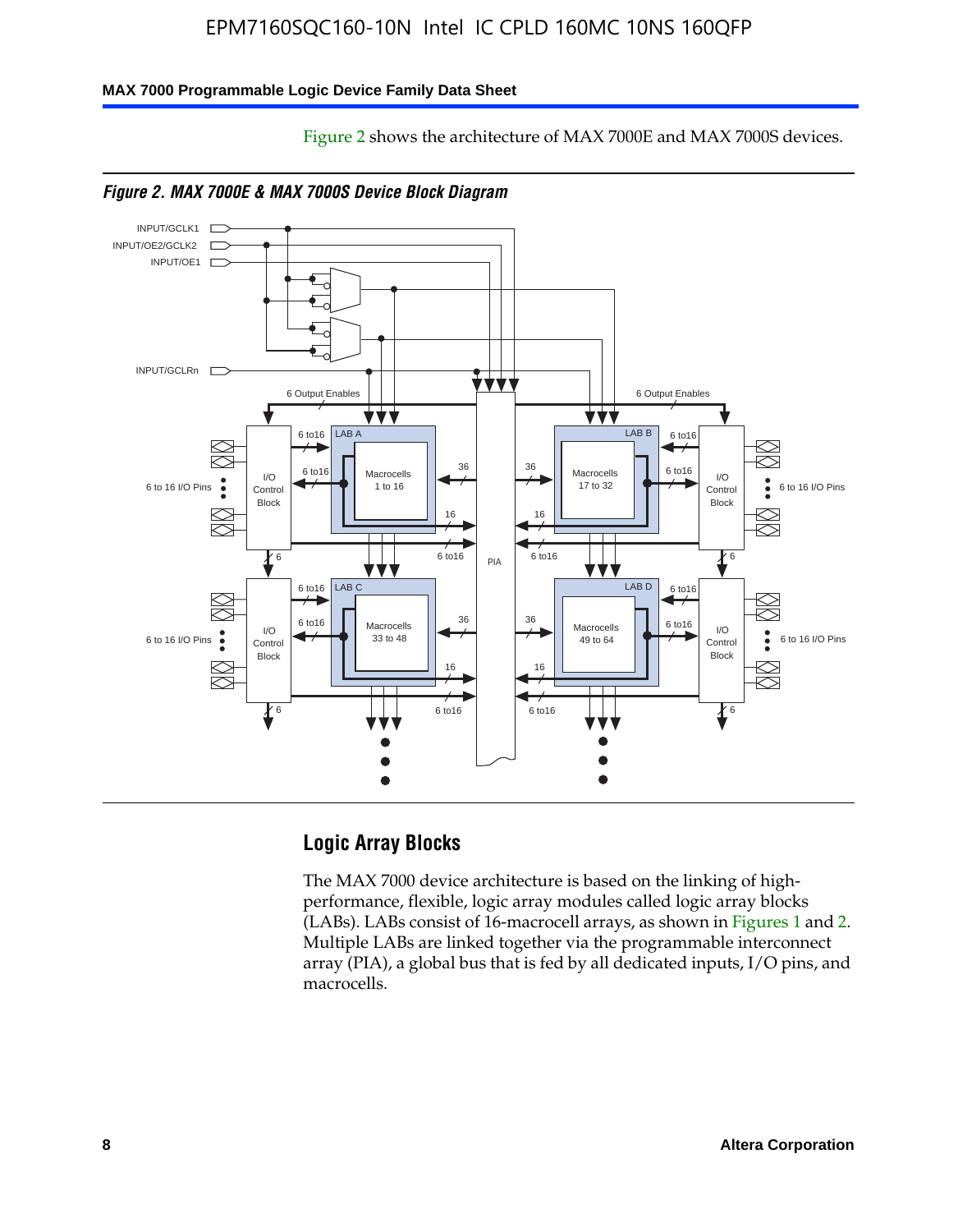#### **MAX 7000 Programmable Logic Device Family Data Sheet**

Each LAB is fed by the following signals:

- 36 signals from the PIA that are used for general logic inputs
- Global controls that are used for secondary register functions
- Direct input paths from I/O pins to the registers that are used for fast setup times for MAX 7000E and MAX 7000S devices

## **Macrocells**

The MAX 7000 macrocell can be individually configured for either sequential or combinatorial logic operation. The macrocell consists of three functional blocks: the logic array, the product-term select matrix, and the programmable register. The macrocell of EPM7032, EPM7064, and EPM7096 devices is shown in Figure 3.

*Figure 3. EPM7032, EPM7064 & EPM7096 Device Macrocell*

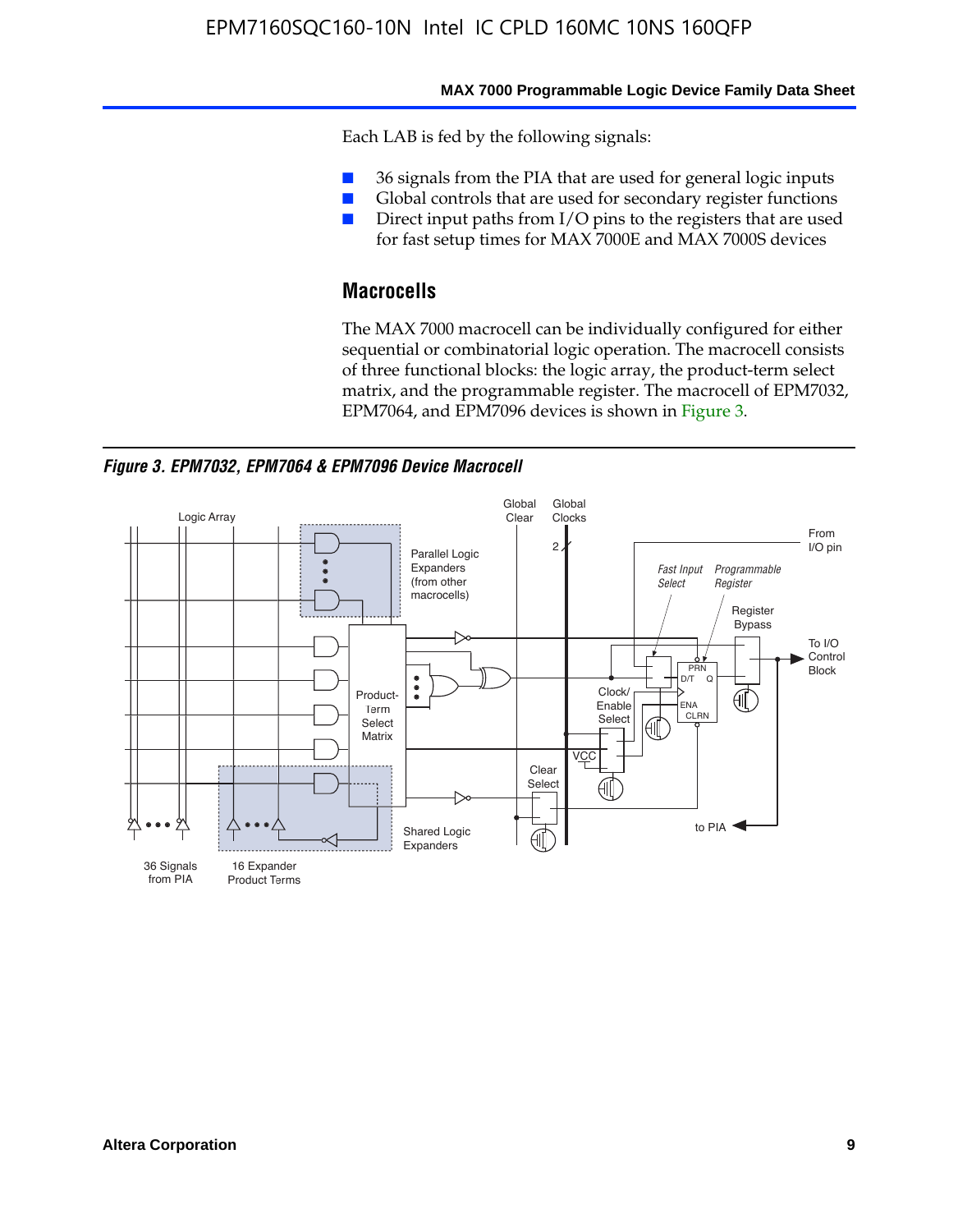#### **MAX 7000 Programmable Logic Device Family Data Sheet**



Figure 4 shows a MAX 7000E and MAX 7000S device macrocell.

Combinatorial logic is implemented in the logic array, which provides five product terms per macrocell. The product-term select matrix allocates these product terms for use as either primary logic inputs (to the OR and XOR gates) to implement combinatorial functions, or as secondary inputs to the macrocell's register clear, preset, clock, and clock enable control functions. Two kinds of expander product terms ("expanders") are available to supplement macrocell logic resources:

- Shareable expanders, which are inverted product terms that are fed back into the logic array
- Parallel expanders, which are product terms borrowed from adjacent macrocells

The Altera development system automatically optimizes product-term allocation according to the logic requirements of the design.

For registered functions, each macrocell flipflop can be individually programmed to implement D, T, JK, or SR operation with programmable clock control. The flipflop can be bypassed for combinatorial operation. During design entry, the designer specifies the desired flipflop type; the Altera development software then selects the most efficient flipflop operation for each registered function to optimize resource utilization.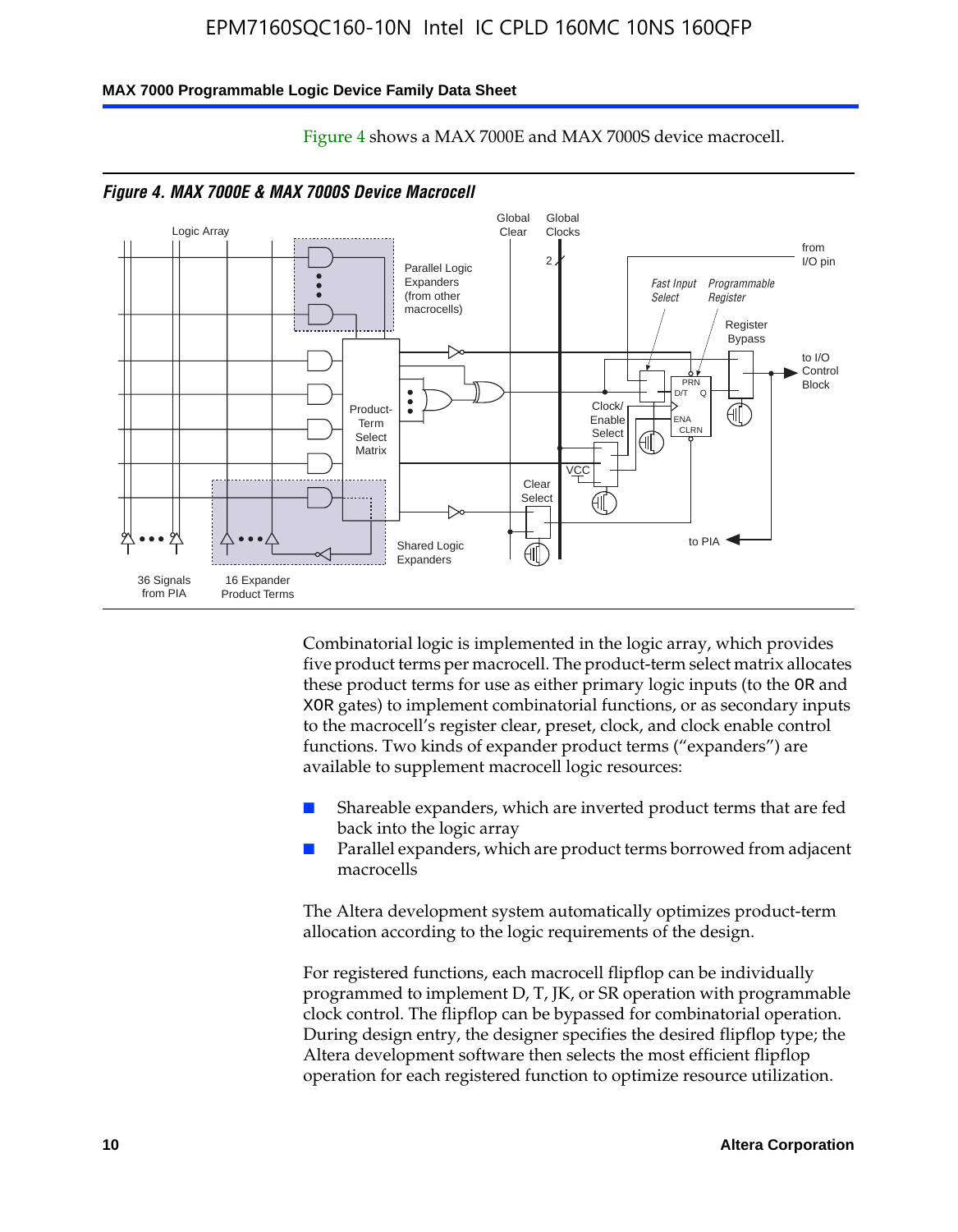Each programmable register can be clocked in three different modes:

- By a global clock signal. This mode achieves the fastest clock-tooutput performance.
- By a global clock signal and enabled by an active-high clock enable. This mode provides an enable on each flipflop while still achieving the fast clock-to-output performance of the global clock.
- By an array clock implemented with a product term. In this mode, the flipflop can be clocked by signals from buried macrocells or I/O pins.

In EPM7032, EPM7064, and EPM7096 devices, the global clock signal is available from a dedicated clock pin, GCLK1, as shown in Figure 1. In MAX 7000E and MAX 7000S devices, two global clock signals are available. As shown in Figure 2, these global clock signals can be the true or the complement of either of the global clock pins, GCLK1 or GCLK2.

Each register also supports asynchronous preset and clear functions. As shown in Figures 3 and 4, the product-term select matrix allocates product terms to control these operations. Although the product-term-driven preset and clear of the register are active high, active-low control can be obtained by inverting the signal within the logic array. In addition, each register clear function can be individually driven by the active-low dedicated global clear pin (GCLRn). Upon power-up, each register in the device will be set to a low state.

All MAX 7000E and MAX 7000S I/O pins have a fast input path to a macrocell register. This dedicated path allows a signal to bypass the PIA and combinatorial logic and be driven to an input D flipflop with an extremely fast (2.5 ns) input setup time.

### **Expander Product Terms**

Although most logic functions can be implemented with the five product terms available in each macrocell, the more complex logic functions require additional product terms. Another macrocell can be used to supply the required logic resources; however, the MAX 7000 architecture also allows both shareable and parallel expander product terms ("expanders") that provide additional product terms directly to any macrocell in the same LAB. These expanders help ensure that logic is synthesized with the fewest possible logic resources to obtain the fastest possible speed.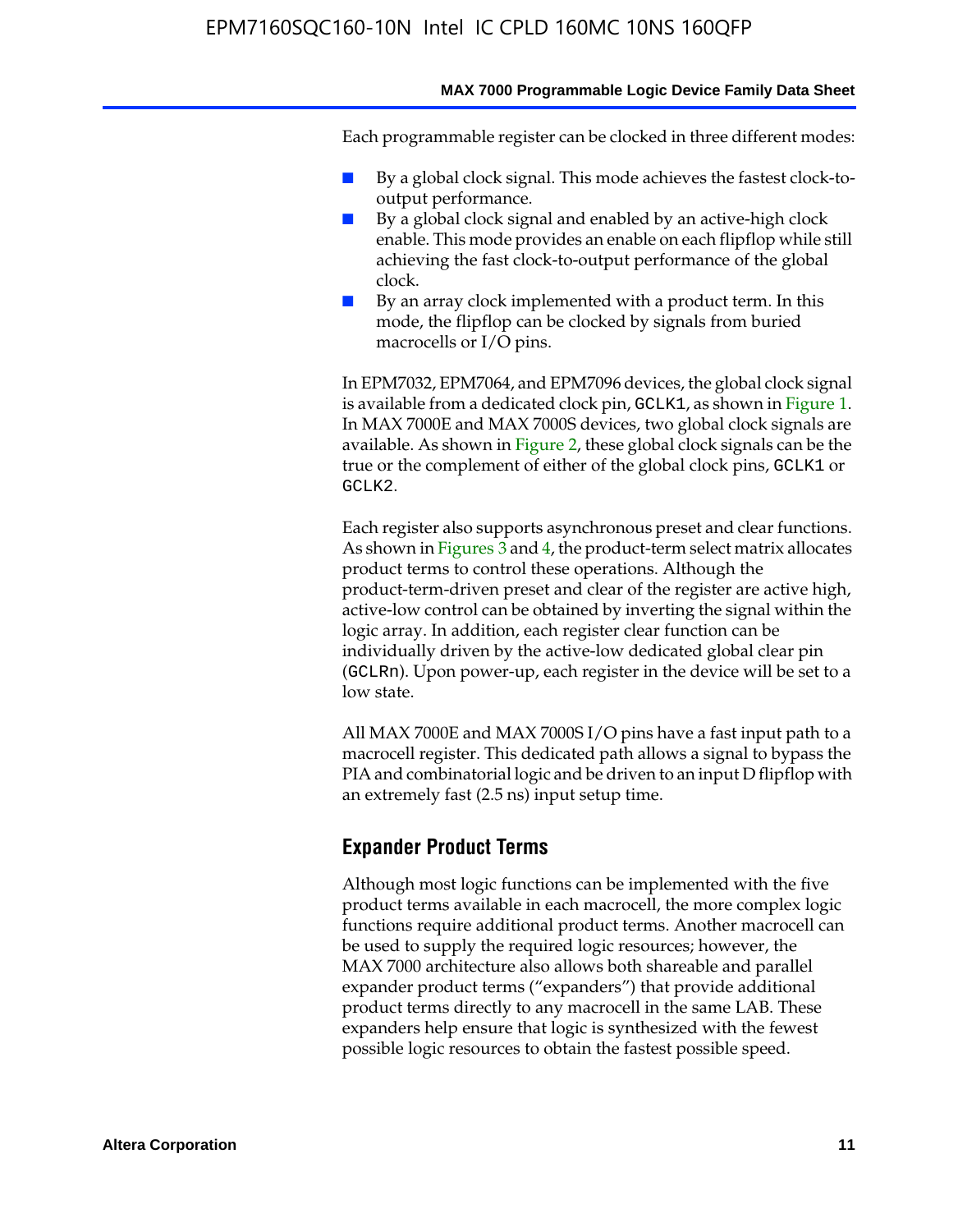### **MAX 7000 Programmable Logic Device Family Data Sheet**

### *Shareable Expanders*

Each LAB has 16 shareable expanders that can be viewed as a pool of uncommitted single product terms (one from each macrocell) with inverted outputs that feed back into the logic array. Each shareable expander can be used and shared by any or all macrocells in the LAB to build complex logic functions. A small delay ( $t_{SEXP}$ ) is incurred when shareable expanders are used. Figure 5 shows how shareable expanders can feed multiple macrocells.

### *Figure 5. Shareable Expanders*



*Shareable expanders can be shared by any or all macrocells in an LAB.*

### *Parallel Expanders*

Parallel expanders are unused product terms that can be allocated to a neighboring macrocell to implement fast, complex logic functions. Parallel expanders allow up to 20 product terms to directly feed the macrocell OR logic, with five product terms provided by the macrocell and 15 parallel expanders provided by neighboring macrocells in the LAB.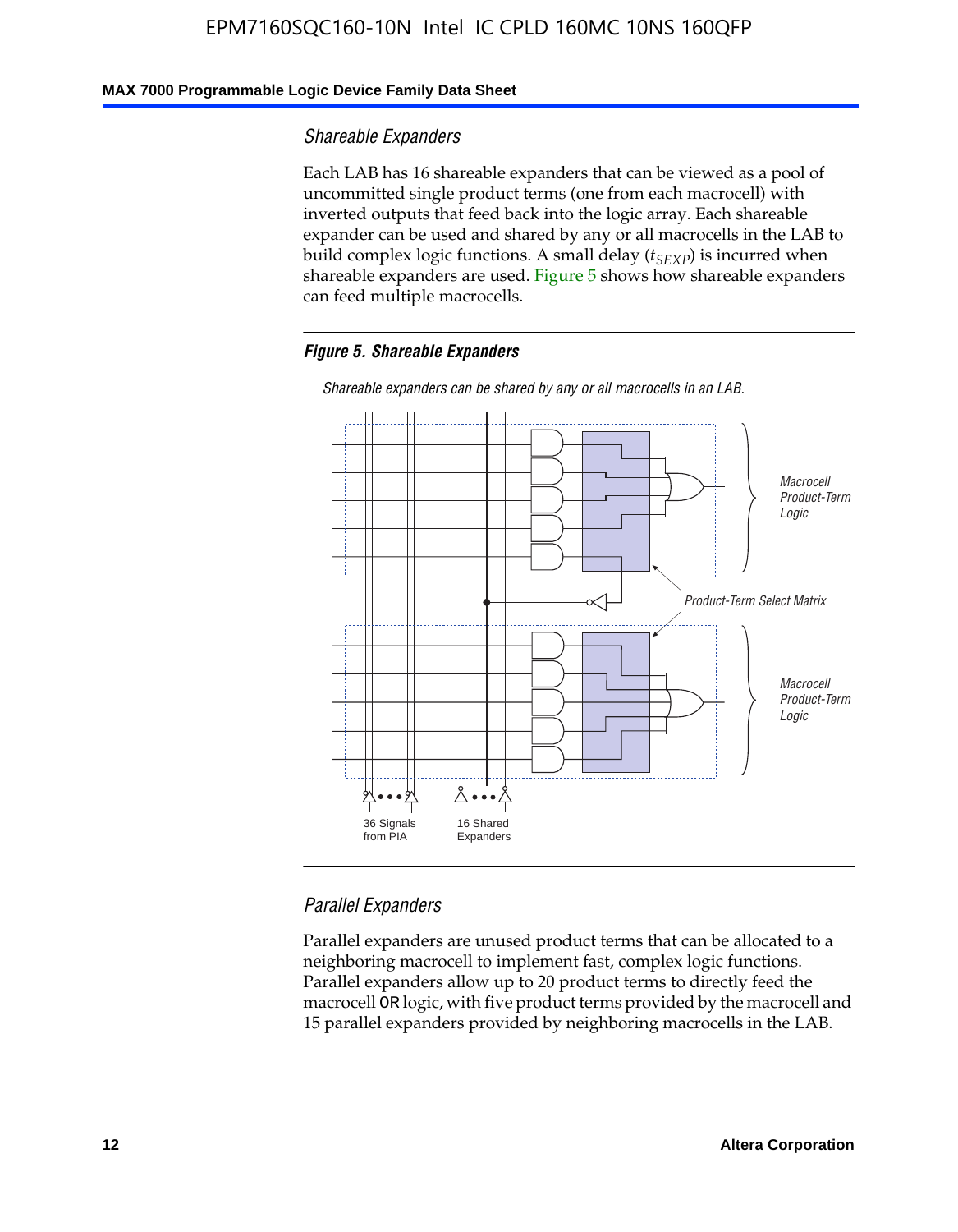The compiler can allocate up to three sets of up to five parallel expanders automatically to the macrocells that require additional product terms. Each set of five parallel expanders incurs a small, incremental timing delay (*t<sub>PEXP</sub>*). For example, if a macrocell requires 14 product terms, the Compiler uses the five dedicated product terms within the macrocell and allocates two sets of parallel expanders; the first set includes five product terms and the second set includes four product terms, increasing the total delay by  $2 \times t_{PFXP}$ .

Two groups of 8 macrocells within each LAB (e.g., macrocells 1 through 8 and 9 through 16) form two chains to lend or borrow parallel expanders. A macrocell borrows parallel expanders from lowernumbered macrocells. For example, macrocell 8 can borrow parallel expanders from macrocell 7, from macrocells 7 and 6, or from macrocells 7, 6, and 5. Within each group of 8, the lowest-numbered macrocell can only lend parallel expanders and the highest-numbered macrocell can only borrow them. Figure 6 shows how parallel expanders can be borrowed from a neighboring macrocell.

### *Figure 6. Parallel Expanders*

*Unused product terms in a macrocell can be allocated to a neighboring macrocell.*

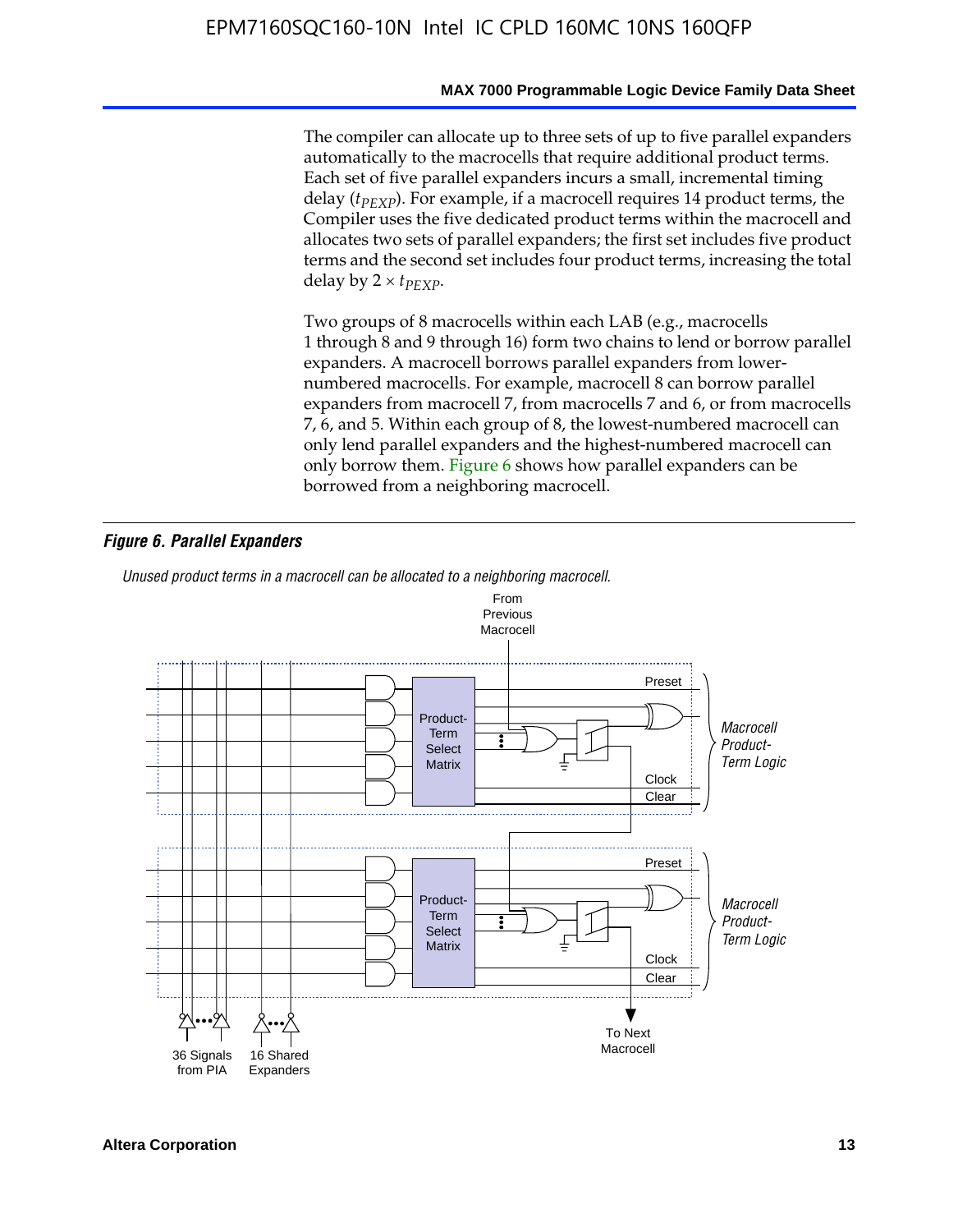#### **MAX 7000 Programmable Logic Device Family Data Sheet**

### **Programmable Interconnect Array**

Logic is routed between LABs via the programmable interconnect array (PIA). This global bus is a programmable path that connects any signal source to any destination on the device. All MAX 7000 dedicated inputs, I/O pins, and macrocell outputs feed the PIA, which makes the signals available throughout the entire device. Only the signals required by each LAB are actually routed from the PIA into the LAB. Figure 7 shows how the PIA signals are routed into the LAB. An EEPROM cell controls one input to a 2-input AND gate, which selects a PIA signal to drive into the LAB.





While the routing delays of channel-based routing schemes in masked or FPGAs are cumulative, variable, and path-dependent, the MAX 7000 PIA has a fixed delay. The PIA thus eliminates skew between signals and makes timing performance easy to predict.

### **I/O Control Blocks**

The I/O control block allows each I/O pin to be individually configured for input, output, or bidirectional operation. All I/O pins have a tri-state buffer that is individually controlled by one of the global output enable signals or directly connected to ground or  $V_{CC}$ . Figure 8 shows the I/O control block for the MAX 7000 family. The I/O control block of EPM7032, EPM7064, and EPM7096 devices has two global output enable signals that are driven by two dedicated active-low output enable pins (OE1 and OE2). The I/O control block of MAX 7000E and MAX 7000S devices has six global output enable signals that are driven by the true or complement of two output enable signals, a subset of the I/O pins, or a subset of the I/O macrocells.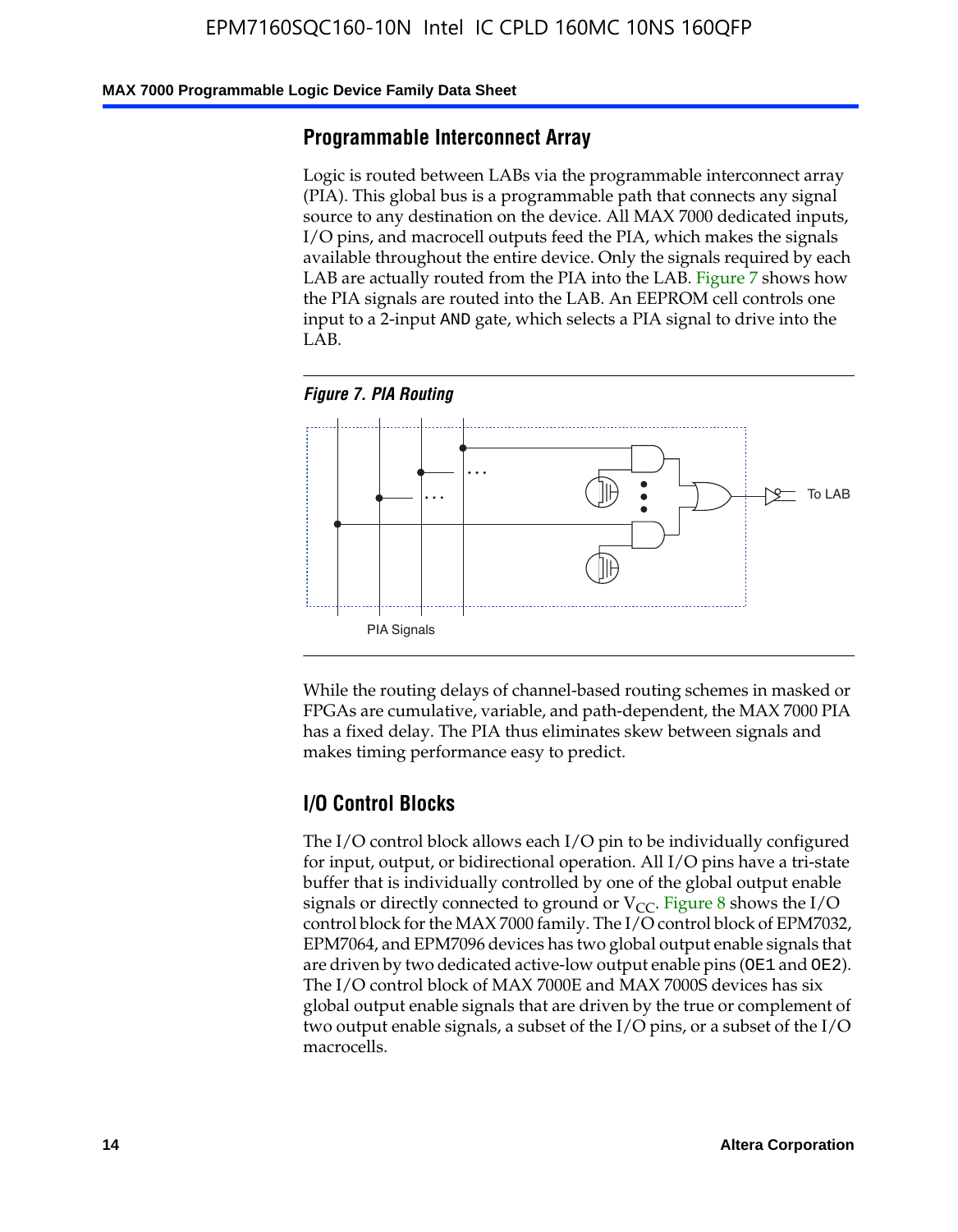*Figure 8. I/O Control Block of MAX 7000 Devices*

#### **EPM7032, EPM7064 & EPM7096 Devices**







## *Note:*<br>(1) <sup>1</sup>

The open-drain output option is available only in MAX 7000S devices.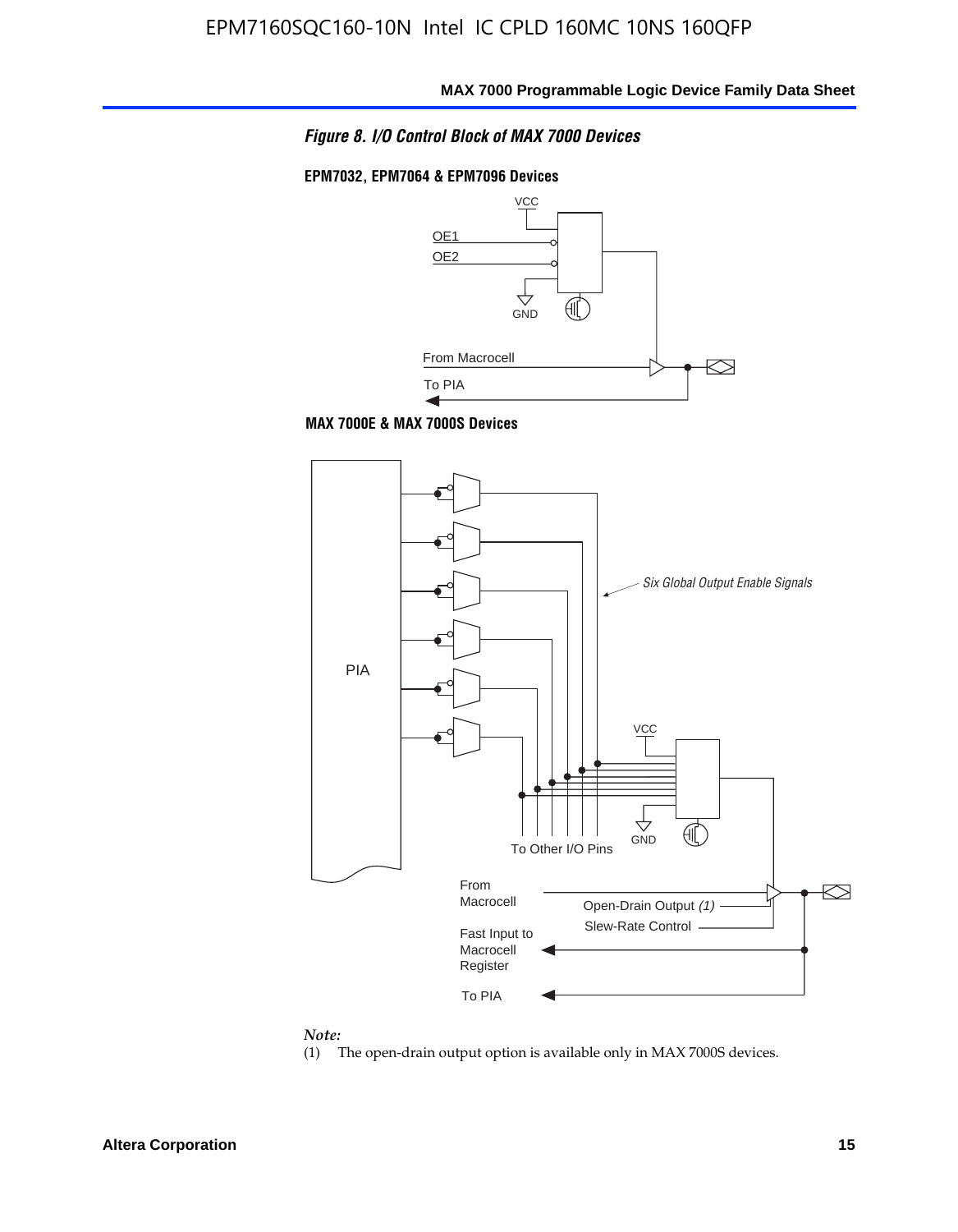When the tri-state buffer control is connected to ground, the output is tri-stated (high impedance) and the I/O pin can be used as a dedicated input. When the tri-state buffer control is connected to  $V_{CC}$ , the output is enabled.

The MAX 7000 architecture provides dual I/O feedback, in which macrocell and pin feedbacks are independent. When an I/O pin is configured as an input, the associated macrocell can be used for buried logic.

## **In-System Programmability (ISP)**

MAX 7000S devices are in-system programmable via an industry-standard 4-pin Joint Test Action Group (JTAG) interface (IEEE Std. 1149.1-1990). ISP allows quick, efficient iterations during design development and debugging cycles. The MAX 7000S architecture internally generates the high programming voltage required to program EEPROM cells, allowing in-system programming with only a single 5.0 V power supply. During in-system programming, the I/O pins are tri-stated and pulled-up to eliminate board conflicts. The pull-up value is nominally 50 k¾.

ISP simplifies the manufacturing flow by allowing devices to be mounted on a printed circuit board with standard in-circuit test equipment before they are programmed. MAX 7000S devices can be programmed by downloading the information via in-circuit testers (ICT), embedded processors, or the Altera MasterBlaster, ByteBlasterMV, ByteBlaster, BitBlaster download cables. (The ByteBlaster cable is obsolete and is replaced by the ByteBlasterMV cable, which can program and configure 2.5-V, 3.3-V, and 5.0-V devices.) Programming the devices after they are placed on the board eliminates lead damage on high-pin-count packages (e.g., QFP packages) due to device handling and allows devices to be reprogrammed after a system has already shipped to the field. For example, product upgrades can be performed in the field via software or modem.

In-system programming can be accomplished with either an adaptive or constant algorithm. An adaptive algorithm reads information from the unit and adapts subsequent programming steps to achieve the fastest possible programming time for that unit. Because some in-circuit testers cannot support an adaptive algorithm, Altera offers devices tested with a constant algorithm. Devices tested to the constant algorithm have an "F" suffix in the ordering code.

The Jam™ Standard Test and Programming Language (STAPL) can be used to program MAX 7000S devices with in-circuit testers, PCs, or embedded processor.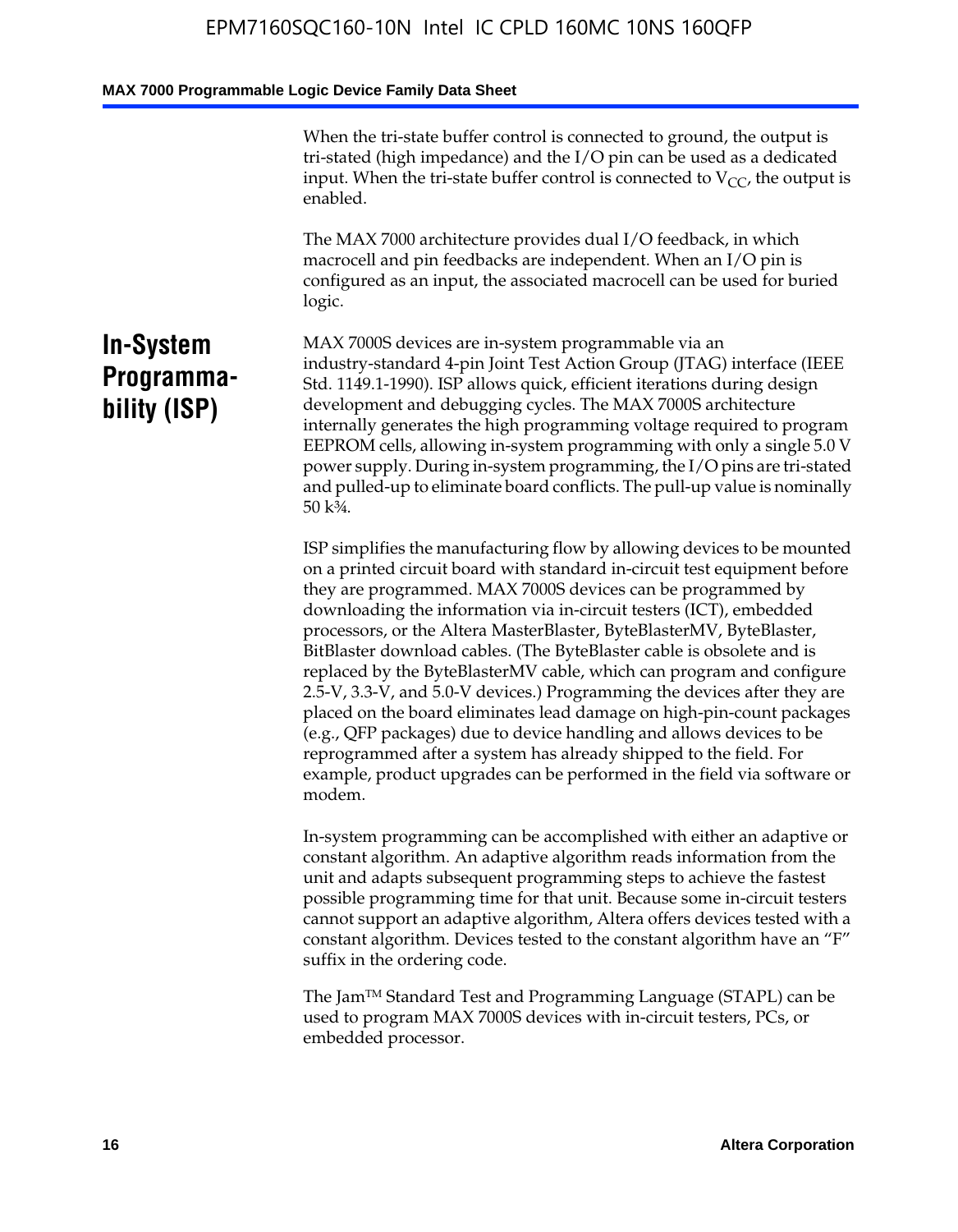For more information on using the Jam language, refer to *AN* 122: Using *Jam STAPL for ISP & ICR via an Embedded Processor*.

The ISP circuitry in MAX 7000S devices is compatible with IEEE Std. 1532 specification. The IEEE Std. 1532 is a standard developed to allow concurrent ISP between multiple PLD vendors.

## **Programming Sequence**

During in-system programming, instructions, addresses, and data are shifted into the MAX 7000S device through the TDI input pin. Data is shifted out through the TDO output pin and compared against the expected data.

Programming a pattern into the device requires the following six ISP stages. A stand-alone verification of a programmed pattern involves only stages 1, 2, 5, and 6.

- 1. *Enter ISP*. The enter ISP stage ensures that the I/O pins transition smoothly from user mode to ISP mode. The enter ISP stage requires 1 ms.
- 2. *Check ID*. Before any program or verify process, the silicon ID is checked. The time required to read this silicon ID is relatively small compared to the overall programming time.
- 3. *Bulk Erase*. Erasing the device in-system involves shifting in the instructions to erase the device and applying one erase pulse of 100 ms.
- 4. *Program*. Programming the device in-system involves shifting in the address and data and then applying the programming pulse to program the EEPROM cells. This process is repeated for each EEPROM address.
- 5. *Verify*. Verifying an Altera device in-system involves shifting in addresses, applying the read pulse to verify the EEPROM cells, and shifting out the data for comparison. This process is repeated for each EEPROM address.
- 6. *Exit ISP*. An exit ISP stage ensures that the I/O pins transition smoothly from ISP mode to user mode. The exit ISP stage requires 1 ms.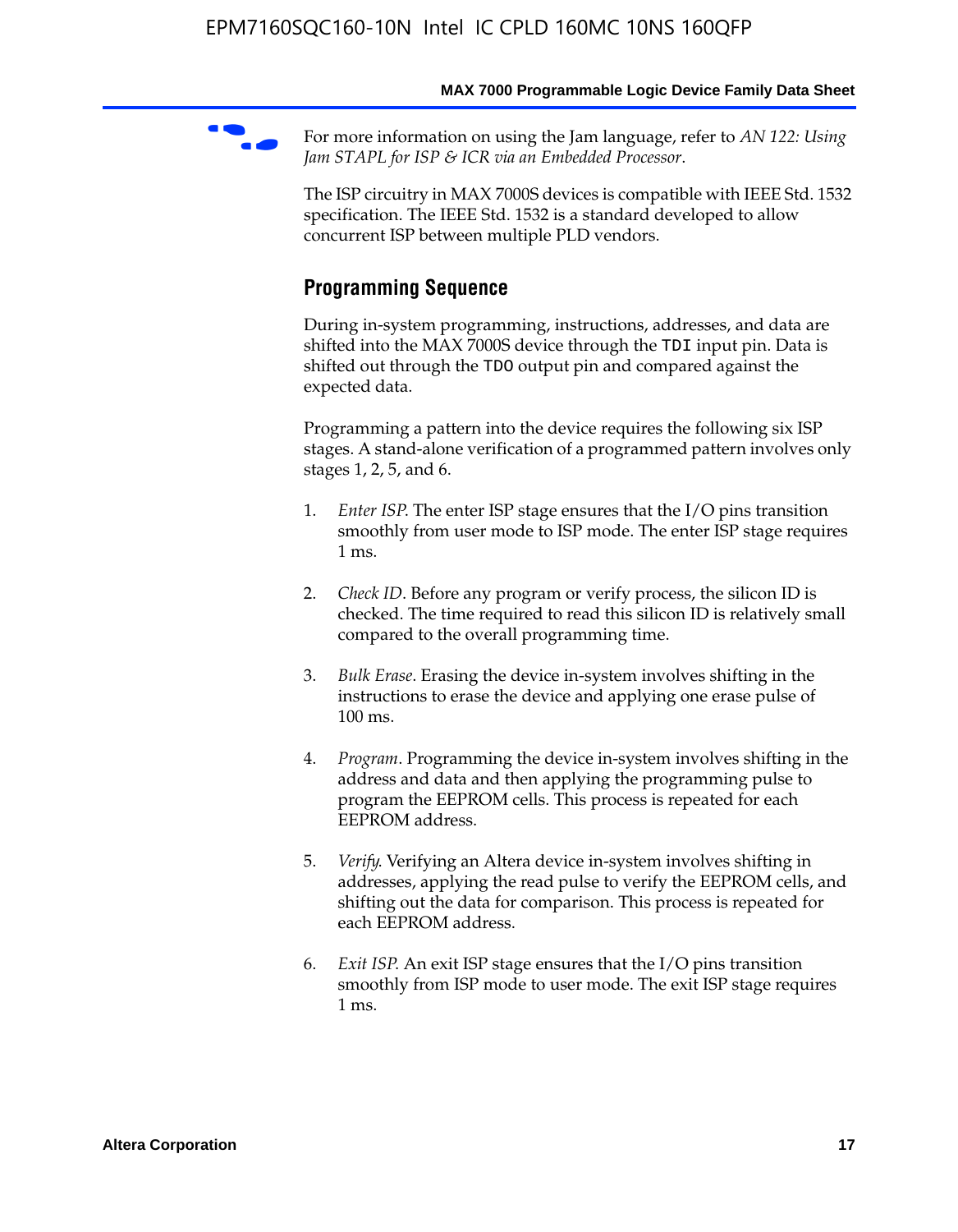## **Programming Times**

The time required to implement each of the six programming stages can be broken into the following two elements:

- A pulse time to erase, program, or read the EEPROM cells.
- A shifting time based on the test clock (TCK) frequency and the number of TCK cycles to shift instructions, address, and data into the device.

By combining the pulse and shift times for each of the programming stages, the program or verify time can be derived as a function of the TCK frequency, the number of devices, and specific target device(s). Because different ISP-capable devices have a different number of EEPROM cells, both the total fixed and total variable times are unique for a single device.

### *Programming a Single MAX 7000S Device*

The time required to program a single MAX 7000S device in-system can be calculated from the following formula:

$$
t_{PROG} = t_{PPULSE} + \frac{C_{ycle_{PTCK}}}{f_{TCK}}
$$
  
where:  $t_{PROG}$  = Programming time  
 $t_{PPULSE}$  = Sum of the fixed times to erase, program, and  
verify the EEPROM cells  
 $C_{ycle_{PTCK}}$  = Number of TCK cycles to program a device  
 $f_{TCK}$  = TCK frequency

The ISP times for a stand-alone verification of a single MAX 7000S device can be calculated from the following formula:

|                  | $t_{VER} = t_{VPULSE} + \frac{Cycle_{VTCK}}{f_{TCK}}$ |                                                                                                                                 |
|------------------|-------------------------------------------------------|---------------------------------------------------------------------------------------------------------------------------------|
| where: $t_{VFR}$ | $t_{VPULSE}$                                          | = Verify time<br>$=$ Sum of the fixed times to verify the EEPROM cells<br>$CycleVTCK$ = Number of TCK cycles to verify a device |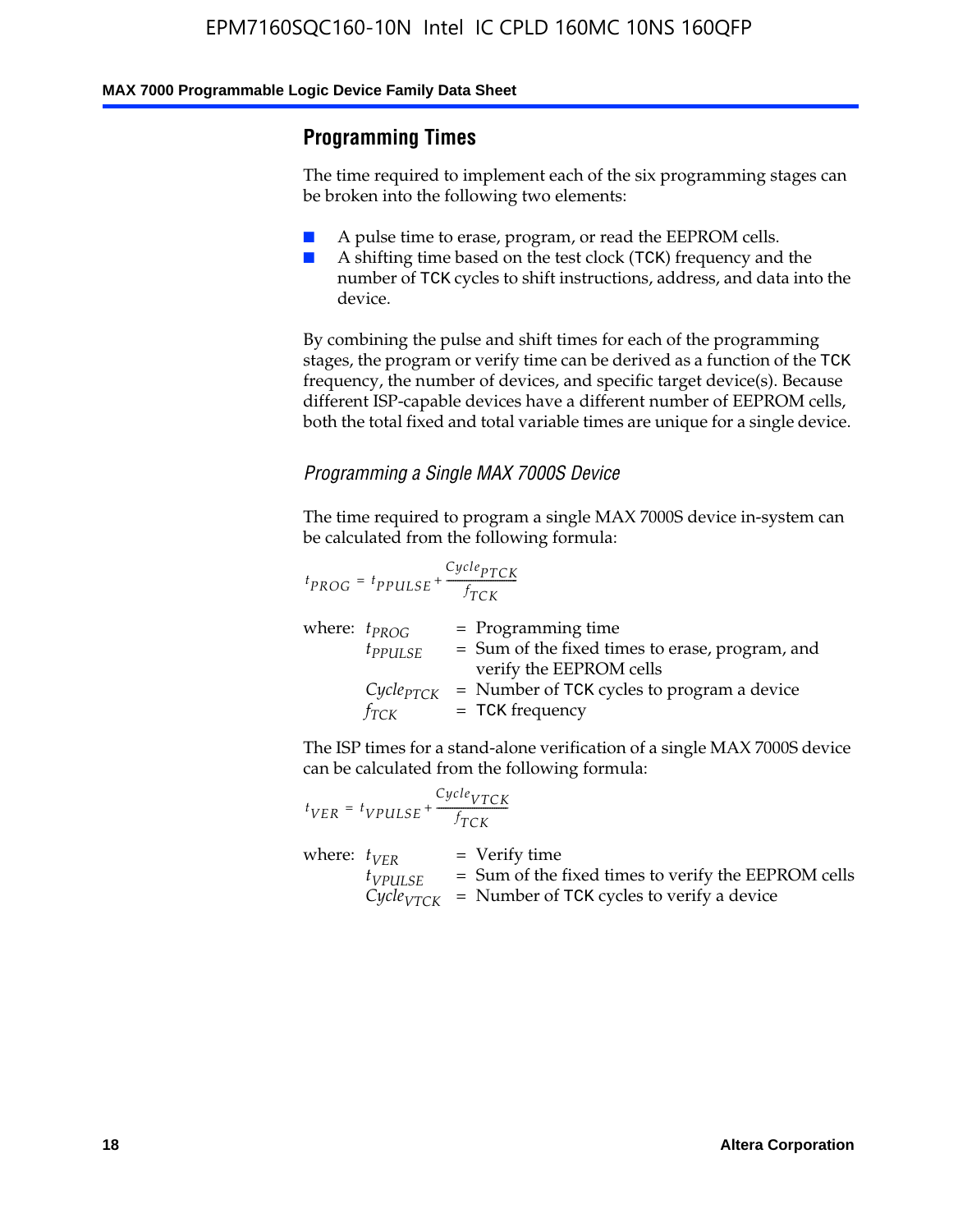### **MAX 7000 Programmable Logic Device Family Data Sheet**

The programming times described in Tables 6 through 8 are associated with the worst-case method using the enhanced ISP algorithm.

| Table 6. MAX 7000S t <sub>PULSE</sub> & Cycle <sub>TCK</sub> Values |                         |                                                       |                 |                             |  |  |  |
|---------------------------------------------------------------------|-------------------------|-------------------------------------------------------|-----------------|-----------------------------|--|--|--|
| <b>Device</b>                                                       |                         | <b>Stand-Alone Verification</b><br><b>Programming</b> |                 |                             |  |  |  |
|                                                                     | t <sub>PPULSE</sub> (S) | Cycle <sub>PTCK</sub>                                 | $t_{VPULSE}(s)$ | $\mathcal C$ ycle $_{VTCK}$ |  |  |  |
| EPM7032S                                                            | 4.02                    | 342,000                                               | 0.03            | 200,000                     |  |  |  |
| <b>EPM7064S</b>                                                     | 4.50                    | 504,000                                               | 0.03            | 308,000                     |  |  |  |
| <b>EPM7128S</b>                                                     | 5.11                    | 832,000                                               | 0.03            | 528,000                     |  |  |  |
| <b>EPM7160S</b>                                                     | 5.35                    | 1,001,000                                             | 0.03            | 640,000                     |  |  |  |
| <b>EPM7192S</b>                                                     | 5.71                    | 1,192,000                                             | 0.03            | 764,000                     |  |  |  |
| <b>EPM7256S</b>                                                     | 6.43                    | 1,603,000                                             | 0.03            | 1,024,000                   |  |  |  |

Tables 7 and 8 show the in-system programming and stand alone verification times for several common test clock frequencies.

| Table 7. MAX 7000S In-System Programming Times for Different Test Clock Frequencies |                  |       |       |       |                |                |                |               |              |
|-------------------------------------------------------------------------------------|------------------|-------|-------|-------|----------------|----------------|----------------|---------------|--------------|
| <b>Device</b>                                                                       | † <sub>TCK</sub> |       |       |       |                |                |                |               | <b>Units</b> |
|                                                                                     | <b>10 MHz</b>    | 5 MHz | 2 MHz | 1 MHz | <b>500 kHz</b> | <b>200 kHz</b> | <b>100 kHz</b> | <b>50 kHz</b> |              |
| <b>EPM7032S</b>                                                                     | 4.06             | 4.09  | 4.19  | 4.36  | 4.71           | 5.73           | 7.44           | 10.86         | s            |
| <b>EPM7064S</b>                                                                     | 4.55             | 4.60  | 4.76  | 5.01  | 5.51           | 7.02           | 9.54           | 14.58         | s            |
| <b>EPM7128S</b>                                                                     | 5.19             | 5.27  | 5.52  | 5.94  | 6.77           | 9.27           | 13.43          | 21.75         | s            |
| <b>EPM7160S</b>                                                                     | 5.45             | 5.55  | 5.85  | 6.35  | 7.35           | 10.35          | 15.36          | 25.37         | s            |
| <b>EPM7192S</b>                                                                     | 5.83             | 5.95  | 6.30  | 6.90  | 8.09           | 11.67          | 17.63          | 29.55         | s            |
| <b>EPM7256S</b>                                                                     | 6.59             | 6.75  | 7.23  | 8.03  | 9.64           | 14.45          | 22.46          | 38.49         | s            |

| Table 8. MAX 7000S Stand-Alone Verification Times for Different Test Clock Frequencies |               |       |       |       |                  |                |                |               |              |
|----------------------------------------------------------------------------------------|---------------|-------|-------|-------|------------------|----------------|----------------|---------------|--------------|
| <b>Device</b>                                                                          |               |       |       |       | † <sub>TCK</sub> |                |                |               | <b>Units</b> |
|                                                                                        | <b>10 MHz</b> | 5 MHz | 2 MHz | 1 MHz | <b>500 kHz</b>   | <b>200 kHz</b> | <b>100 kHz</b> | <b>50 kHz</b> |              |
| <b>EPM7032S</b>                                                                        | 0.05          | 0.07  | 0.13  | 0.23  | 0.43             | 1.03           | 2.03           | 4.03          | s            |
| <b>EPM7064S</b>                                                                        | 0.06          | 0.09  | 0.18  | 0.34  | 0.64             | 1.57           | 3.11           | 6.19          | s            |
| <b>EPM7128S</b>                                                                        | 0.08          | 0.14  | 0.29  | 0.56  | 1.09             | 2.67           | 5.31           | 10.59         | s            |
| <b>EPM7160S</b>                                                                        | 0.09          | 0.16  | 0.35  | 0.67  | 1.31             | 3.23           | 6.43           | 12.83         | s            |
| <b>EPM7192S</b>                                                                        | 0.11          | 0.18  | 0.41  | 0.79  | 1.56             | 3.85           | 7.67           | 15.31         | s            |
| <b>EPM7256S</b>                                                                        | 0.13          | 0.24  | 0.54  | 1.06  | 2.08             | 5.15           | 10.27          | 20.51         | s            |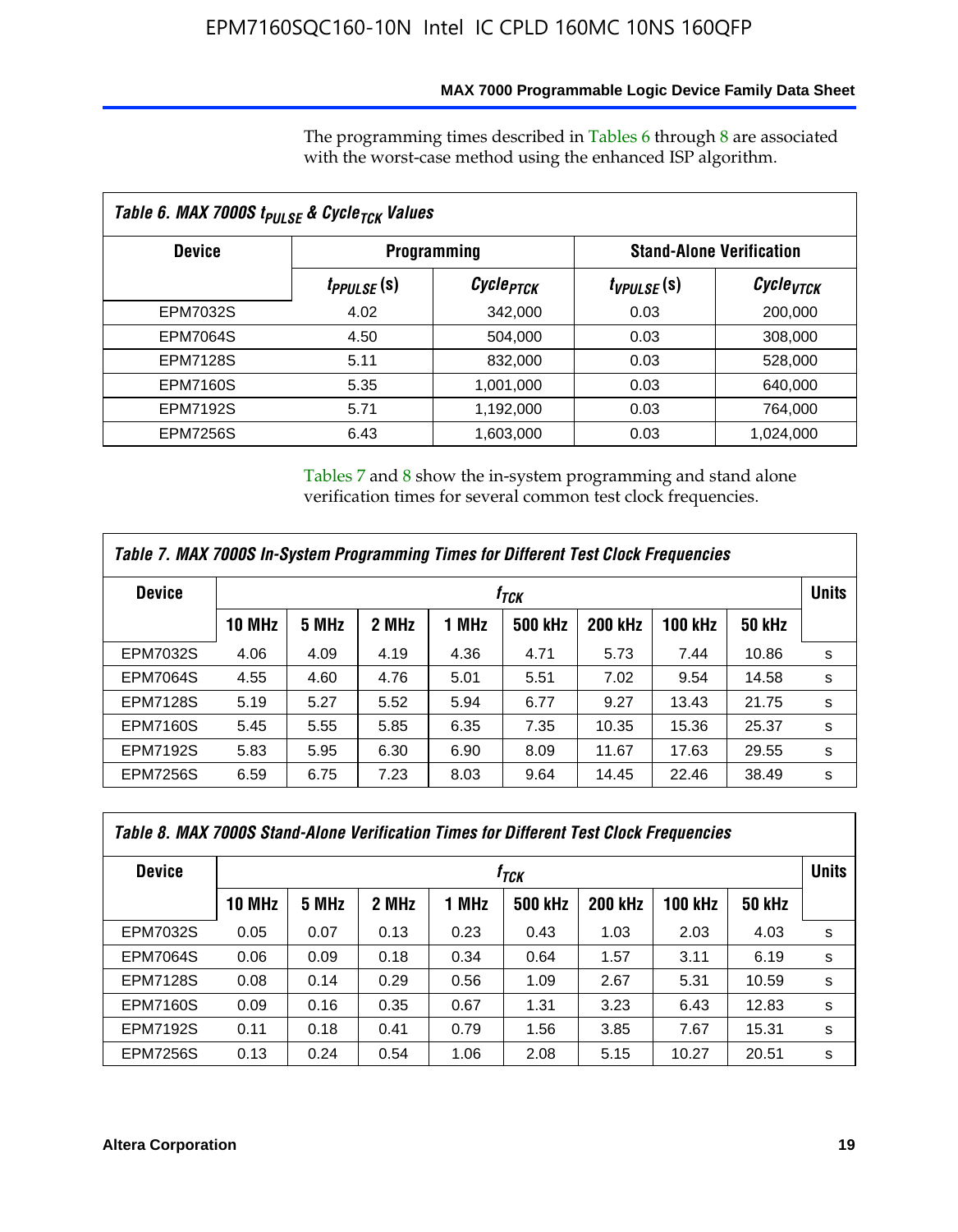## **Programmable Speed/Power Control**

MAX 7000 devices offer a power-saving mode that supports low-power operation across user-defined signal paths or the entire device. This feature allows total power dissipation to be reduced by 50% or more, because most logic applications require only a small fraction of all gates to operate at maximum frequency.

The designer can program each individual macrocell in a MAX 7000 device for either high-speed (i.e., with the Turbo  $Bit^{TM}$  option turned on) or low-power (i.e., with the Turbo Bit option turned off) operation. As a result, speed-critical paths in the design can run at high speed, while the remaining paths can operate at reduced power. Macrocells that run at low power incur a nominal timing delay adder  $(t_{LPA})$  for the  $t_{LAD}$ ,  $t_{LAC}$ ,  $t_{IC}$ ,  $t_{EN}$ , and  $t_{SEXP}$ ,  $t_{ACL}$ , and  $t_{CPPW}$  parameters.

## **Output Configuration**

MAX 7000 device outputs can be programmed to meet a variety of system-level requirements.

## **MultiVolt I/O Interface**

MAX 7000 devices—except 44-pin devices—support the MultiVolt I/O interface feature, which allows MAX 7000 devices to interface with systems that have differing supply voltages. The 5.0-V devices in all packages can be set for 3.3-V or 5.0-V I/O pin operation. These devices have one set of VCC pins for internal operation and input buffers (VCCINT), and another set for I/O output drivers (VCCIO).

The VCCINT pins must always be connected to a 5.0-V power supply. With a 5.0-V  $V_{\text{CCINT}}$  level, input voltage thresholds are at TTL levels, and are therefore compatible with both 3.3-V and 5.0-V inputs.

The VCCIO pins can be connected to either a 3.3-V or a 5.0-V power supply, depending on the output requirements. When the VCCIO pins are connected to a 5.0-V supply, the output levels are compatible with 5.0-V systems. When  $V_{\text{CGO}}$  is connected to a 3.3-V supply, the output high is 3.3 V and is therefore compatible with 3.3-V or 5.0-V systems. Devices operating with  $V_{\text{CCIO}}$  levels lower than 4.75 V incur a nominally greater timing delay of  $t_{OD2}$  instead of  $t_{OD1}$ .

## **Open-Drain Output Option (MAX 7000S Devices Only)**

MAX 7000S devices provide an optional open-drain (functionally equivalent to open-collector) output for each I/O pin. This open-drain output enables the device to provide system-level control signals (e.g., interrupt and write enable signals) that can be asserted by any of several devices. It can also provide an additional wired-OR plane.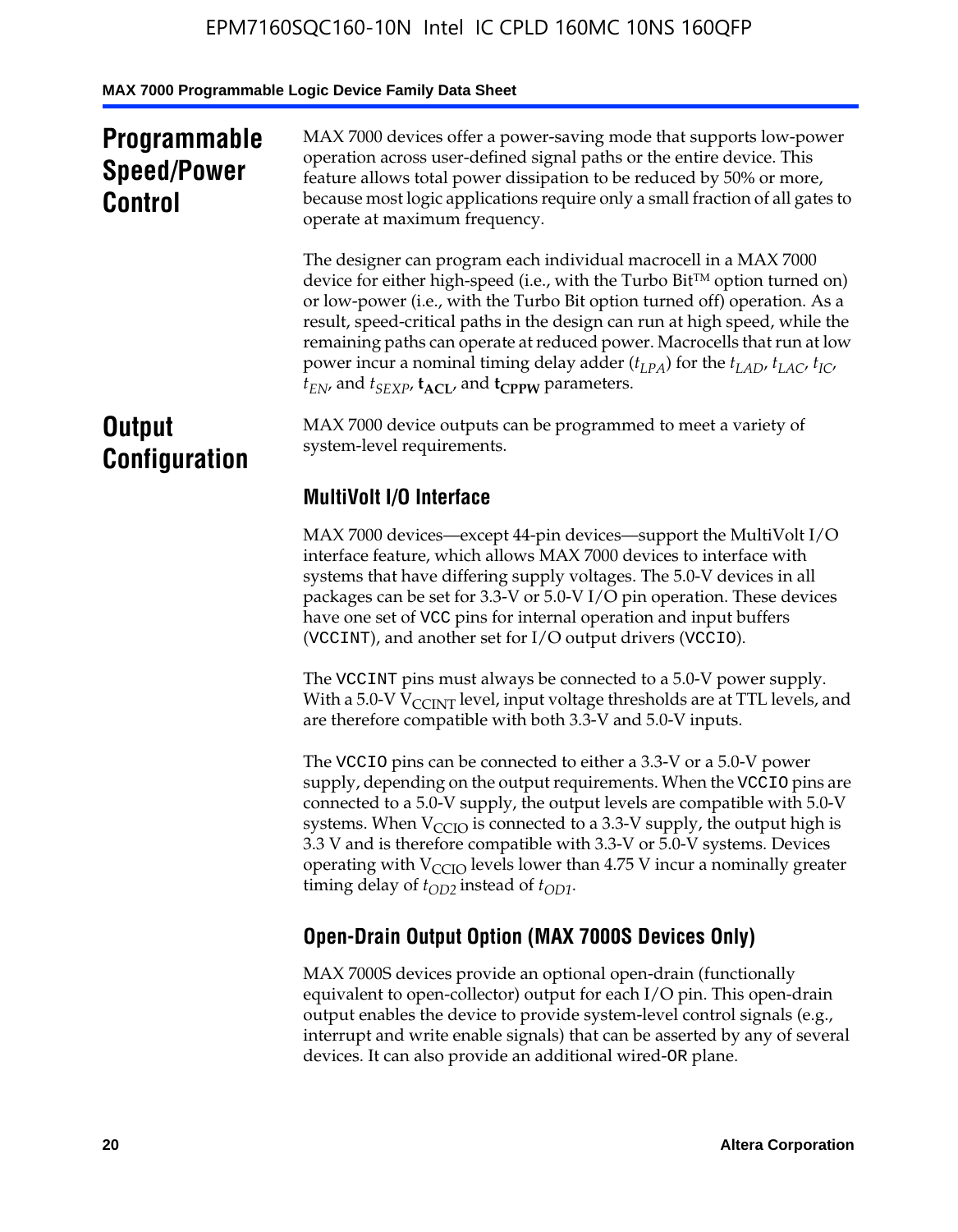By using an external 5.0-V pull-up resistor, output pins on MAX 7000S devices can be set to meet 5.0-V CMOS input voltages. When  $V<sub>CCIO</sub>$  is 3.3 V, setting the open drain option will turn off the output pull-up transistor, allowing the external pull-up resistor to pull the output high enough to meet 5.0-V CMOS input voltages. When  $V_{\text{CCIO}}$  is 5.0 V, setting the output drain option is not necessary because the pull-up transistor will already turn off when the pin exceeds approximately 3.8 V, allowing the external pull-up resistor to pull the output high enough to meet 5.0-V CMOS input voltages.

## **Slew-Rate Control**

The output buffer for each MAX 7000E and MAX 7000S I/O pin has an adjustable output slew rate that can be configured for low-noise or high-speed performance. A faster slew rate provides high-speed transitions for high-performance systems. However, these fast transitions may introduce noise transients into the system. A slow slew rate reduces system noise, but adds a nominal delay of 4 to 5 ns. In MAX 7000E devices, when the Turbo Bit is turned off, the slew rate is set for low noise performance. For MAX 7000S devices, each I/O pin has an individual EEPROM bit that controls the slew rate, allowing designers to specify the slew rate on a pin-by-pin basis.

## **Programming with External Hardware**

[MAX](http://www.altera.com/literature/ds/dspghd.pdf) 7000 devices can be prog[rammed on Windows-based PCs with](http://www.altera.com/literature/ds/dspghd.pdf)  the Altera Logic Programmer card, the Master Programming Unit (MPU), and the appropriate device adapter. The MPU performs a continuity check to ensure adequate electrical contact between the adapter and the device.



For more information, see the *Altera Programming Hardware Data Sheet*.

The Altera development system can use text- or waveform-format test vectors created with the Text Editor or Waveform Editor to test the programmed device. For added design verification, designers can perform functional testing to compare the functional behavior of a MAX 7000 device with the results of simulation. Moreover, Data I/O, BP Microsystems, and other programming hardware manufacturers also provide programming support for Altera devices.



For more information, see the *Programming Hardware Manufacturers*.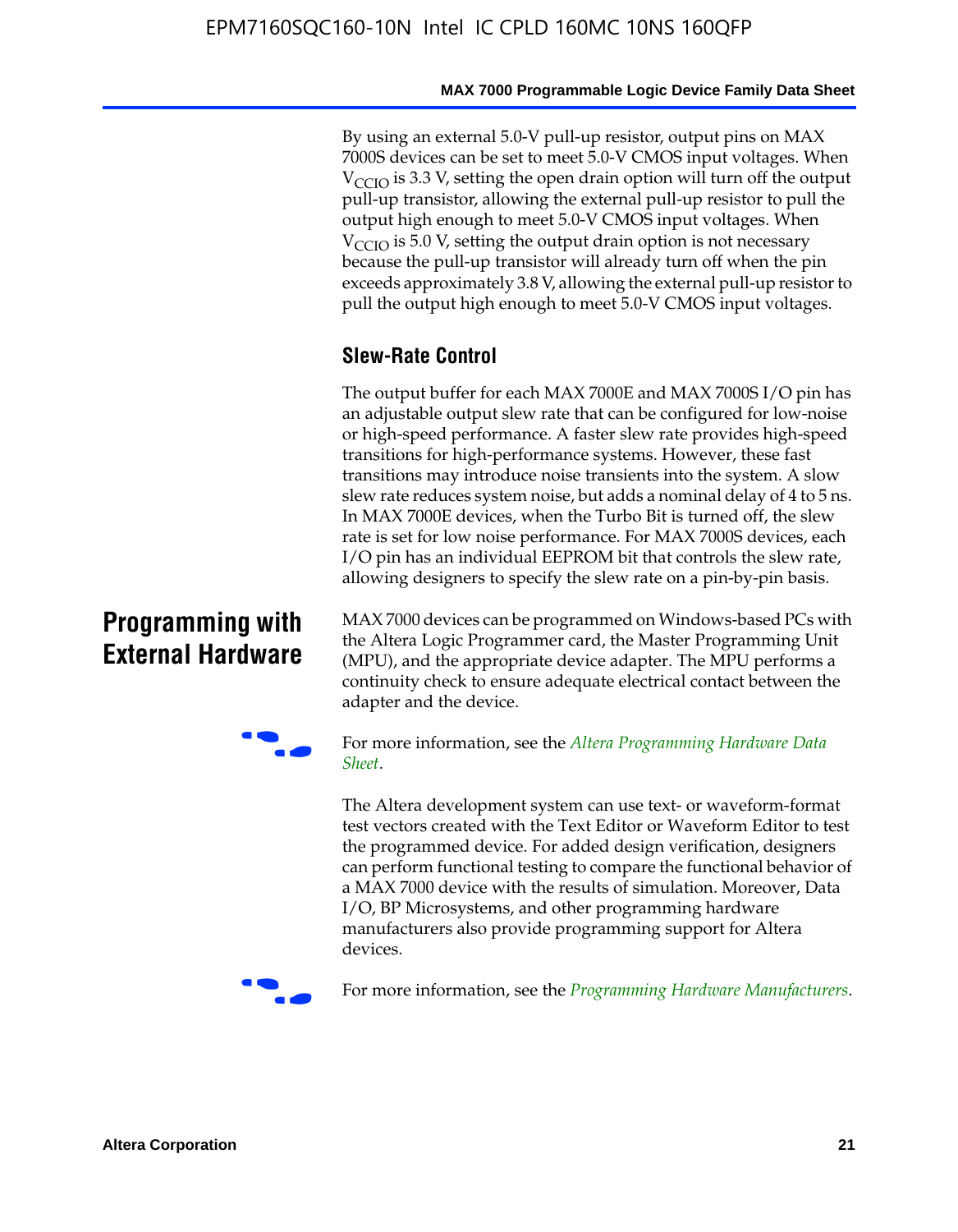## **MAX 7000 Programmable Logic Device Family Data Sheet**

## **IEEE Std. 1149.1 (JTAG) Boundary-Scan Support**

 $\mathsf{r}$ 

MAX 7000 devices support JTAG BST circuitry as specified by IEEE Std. 1149.1-1990. Table 9 describes the JTAG instructions supported by the MAX 7000 family. The pin-out tables (see the Altera web site (**http://www.altera.com**) or the *Altera Digital Library* for pin-out information) show the location of the JTAG control pins for each device. If the JTAG interface is not required, the JTAG pins are available as user I/O pins.

|                         | Table 9. MAX 7000 JTAG Instructions                                                                            |                                                                                                                                                                                                                                                                                                         |  |  |  |  |  |
|-------------------------|----------------------------------------------------------------------------------------------------------------|---------------------------------------------------------------------------------------------------------------------------------------------------------------------------------------------------------------------------------------------------------------------------------------------------------|--|--|--|--|--|
| <b>JTAG Instruction</b> | <b>Devices</b>                                                                                                 | <b>Description</b>                                                                                                                                                                                                                                                                                      |  |  |  |  |  |
| SAMPLE/PRELOAD          | <b>EPM7128S</b><br><b>EPM7160S</b><br><b>EPM7192S</b><br><b>EPM7256S</b>                                       | Allows a snapshot of signals at the device pins to be captured and<br>examined during normal device operation, and permits an initial data<br>pattern output at the device pins.                                                                                                                        |  |  |  |  |  |
| <b>EXTEST</b>           | <b>EPM7128S</b><br><b>EPM7160S</b><br><b>EPM7192S</b><br><b>EPM7256S</b>                                       | Allows the external circuitry and board-level interconnections to be<br>tested by forcing a test pattern at the output pins and capturing test<br>results at the input pins.                                                                                                                            |  |  |  |  |  |
| <b>BYPASS</b>           | EPM7032S<br><b>EPM7064S</b><br><b>EPM7128S</b><br><b>EPM7160S</b><br><b>EPM7192S</b><br><b>EPM7256S</b>        | Places the 1-bit bypass register between the TDI and TDO pins, which<br>allows the BST data to pass synchronously through a selected device<br>to adjacent devices during normal device operation.                                                                                                      |  |  |  |  |  |
| <b>IDCODE</b>           | EPM7032S<br><b>EPM7064S</b><br><b>EPM7128S</b><br><b>EPM7160S</b><br><b>EPM7192S</b><br><b>EPM7256S</b>        | Selects the IDCODE register and places it between TDI and TDO,<br>allowing the IDCODE to be serially shifted out of TDO.                                                                                                                                                                                |  |  |  |  |  |
| <b>ISP</b> Instructions | <b>EPM7032S</b><br><b>EPM7064S</b><br><b>EPM7128S</b><br><b>EPM7160S</b><br><b>EPM7192S</b><br><b>EPM7256S</b> | These instructions are used when programming MAX 7000S devices<br>via the JTAG ports with the MasterBlaster, ByteBlasterMV, BitBlaster<br>download cable, or using a Jam File (.jam), Jam Byte-Code file (.jbc),<br>or Serial Vector Format file (.svf) via an embedded processor or test<br>equipment. |  |  |  |  |  |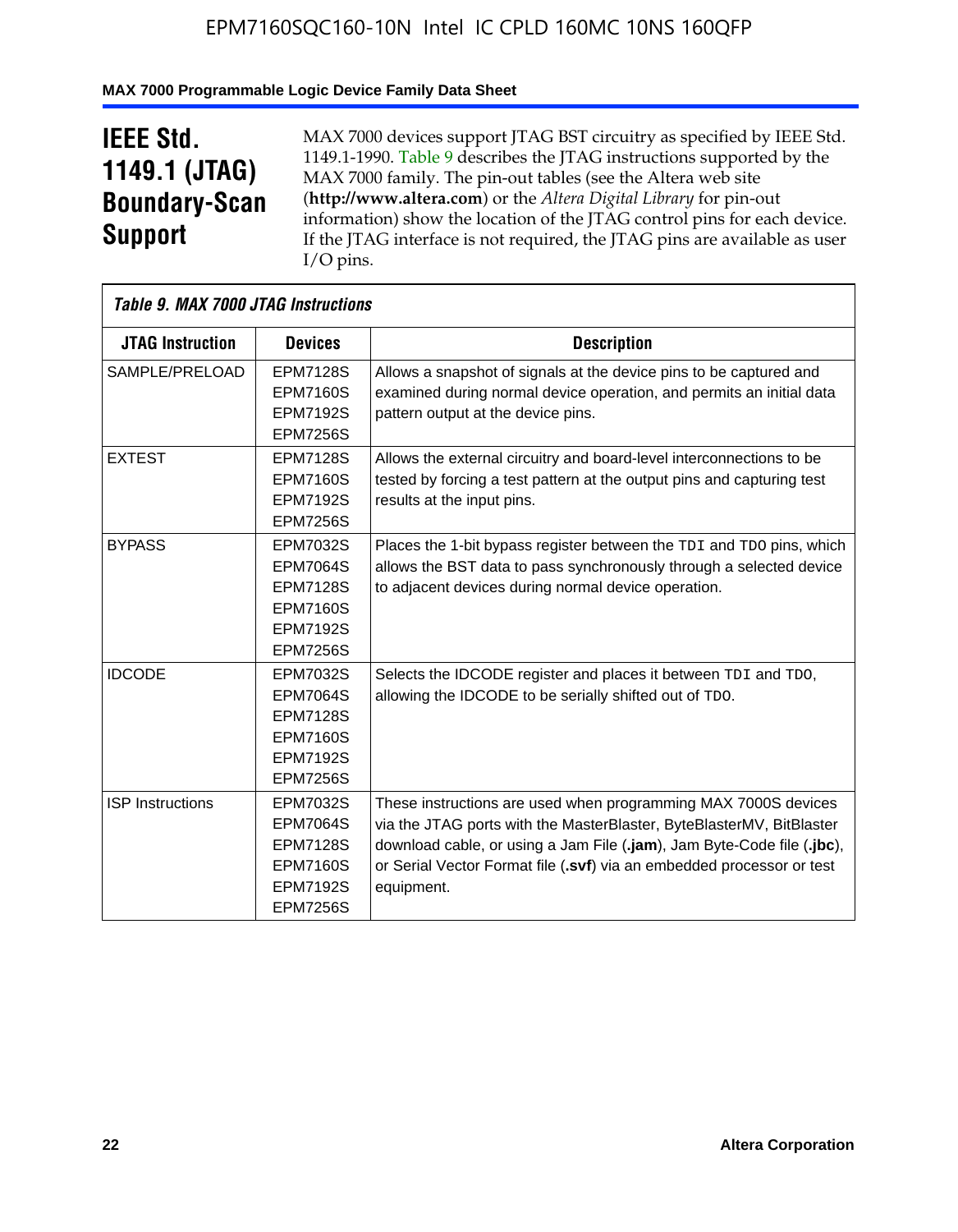The instruction register length of MAX 7000S devices is 10 bits. Tables 10 and 11 show the boundary-scan register length and device IDCODE information for MAX 7000S devices.

| Table 10. MAX 7000S Boundary-Scan Register Length |                                      |  |  |  |  |  |
|---------------------------------------------------|--------------------------------------|--|--|--|--|--|
| <b>Device</b>                                     | <b>Boundary-Scan Register Length</b> |  |  |  |  |  |
| EPM7032S                                          | 1 (1)                                |  |  |  |  |  |
| <b>EPM7064S</b>                                   | 1 $(1)$                              |  |  |  |  |  |
| <b>EPM7128S</b>                                   | 288                                  |  |  |  |  |  |
| <b>EPM7160S</b>                                   | 312                                  |  |  |  |  |  |
| <b>EPM7192S</b>                                   | 360                                  |  |  |  |  |  |
| <b>EPM7256S</b>                                   | 480                                  |  |  |  |  |  |

#### *Note:*

(1) This device does not support JTAG boundary-scan testing. Selecting either the EXTEST or SAMPLE/PRELOAD instruction will select the one-bit bypass register.

| Table 11. 32-Bit MAX 7000 Device IDCODE<br>Note $(1)$ |                            |                              |                                                    |                  |  |  |
|-------------------------------------------------------|----------------------------|------------------------------|----------------------------------------------------|------------------|--|--|
| <b>Device</b>                                         |                            | <b>IDCODE (32 Bits)</b>      |                                                    |                  |  |  |
|                                                       | <b>Version</b><br>(4 Bits) | Part Number (16 Bits)        | <b>Manufacturer's</b><br><b>Identity (11 Bits)</b> | 1 (1 Bit)<br>(2) |  |  |
| EPM7032S                                              | 0000                       | 0000<br>0011<br>0010<br>0111 | 00001101110                                        | 1                |  |  |
| <b>EPM7064S</b>                                       | 0000                       | 0000<br>0110<br>0100<br>0111 | 00001101110                                        | 1                |  |  |
| <b>EPM7128S</b>                                       | 0000                       | 0001 0010<br>1000<br>0111    | 00001101110                                        | 1                |  |  |
| <b>EPM7160S</b>                                       | 0000                       | 0001 0110<br>0000<br>0111    | 00001101110                                        | 1                |  |  |
| <b>EPM7192S</b>                                       | 0000                       | 0001<br>1001<br>0111<br>0010 | 00001101110                                        | $\mathbf{1}$     |  |  |
| <b>EPM7256S</b>                                       | 0000                       | 0111<br>0010<br>0110<br>0101 | 00001101110                                        | 1                |  |  |

*Notes:*

(1) The most significant bit (MSB) is on the left.

(2) The least significant bit (LSB) for all JTAG IDCODEs is 1.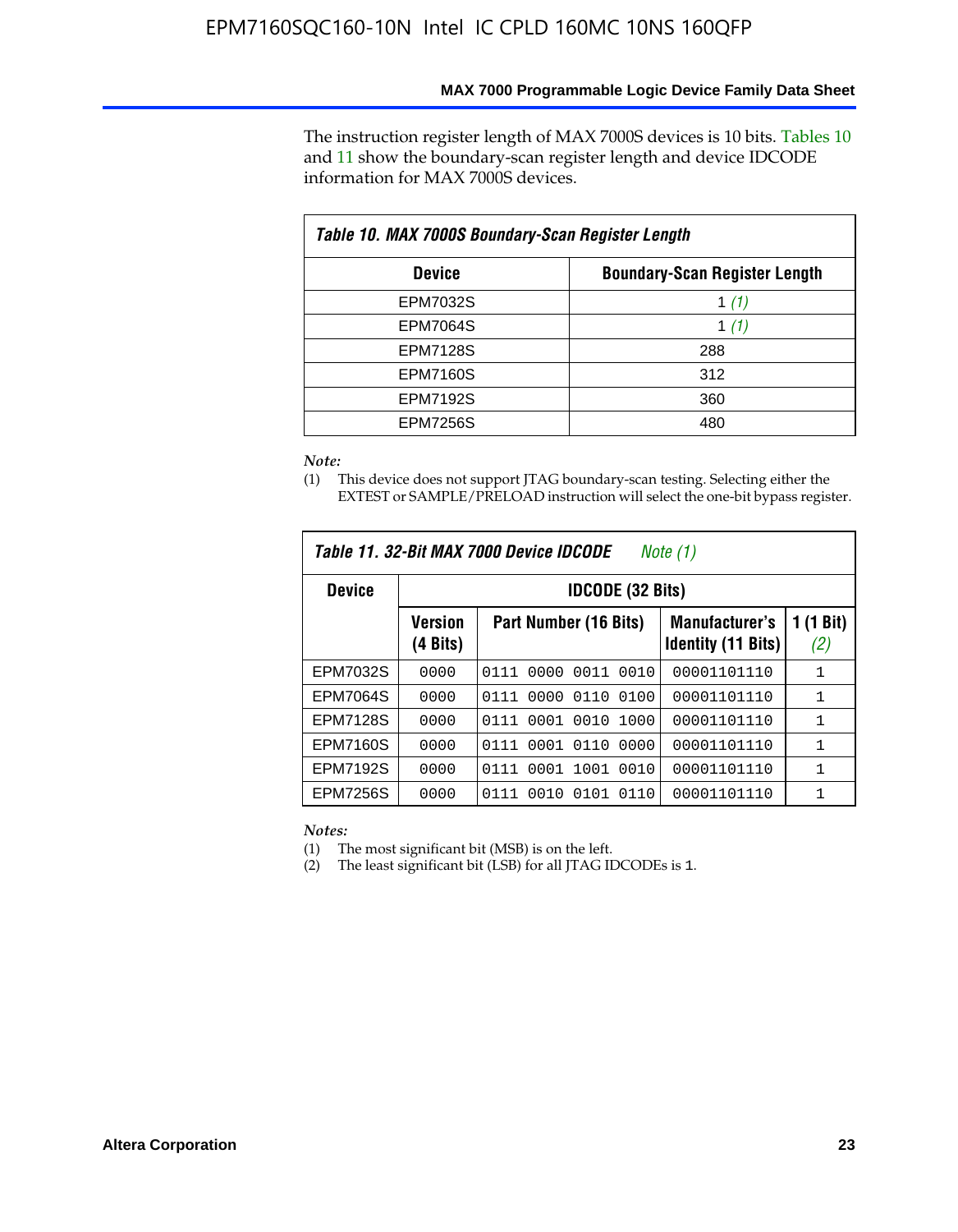### **MAX 7000 Programmable Logic Device Family Data Sheet**

Figure 9 shows the timing requirements for the JTAG signals.



Table 12 shows the JTAG timing parameters and values for MAX 7000S devices.

|                    | Table 12. JTAG Timing Parameters & Values for MAX 7000S Devices |     |     |      |
|--------------------|-----------------------------------------------------------------|-----|-----|------|
| <b>Symbol</b>      | Parameter                                                       | Min | Max | Unit |
| t <sub>JCP</sub>   | <b>TCK clock period</b>                                         | 100 |     | ns   |
| t <sub>JCH</sub>   | TCK clock high time                                             | 50  |     | ns   |
| $t_{JCL}$          | TCK clock low time                                              | 50  |     | ns   |
| t <sub>JPSU</sub>  | JTAG port setup time                                            | 20  |     | ns   |
| t <sub>JPH</sub>   | JTAG port hold time                                             | 45  |     | ns   |
| <sup>t</sup> JPCO  | JTAG port clock to output                                       |     | 25  | ns   |
| t <sub>JPZX</sub>  | JTAG port high impedance to valid output                        |     | 25  | ns   |
| t <sub>JPXZ</sub>  | JTAG port valid output to high impedance                        |     | 25  | ns   |
| tjssu              | Capture register setup time                                     | 20  |     | ns   |
| $t_{\mathsf{JSH}}$ | Capture register hold time                                      | 45  |     | ns   |
| tjsco              | Update register clock to output                                 |     | 25  | ns   |
| t <sub>JSZX</sub>  | Update register high impedance to valid output                  |     | 25  | ns   |
| t <sub>JSXZ</sub>  | Update register valid output to high impedance                  |     | 25  | ns   |



For more information, see *Application Note 39 (IEEE 1149.1 (JTAG) Boundary-Scan Testing in Altera Devices)*.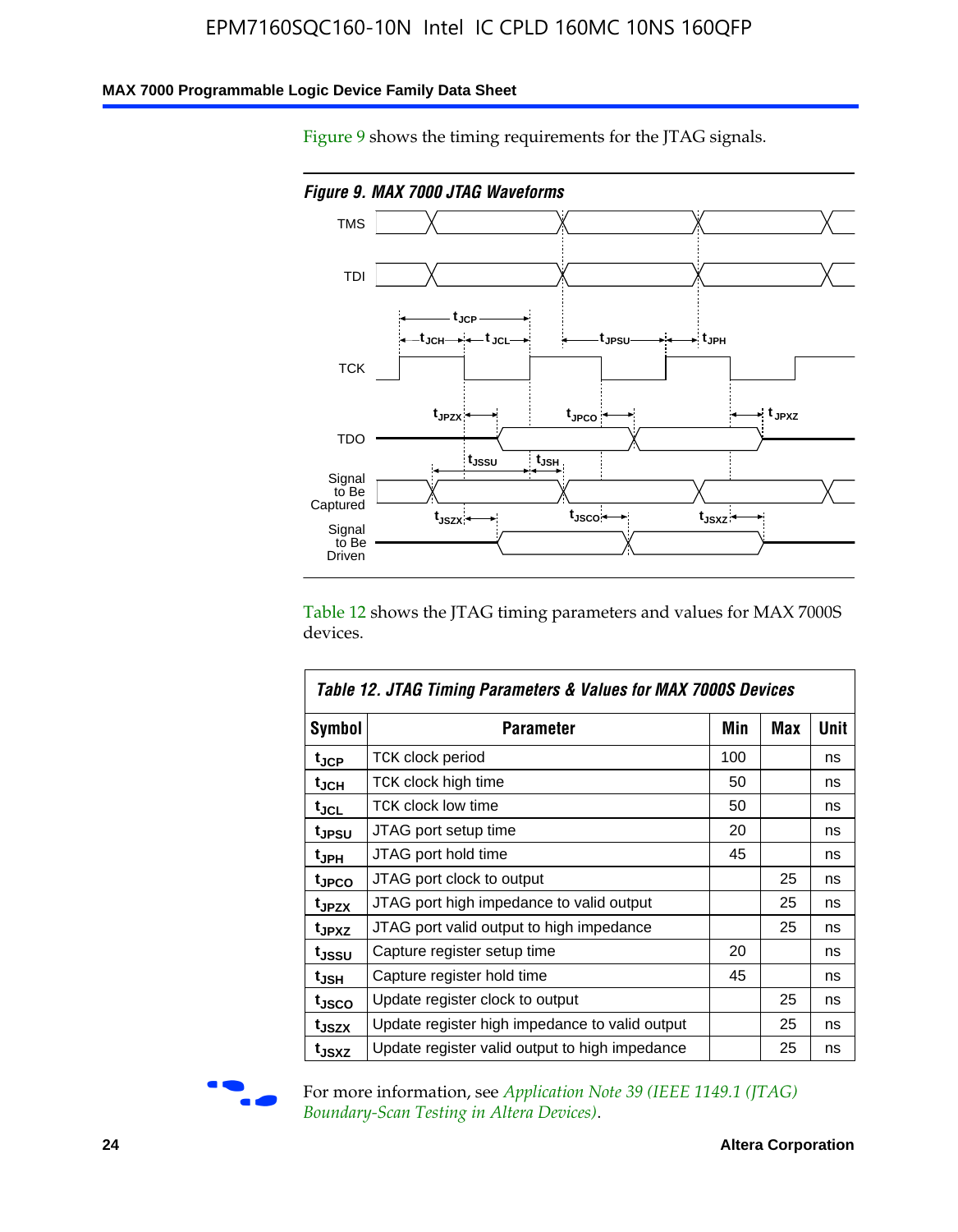#### **MAX 7000 Programmable Logic Device Family Data Sheet**

**Design Security** All MAX 7000 devices contain a programmable security bit that controls access to the data programmed into the device. When this bit is programmed, a proprietary design implemented in the device cannot be copied or retrieved. This feature provides a high level of design security because programmed data within EEPROM cells is invisible. The security bit that controls this function, as well as all other programmed data, is reset only when the device is reprogrammed.

### **Generic Testing** Each MAX 7000 device is functionally tested. Complete testing of each programmable EEPROM bit and all internal logic elements ensures 100% programming yield. AC test measurements are taken under conditions equivalent to those shown in Figure 10. Test patterns can be used and then erased during early stages of the production flow.

#### *Figure 10. MAX 7000 AC Test Conditions*

*Power supply transients can affect AC measurements. Simultaneous transitions of multiple outputs should be avoided for accurate measurement. Threshold tests must not be performed under AC conditions. Large-amplitude, fast ground-current transients normally occur as the device outputs discharge the load capacitances. When these transients flow through the parasitic inductance between the device ground pin and the test system ground, significant reductions in observable noise immunity can result. Numbers in brackets are for 2.5-V devices and outputs. Numbers without brackets are for 3.3-V devices and outputs.*



## **QFP Carrier & Development Socket**

MAX 7000 and MAX 7000E devices in QFP packages with 10[0 or more](http://www.altera.com/literature/ds/dsqfp.pdf)  [pins are shipped in special plas](http://www.altera.com/literature/ds/dsqfp.pdf)tic carriers to protect the QFP leads. The carrier is used with a prototype development socket and special programming hardware available from Altera. This carrier technology makes it possible to program, test, erase, and reprogram a device without exposing the leads to mechanical stress.

For detailed information and carrier dimensions, refer to the *QFP Carrier & Development Socket Data Sheet*.

MAX 7000S devices are not shipped in carriers.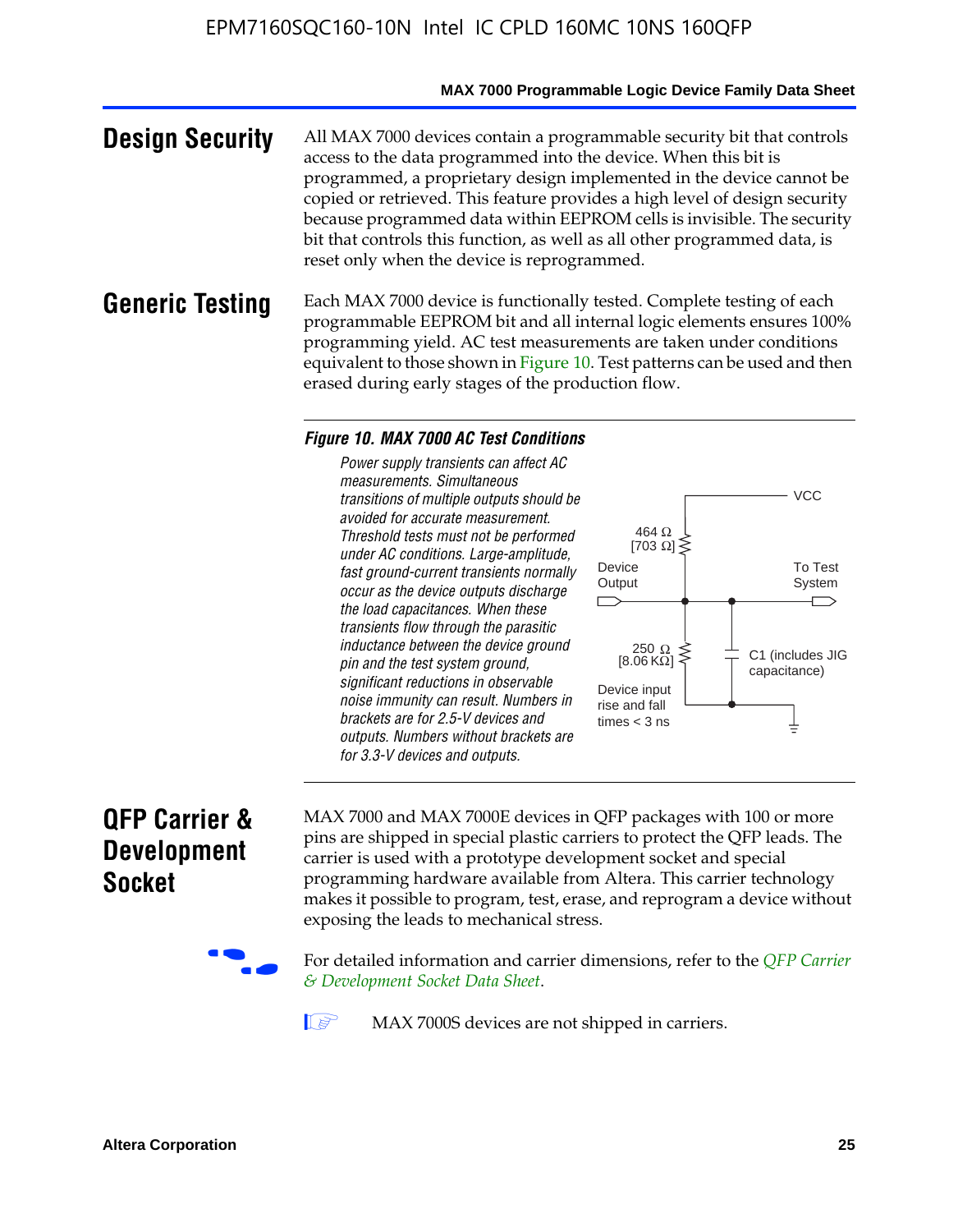### **MAX 7000 Programmable Logic Device Family Data Sheet**

## **Operating Conditions**

Tables 13 through 18 provide information about absolute maximum ratings, recommended operating conditions, operating conditions, and capacitance for 5.0-V MAX 7000 devices.

|                             | Table 13. MAX 7000 5.0-V Device Absolute Maximum Ratings | Note (1)                           |        |     |                |
|-----------------------------|----------------------------------------------------------|------------------------------------|--------|-----|----------------|
| Symbol                      | <b>Parameter</b>                                         | <b>Conditions</b>                  | Min    | Max | Unit           |
| $V_{\rm CC}$                | Supply voltage                                           | With respect to ground (2)         | $-2.0$ | 7.0 | V              |
| $V_{1}$                     | DC input voltage                                         |                                    | $-2.0$ | 7.0 | v              |
| $I_{OUT}$                   | DC output current, per pin                               |                                    | $-25$  | 25  | m <sub>A</sub> |
| $\mathsf{T}_{\textsf{STG}}$ | Storage temperature                                      | No bias                            | $-65$  | 150 | ° C            |
| $\mathsf{T}_{\mathsf{AMB}}$ | Ambient temperature                                      | Under bias                         | $-65$  | 135 | ° C            |
| $T_{\rm J}$                 | Junction temperature                                     | Ceramic packages, under bias       |        | 150 | $^{\circ}$ C   |
|                             |                                                          | PQFP and RQFP packages, under bias |        | 135 | ° C            |

|                          | Table 14. MAX 7000 5.0-V Device Recommended Operating Conditions |                    |                |                          |              |  |  |  |
|--------------------------|------------------------------------------------------------------|--------------------|----------------|--------------------------|--------------|--|--|--|
| Symbol                   | <b>Parameter</b>                                                 | <b>Conditions</b>  | Min            | Max                      | Unit         |  |  |  |
| <b>V<sub>CCINT</sub></b> | Supply voltage for internal logic and<br>input buffers           | (3), (4), (5)      | 4.75<br>(4.50) | 5.25<br>(5.50)           | $\vee$       |  |  |  |
| V <sub>CCIO</sub>        | Supply voltage for output drivers,<br>5.0-V operation            | (3), (4)           | 4.75<br>(4.50) | 5.25<br>(5.50)           | V            |  |  |  |
|                          | Supply voltage for output drivers,<br>3.3-V operation            | (3), (4), (6)      | 3.00<br>(3.00) | 3.60<br>(3.60)           | $\vee$       |  |  |  |
| V <sub>CCISP</sub>       | Supply voltage during ISP                                        | (7)                | 4.75           | 5.25                     | $\vee$       |  |  |  |
| $V_{1}$                  | Input voltage                                                    |                    | $-0.5(8)$      | $V_{\text{CCINT}} + 0.5$ | V            |  |  |  |
| $V_{\rm O}$              | Output voltage                                                   |                    | 0              | V <sub>CCIO</sub>        | V            |  |  |  |
| T <sub>A</sub>           | Ambient temperature                                              | For commercial use | $\Omega$       | 70                       | $^{\circ}$ C |  |  |  |
|                          |                                                                  | For industrial use | $-40$          | 85                       | $^{\circ}$ C |  |  |  |
| $T_{\rm J}$              | Junction temperature                                             | For commercial use | $\Omega$       | 90                       | ° C          |  |  |  |
|                          |                                                                  | For industrial use | $-40$          | 105                      | $^{\circ}$ C |  |  |  |
| $t_{\mathsf{R}}$         | Input rise time                                                  |                    |                | 40                       | ns           |  |  |  |
| $t_{\mathsf{F}}$         | Input fall time                                                  |                    |                | 40                       | ns           |  |  |  |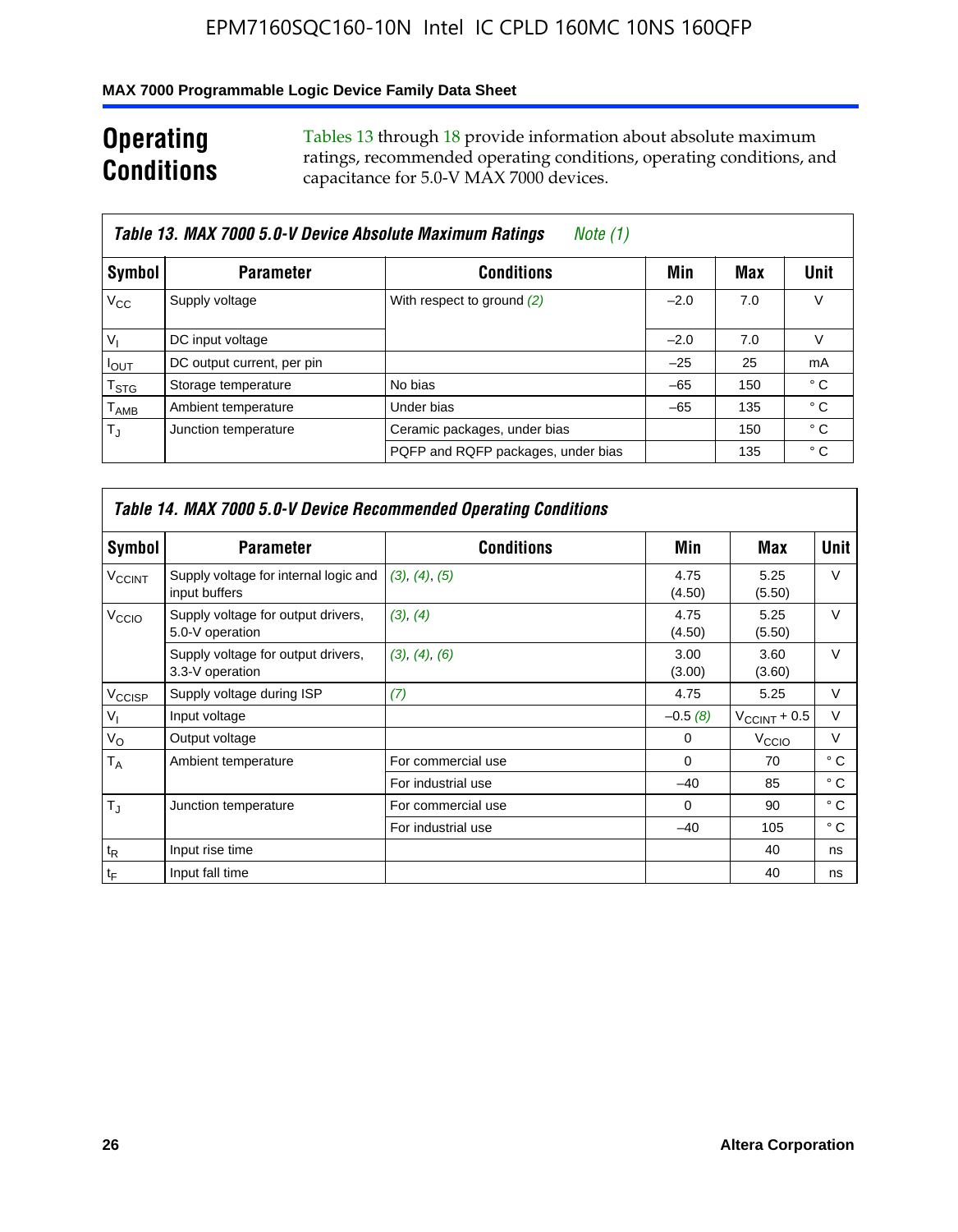|                 | Table 15. MAX 7000 5.0-V Device DC Operating Conditions<br>Note (9) |                                                                           |                      |                          |        |  |  |  |  |
|-----------------|---------------------------------------------------------------------|---------------------------------------------------------------------------|----------------------|--------------------------|--------|--|--|--|--|
| Symbol          | <b>Parameter</b>                                                    | <b>Conditions</b>                                                         | Min                  | Max                      | Unit   |  |  |  |  |
| V <sub>IH</sub> | High-level input voltage                                            |                                                                           | 2.0                  | $V_{\text{CCINT}} + 0.5$ | V      |  |  |  |  |
| $V_{IL}$        | Low-level input voltage                                             |                                                                           | $-0.5(8)$            | 0.8                      | V      |  |  |  |  |
| $V_{OH}$        | 5.0-V high-level TTL output voltage                                 | $I_{OH} = -4$ mA DC, $V_{CClO} = 4.75$ V (10)                             | 2.4                  |                          | $\vee$ |  |  |  |  |
| $V_{OL}$        | 3.3-V high-level TTL output voltage                                 | $I_{OH} = -4$ mA DC, $V_{CClO} = 3.00$ V (10)                             | 2.4                  |                          | V      |  |  |  |  |
|                 | 3.3-V high-level CMOS output<br>voltage                             | $I_{OH} = -0.1$ mA DC, $V_{CClO} = 3.0$ V (10)                            | $V_{\rm CClO}$ – 0.2 |                          | $\vee$ |  |  |  |  |
|                 | 5.0-V low-level TTL output voltage                                  | $I_{\text{OI}}$ = 12 mA DC, $V_{\text{CCIO}}$ = 4.75 V (11)               |                      | 0.45                     | $\vee$ |  |  |  |  |
|                 | 3.3-V low-level TTL output voltage                                  | $I_{OL}$ = 12 mA DC, $V_{CCIO}$ = 3.00 V (11)                             |                      | 0.45                     | V      |  |  |  |  |
|                 | 3.3-V low-level CMOS output<br>voltage                              | $I_{\text{OI}} = 0.1 \text{ mA DC}, V_{\text{CCIO}} = 3.0 \text{ V} (11)$ |                      | 0.2                      | $\vee$ |  |  |  |  |
| I <sub>I</sub>  | Leakage current of dedicated input<br>pins                          | $V_1 = -0.5$ to 5.5 V (11)                                                | $-10$                | 10                       | μA     |  |  |  |  |
| $I_{OZ}$        | I/O pin tri-state output off-state<br>current                       | $V_1 = -0.5$ to 5.5 V (11), (12)                                          | $-40$                | 40                       | μA     |  |  |  |  |

| Table 16. MAX 7000 5.0-V Device Capacitance: EPM7032, EPM7064 & EPM7096 Devices |                                              |                                     |  |    | <i>Note (13)</i> |
|---------------------------------------------------------------------------------|----------------------------------------------|-------------------------------------|--|----|------------------|
| Symbol                                                                          | Min<br><b>Conditions</b><br><b>Parameter</b> |                                     |  |    |                  |
| $C_{IN}$                                                                        | Input pin capacitance                        | $V_{IN} = 0 V$ , f = 1.0 MHz        |  | 12 | pF               |
| C <sub>I/O</sub>                                                                | I/O pin capacitance                          | $V_{\text{OUT}} = 0 V, f = 1.0 MHz$ |  | 12 | pF               |

|                                                        | Table 17. MAX 7000 5.0-V Device Capacitance: MAX 7000E Devices<br><i>Note (13)</i> |                                |  |    |        |  |
|--------------------------------------------------------|------------------------------------------------------------------------------------|--------------------------------|--|----|--------|--|
| Symbol<br>Min<br><b>Conditions</b><br><b>Parameter</b> |                                                                                    |                                |  |    | Unit I |  |
| $C_{IN}$                                               | Input pin capacitance                                                              | $V_{1N} = 0 V$ , f = 1.0 MHz   |  | 15 | pF     |  |
| C <sub>I/O</sub>                                       | I/O pin capacitance                                                                | $V_{OIII} = 0 V$ , f = 1.0 MHz |  | 15 | pF     |  |

|                  | Table 18. MAX 7000 5.0-V Device Capacitance: MAX 7000S Devices | <i>Note (13)</i>                    |     |     |        |
|------------------|----------------------------------------------------------------|-------------------------------------|-----|-----|--------|
| Symbol           | <b>Parameter</b>                                               | <b>Conditions</b>                   | Min | Max | Unit I |
| $C_{IN}$         | Dedicated input pin capacitance                                | $V_{IN} = 0 V$ , f = 1.0 MHz        |     | 10  | pF     |
| C <sub>I/O</sub> | I/O pin capacitance                                            | $V_{\text{OUT}} = 0$ V, f = 1.0 MHz |     | 10  | pF     |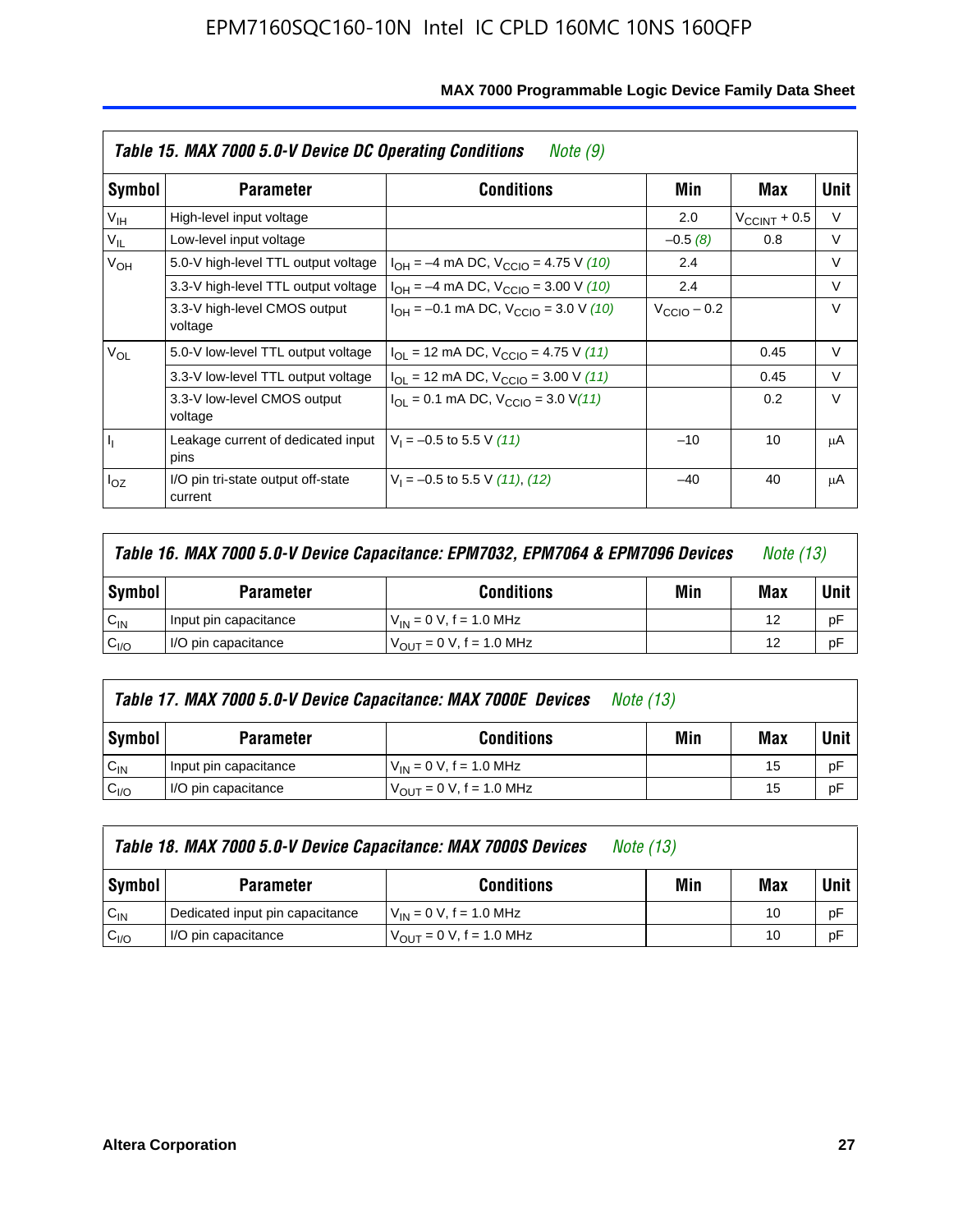#### **MAX 7000 Programmable Logic Device Family Data Sheet**

*Notes to tables:*

- (1) See the *Operating Requirements for Altera Devices Data Sheet*.
- (2) Minimum DC input voltage on I/O pins is –0.5 V and on 4 dedicated input pins is –0.3 V. During transitions, the inputs may undershoot to –2.0 V or overshoot to 7.0 V for input currents less than 100 mA and periods shorter than  $20$  ns.
- (3) Numbers in parentheses are for industrial-temperature-range devices.
- (4)  $V_{CC}$  must rise monotonically.
- (5) The POR time for all 7000S devices does not exceed 300 µs. The sufficient V<sub>CCINT</sub> voltage level for POR is 4.5 V. The device is fully initialized within the POR time after  $V_{\text{CCINT}}$  reaches the sufficient POR voltage level.
- (6) 3.3-V I/O operation is not available for 44-pin packages.
- (7) The  $V_{\text{CCISP}}$  parameter applies only to MAX 7000S devices.
- (8) During in-system programming, the minimum DC input voltage is –0.3 V.
- (9) These values are specified under the MAX 7000 recommended operating conditions in Table 14 on page 26.
- (10) The parameter is measured with 50% of the outputs each sourcing the specified current. The  $I_{OH}$  parameter refers to high-level TTL or CMOS output current.
- (11) The parameter is measured with 50% of the outputs each sinking the specified current. The  $I_{OL}$  parameter refers to low-level TTL, PCI, or CMOS output current.
- (12) When the JTAG interface is enabled in MAX 7000S devices, the input leakage current on the JTAG pins is typically –60 μA.
- (13) Capacitance is measured at 25° C and is sample-tested only. The OE1 pin has a maximum capacitance of 20 pF.

Figure 11 shows the typical output drive characteristics of MAX 7000 devices.

#### *Figure 11. Output Drive Characteristics of 5.0-V MAX 7000 Devices*



**Timing Model** MAX 7000 device timing can be analyzed with the Altera software, with a variety of popular industry-standard EDA simulators and timing analyzers, or with the timing model shown in Figure 12. MAX 7000 devices have fixed internal delays that enable the designer to determine the worst-case timing of any design. The Altera software provides timing simulation, point-to-point delay prediction, and detailed timing analysis for a device-wide performance evaluation.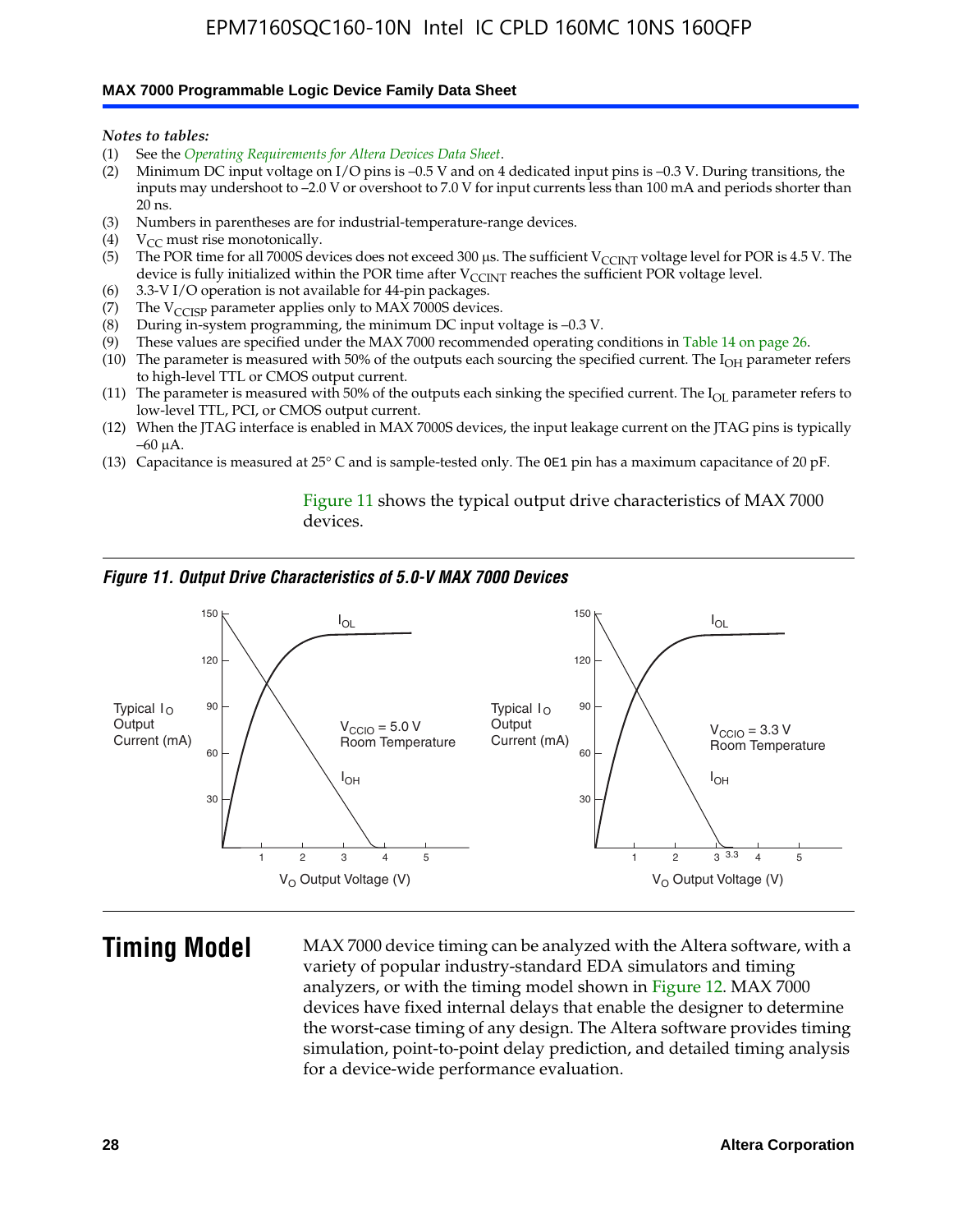

### **MAX 7000 Programmable Logic Device Family Data Sheet**

#### *Notes:*

- (1) Only available in MAX 7000E and MAX 7000S devices.
- (2) Not available in 44-pin devices.

[The tim](http://www.altera.com/literature/an/an094.pdf)ing characteristics [of any signal path can be derived from the](http://www.altera.com/literature/an/an094.pdf)  timing model and parameters of a particular device. External timing parameters, which represent pin-to-pin timing delays, can be calculated as the sum of internal parameters. Figure 13 shows the internal timing relationship of internal and external delay parameters.



For more infomration, see *Application Note 94 (Understanding MAX 7000 Timing)*.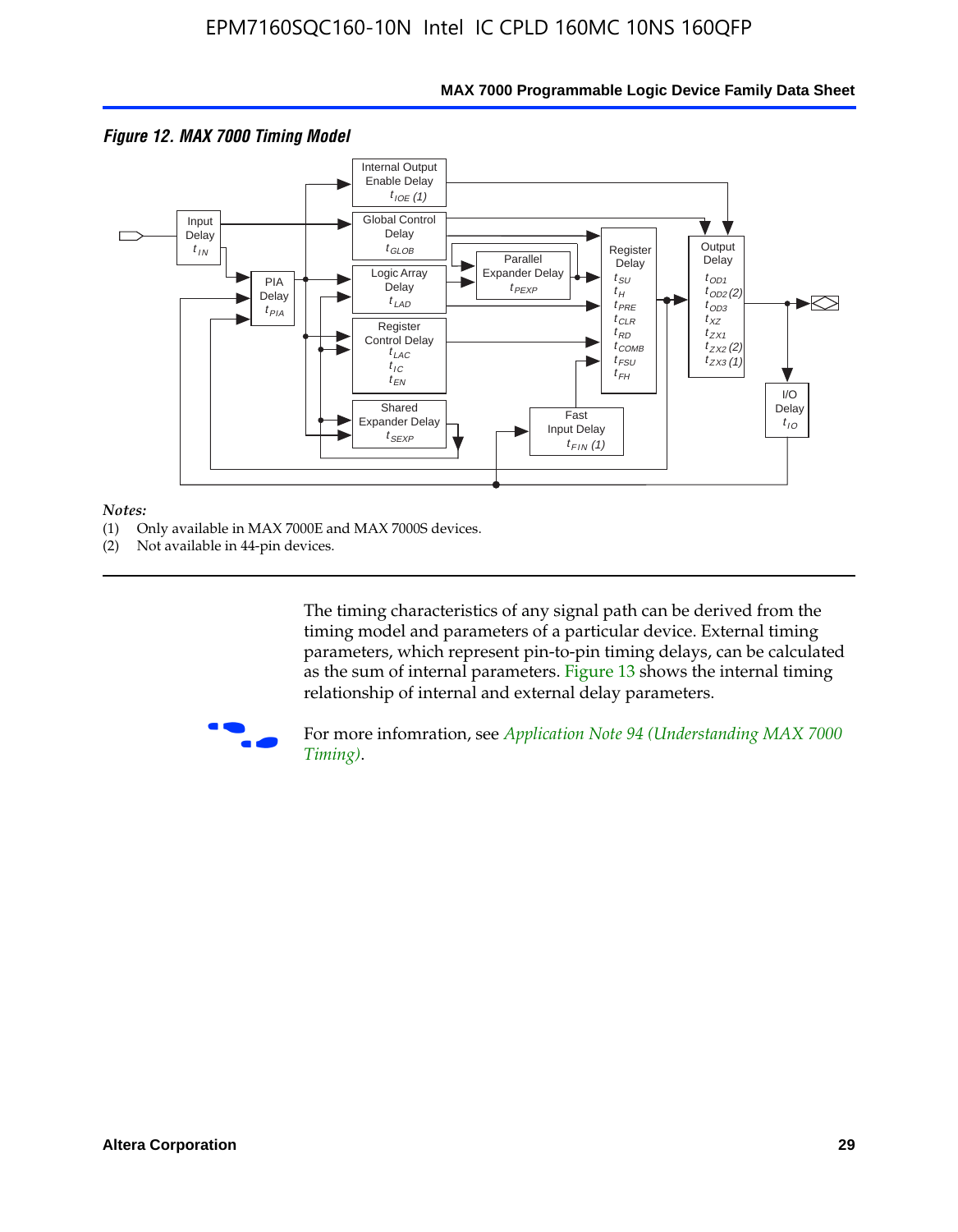## *Figure 13. Switching Waveforms*

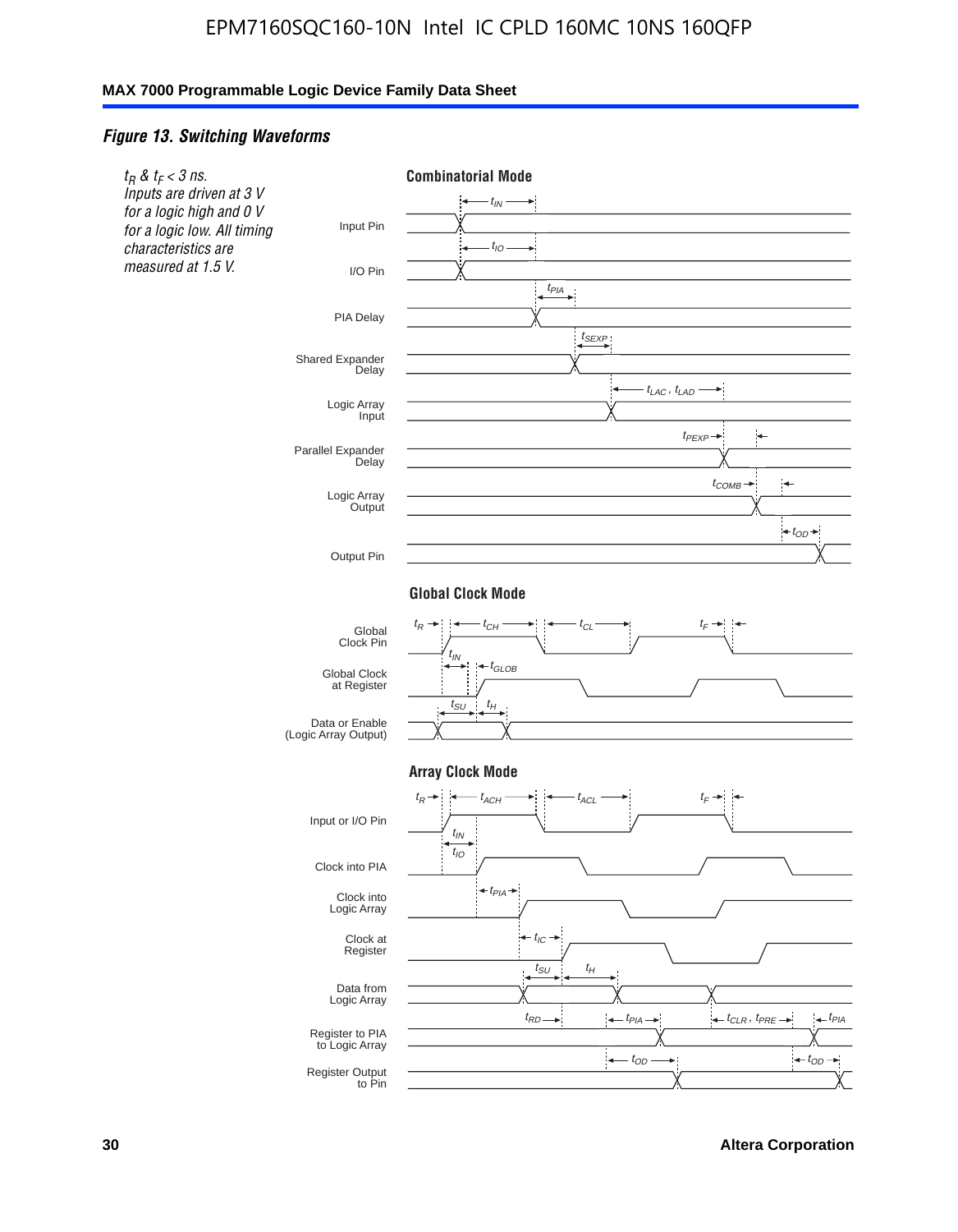operating conditions.

|                        | Table 19. MAX 7000 & MAX 7000E External Timing Parameters<br>Note (1) |                    |       |                                  |       |             |            |  |
|------------------------|-----------------------------------------------------------------------|--------------------|-------|----------------------------------|-------|-------------|------------|--|
| Symbol                 | <b>Parameter</b>                                                      | <b>Conditions</b>  |       | -6 Speed Grade<br>-7 Speed Grade |       | <b>Unit</b> |            |  |
|                        |                                                                       |                    | Min   | Max                              | Min   | Max         |            |  |
| t <sub>PD1</sub>       | Input to non-registered output                                        | $C1 = 35 pF$       |       | 6.0                              |       | 7.5         | ns         |  |
| t <sub>PD2</sub>       | I/O input to non-registered output                                    | $C1 = 35 pF$       |       | 6.0                              |       | 7.5         | ns         |  |
| $t_{\text{SU}}$        | Global clock setup time                                               |                    | 5.0   |                                  | 6.0   |             | ns         |  |
| t <sub>H</sub>         | Global clock hold time                                                |                    | 0.0   |                                  | 0.0   |             | ns         |  |
| $t_{FSU}$              | Global clock setup time of fast input                                 | (2)                | 2.5   |                                  | 3.0   |             | ns         |  |
| $t_{FH}$               | Global clock hold time of fast input                                  | (2)                | 0.5   |                                  | 0.5   |             | ns         |  |
| t <sub>CO1</sub>       | Global clock to output delay                                          | $C1 = 35 pF$       |       | 4.0                              |       | 4.5         | ns         |  |
| $t_{CL}$               | Global clock high time                                                |                    | 2.5   |                                  | 3.0   |             | ns         |  |
| $t_{CL}$               | Global clock low time                                                 |                    | 2.5   |                                  | 3.0   |             | ns         |  |
| t <sub>ASU</sub>       | Array clock setup time                                                |                    | 2.5   |                                  | 3.0   |             | ns         |  |
| t <sub>АН</sub>        | Array clock hold time                                                 |                    | 2.0   |                                  | 2.0   |             | ns         |  |
| t <sub>ACO1</sub>      | Array clock to output delay                                           | $C1 = 35 pF$       |       | 6.5                              |       | 7.5         | ns         |  |
| <b>t<sub>ACH</sub></b> | Array clock high time                                                 |                    | 3.0   |                                  | 3.0   |             | ns         |  |
| $t_{\text{ACL}}$       | Array clock low time                                                  |                    | 3.0   |                                  | 3.0   |             | ns         |  |
| t <sub>CPPW</sub>      | Minimum pulse width for clear and<br>preset                           | (3)                | 3.0   |                                  | 3.0   |             | ns         |  |
| t <sub>ODH</sub>       | Output data hold time after clock                                     | $C1 = 35$ pF $(4)$ | 1.0   |                                  | 1.0   |             | ns         |  |
| $t_{\mathsf{CNT}}$     | Minimum global clock period                                           |                    |       | 6.6                              |       | 8.0         | ns         |  |
| $f_{\mathsf{CNT}}$     | Maximum internal global clock<br>frequency                            | (5)                | 151.5 |                                  | 125.0 |             | <b>MHz</b> |  |
| t <sub>ACNT</sub>      | Minimum array clock period                                            |                    |       | 6.6                              |       | 8.0         | ns         |  |
| $f_{ACNT}$             | Maximum internal array clock<br>frequency                             | (5)                | 151.5 |                                  | 125.0 |             | <b>MHz</b> |  |
| $f_{MAX}$              | Maximum clock frequency                                               | (6)                | 200   |                                  | 166.7 |             | <b>MHz</b> |  |

## **MAX 7000 Programmable Logic Device Family Data Sheet**

Tables 19 through 26 show the MAX 7000 and MAX 7000E AC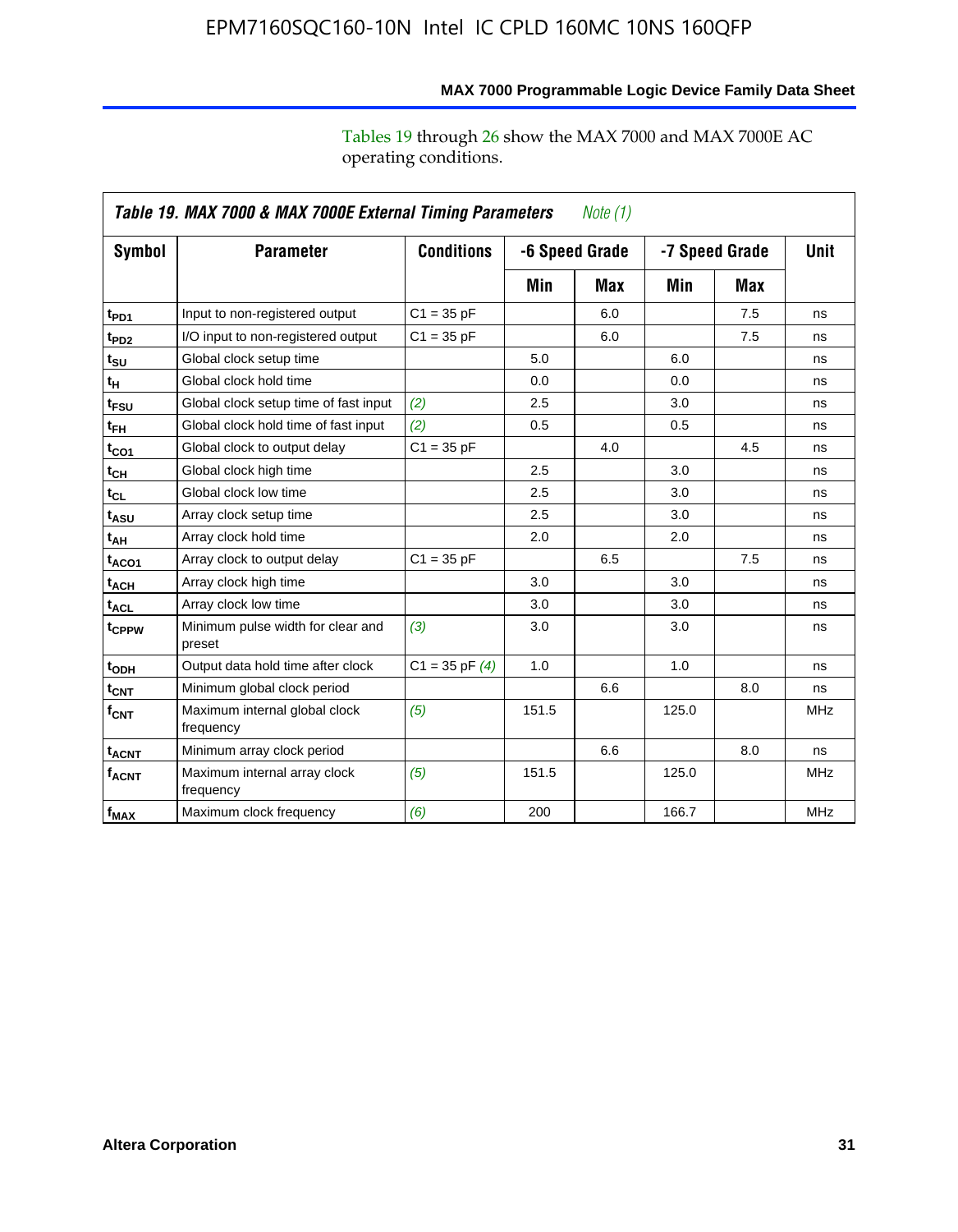| <b>Symbol</b>               | <b>Parameter</b>                                                                                             | <b>Conditions</b>  |     | Speed Grade -6 |     | Speed Grade -7 | Unit |
|-----------------------------|--------------------------------------------------------------------------------------------------------------|--------------------|-----|----------------|-----|----------------|------|
|                             |                                                                                                              |                    | Min | Max            | Min | Max            |      |
| $t_{IN}$                    | Input pad and buffer delay                                                                                   |                    |     | 0.4            |     | 0.5            | ns   |
| $t_{IO}$                    | I/O input pad and buffer delay                                                                               |                    |     | 0.4            |     | 0.5            | ns   |
| $t_{\sf FIN}$               | Fast input delay                                                                                             | (2)                |     | 0.8            |     | 1.0            | ns   |
| <sup>t</sup> SEXP           | Shared expander delay                                                                                        |                    |     | 3.5            |     | 4.0            | ns   |
| t <sub>PEXP</sub>           | Parallel expander delay                                                                                      |                    |     | 0.8            |     | 0.8            | ns   |
| t <sub>LAD</sub>            | Logic array delay                                                                                            |                    |     | 2.0            |     | 3.0            | ns   |
| t <sub>LAC</sub>            | Logic control array delay                                                                                    |                    |     | 2.0            |     | 3.0            | ns   |
| t <sub>IOE</sub>            | Internal output enable delay                                                                                 | (2)                |     |                |     | 2.0            | ns   |
| $t_{OD1}$                   | Output buffer and pad delay<br>Slow slew rate = off, $V_{\text{CCIO}} = 5.0 V$                               | $C1 = 35 pF$       |     | 2.0            |     | 2.0            | ns   |
| $t_{OD2}$                   | Output buffer and pad delay<br>Slow slew rate = off, $V_{\text{CCIO}} = 3.3$ V                               | $C1 = 35$ pF $(7)$ |     | 2.5            |     | 2.5            | ns   |
| $t_{OD3}$                   | Output buffer and pad delay<br>Slow slew rate $=$ on,<br>$V_{\text{CCIO}} = 5.0 \text{ V or } 3.3 \text{ V}$ | $C1 = 35$ pF $(2)$ |     | 7.0            |     | 7.0            | ns   |
| tzx1                        | Output buffer enable delay<br>Slow slew rate = off, $V_{\text{CCIO}} = 5.0 \text{ V}$                        | $C1 = 35 pF$       |     | 4.0            |     | 4.0            | ns   |
| $t_{ZX2}$                   | Output buffer enable delay<br>Slow slew rate = off, $V_{\text{CCIO}} = 3.3 \text{ V}$                        | $C1 = 35$ pF $(7)$ |     | 4.5            |     | 4.5            | ns   |
| t <sub>ZX3</sub>            | Output buffer enable delay<br>Slow slew rate $=$ on<br>$V_{\text{CCIO}} = 5.0 \text{ V or } 3.3 \text{ V}$   | $C1 = 35$ pF $(2)$ |     | 9.0            |     | 9.0            | ns   |
| $t_{\mathsf{XZ}}$           | Output buffer disable delay                                                                                  | $C1 = 5 pF$        |     | 4.0            |     | 4.0            | ns   |
| $t_{\scriptstyle\text{SU}}$ | Register setup time                                                                                          |                    | 3.0 |                | 3.0 |                | ns   |
| t <sub>Η</sub>              | Register hold time                                                                                           |                    | 1.5 |                | 2.0 |                | ns   |
| t <sub>FSU</sub>            | Register setup time of fast input                                                                            | (2)                | 2.5 |                | 3.0 |                | ns   |
| t <sub>FH</sub>             | Register hold time of fast input                                                                             | (2)                | 0.5 |                | 0.5 |                | ns   |
| t <sub>RD</sub>             | Register delay                                                                                               |                    |     | 0.8            |     | 1.0            | ns   |
| $t_{\sf COMB}$              | Combinatorial delay                                                                                          |                    |     | 0.8            |     | 1.0            | ns   |
| $t_{\mathcal{IC}}$          | Array clock delay                                                                                            |                    |     | 2.5            |     | 3.0            | ns   |
| $t_{EN}$                    | Register enable time                                                                                         |                    |     | 2.0            |     | 3.0            | ns   |
| t <sub>GLOB</sub>           | Global control delay                                                                                         |                    |     | 0.8            |     | 1.0            | ns   |
| t <sub>PRE</sub>            | Register preset time                                                                                         |                    |     | 2.0            |     | 2.0            | ns   |
| t <sub>CLR</sub>            | Register clear time                                                                                          |                    |     | 2.0            |     | 2.0            | ns   |
| t <sub>PIA</sub>            | PIA delay                                                                                                    |                    |     | 0.8            |     | 1.0            | ns   |
| $t_{LPA}$                   | Low-power adder                                                                                              | (8)                |     | 10.0           |     | 10.0           | ns   |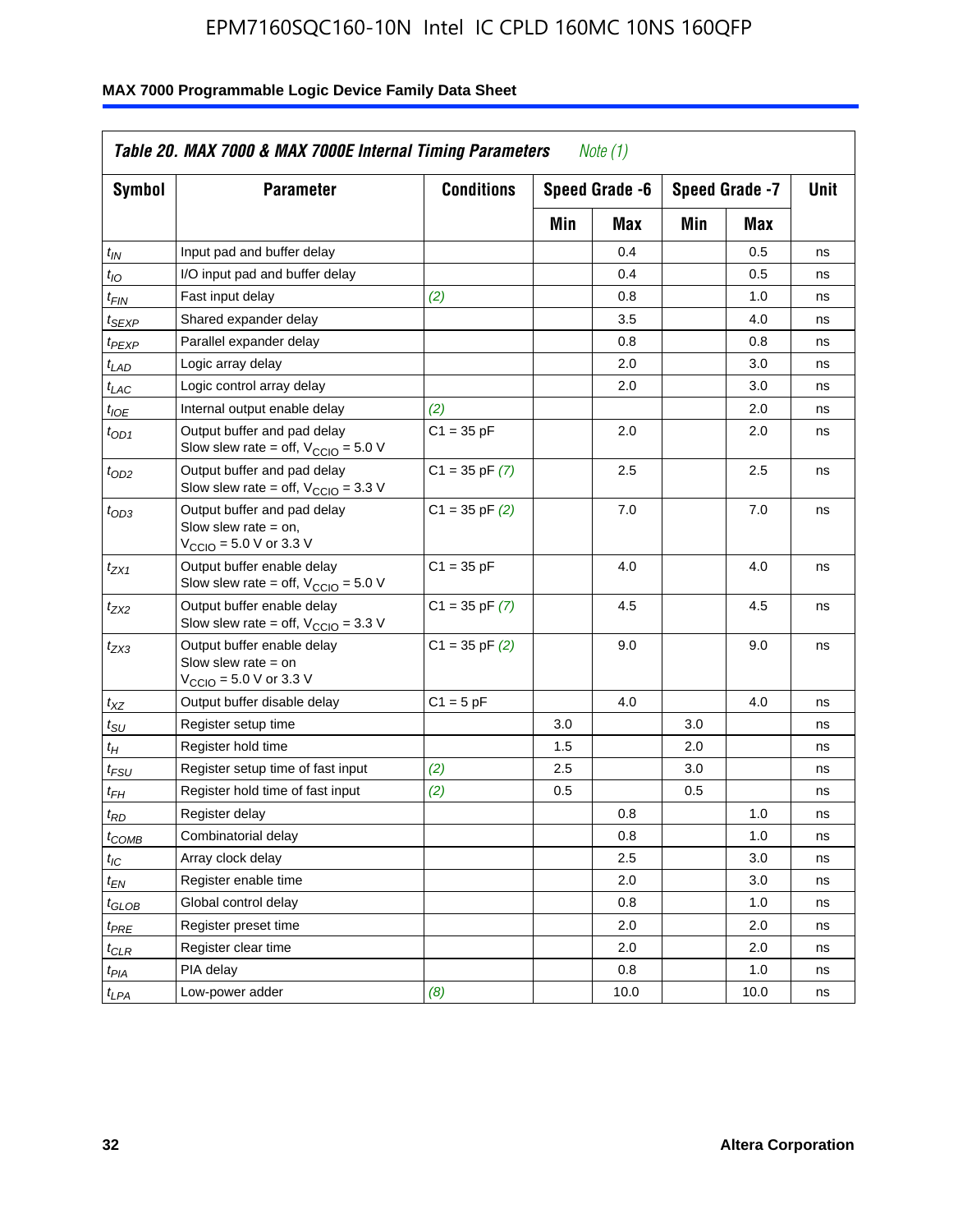|                              | Table 21. MAX 7000 & MAX 7000E External Timing Parameters<br>Note (1) |                    |       |                         |       |                                   |             |  |
|------------------------------|-----------------------------------------------------------------------|--------------------|-------|-------------------------|-------|-----------------------------------|-------------|--|
| Symbol                       | <b>Parameter</b>                                                      | <b>Conditions</b>  |       | <b>Speed Grade</b>      |       |                                   | <b>Unit</b> |  |
|                              |                                                                       |                    |       | <b>MAX 7000E (-10P)</b> |       | MAX 7000 (-10)<br>MAX 7000E (-10) |             |  |
|                              |                                                                       |                    | Min   | <b>Max</b>              | Min   | Max                               |             |  |
| t <sub>PD1</sub>             | Input to non-registered output                                        | $C1 = 35 pF$       |       | 10.0                    |       | 10.0                              | ns          |  |
| t <sub>PD2</sub>             | I/O input to non-registered output                                    | $C1 = 35 pF$       |       | 10.0                    |       | 10.0                              | ns          |  |
| t <sub>su</sub>              | Global clock setup time                                               |                    | 7.0   |                         | 8.0   |                                   | ns          |  |
| tμ                           | Global clock hold time                                                |                    | 0.0   |                         | 0.0   |                                   | ns          |  |
| t <sub>FSU</sub>             | Global clock setup time of fast input                                 | (2)                | 3.0   |                         | 3.0   |                                   | ns          |  |
| t <sub>FH</sub>              | Global clock hold time of fast input                                  | (2)                | 0.5   |                         | 0.5   |                                   | ns          |  |
| t <sub>CO1</sub>             | Global clock to output delay                                          | $C1 = 35 pF$       |       | 5.0                     |       | 5                                 | ns          |  |
| $\mathfrak{t}_{\textsf{CH}}$ | Global clock high time                                                |                    | 4.0   |                         | 4.0   |                                   | ns          |  |
| $t_{CL}$                     | Global clock low time                                                 |                    | 4.0   |                         | 4.0   |                                   | ns          |  |
| t <sub>ASU</sub>             | Array clock setup time                                                |                    | 2.0   |                         | 3.0   |                                   | ns          |  |
| t <sub>АН</sub>              | Array clock hold time                                                 |                    | 3.0   |                         | 3.0   |                                   | ns          |  |
| t <sub>ACO1</sub>            | Array clock to output delay                                           | $C1 = 35 pF$       |       | 10.0                    |       | 10.0                              | ns          |  |
| t <sub>ACH</sub>             | Array clock high time                                                 |                    | 4.0   |                         | 4.0   |                                   | ns          |  |
| $t_{\sf ACL}$                | Array clock low time                                                  |                    | 4.0   |                         | 4.0   |                                   | ns          |  |
| t <sub>CPPW</sub>            | Minimum pulse width for clear and<br>preset                           | (3)                | 4.0   |                         | 4.0   |                                   | ns          |  |
| t <sub>ODH</sub>             | Output data hold time after clock                                     | $C1 = 35$ pF $(4)$ | 1.0   |                         | 1.0   |                                   | ns          |  |
| $t_{\mathsf{CNT}}$           | Minimum global clock period                                           |                    |       | 10.0                    |       | 10.0                              | ns          |  |
| $\mathsf{f}_{\mathsf{CNT}}$  | Maximum internal global clock<br>frequency                            | (5)                | 100.0 |                         | 100.0 |                                   | <b>MHz</b>  |  |
| <b>t<sub>ACNT</sub></b>      | Minimum array clock period                                            |                    |       | 10.0                    |       | 10.0                              | ns          |  |
| $f_{ACNT}$                   | Maximum internal array clock<br>frequency                             | (5)                | 100.0 |                         | 100.0 |                                   | <b>MHz</b>  |  |
| $f_{MAX}$                    | Maximum clock frequency                                               | (6)                | 125.0 |                         | 125.0 |                                   | <b>MHz</b>  |  |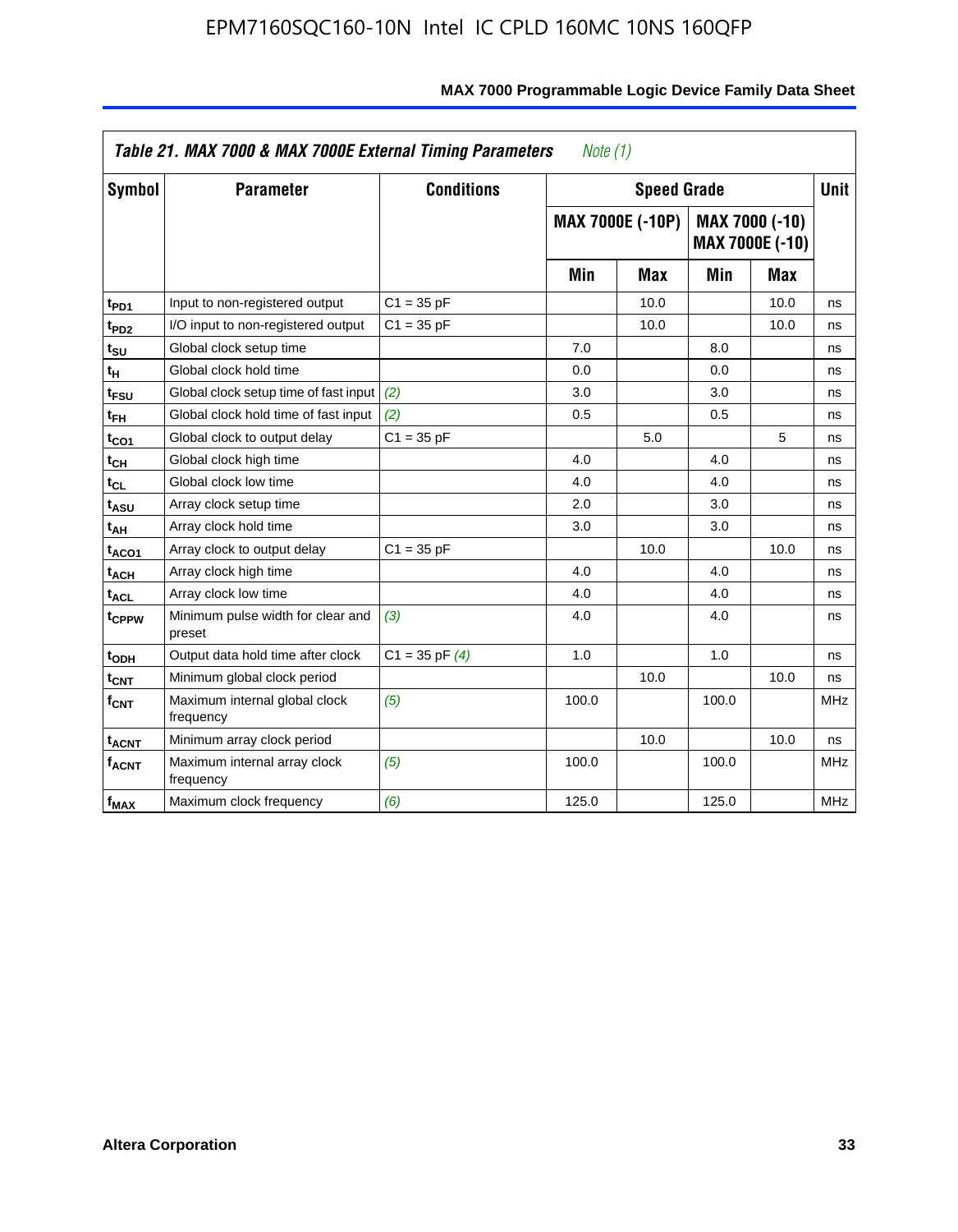| Symbol              | <b>Parameter</b>                                                                                            | <b>Conditions</b>  |     | <b>Speed Grade</b>      |     |                                   | Unit |     |  |
|---------------------|-------------------------------------------------------------------------------------------------------------|--------------------|-----|-------------------------|-----|-----------------------------------|------|-----|--|
|                     |                                                                                                             |                    |     | <b>MAX 7000E (-10P)</b> |     | MAX 7000 (-10)<br>MAX 7000E (-10) |      |     |  |
|                     |                                                                                                             |                    |     |                         | Min | Max                               | Min  | Max |  |
| $t_{IN}$            | Input pad and buffer delay                                                                                  |                    |     | 0.5                     |     | 1.0                               | ns   |     |  |
| $t_{IO}$            | I/O input pad and buffer delay                                                                              |                    |     | 0.5                     |     | 1.0                               | ns   |     |  |
| t <sub>FIN</sub>    | Fast input delay                                                                                            | (2)                |     | 1.0                     |     | 1.0                               | ns   |     |  |
| <sup>t</sup> SEXP   | Shared expander delay                                                                                       |                    |     | 5.0                     |     | 5.0                               | ns   |     |  |
| t <sub>PEXP</sub>   | Parallel expander delay                                                                                     |                    |     | 0.8                     |     | 0.8                               | ns   |     |  |
| $t_{LAD}$           | Logic array delay                                                                                           |                    |     | 5.0                     |     | 5.0                               | ns   |     |  |
| $t_{LAC}$           | Logic control array delay                                                                                   |                    |     | 5.0                     |     | 5.0                               | ns   |     |  |
| $t_{IOE}$           | Internal output enable delay                                                                                | (2)                |     | 2.0                     |     | 2.0                               | ns   |     |  |
| $t_{OD1}$           | Output buffer and pad delay<br>Slow slew rate $=$ off<br>$V_{\text{CCIO}} = 5.0 V$                          | $C1 = 35 pF$       |     | 1.5                     |     | 2.0                               | ns   |     |  |
| $t_{OD2}$           | Output buffer and pad delay<br>Slow slew rate $=$ off<br>$VCCIO = 3.3 V$                                    | $C1 = 35$ pF $(7)$ |     | 2.0                     |     | 2.5                               | ns   |     |  |
| $t_{OD3}$           | Output buffer and pad delay<br>Slow slew rate $=$ on<br>$V_{\text{CCIO}} = 5.0 \text{ V or } 3.3 \text{ V}$ | $C1 = 35$ pF $(2)$ |     | 5.5                     |     | 6.0                               | ns   |     |  |
| t <sub>ZX1</sub>    | Output buffer enable delay<br>Slow slew rate $=$ off<br>$V_{\text{CCIO}} = 5.0 V$                           | $C1 = 35 pF$       |     | 5.0                     |     | 5.0                               | ns   |     |  |
| $t_{ZX2}$           | Output buffer enable delay<br>Slow slew rate $=$ off<br>$V_{\text{CCIO}} = 3.3 \text{ V}$                   | $C1 = 35$ pF $(7)$ |     | 5.5                     |     | 5.5                               | ns   |     |  |
| $t_{ZX3}$           | Output buffer enable delay<br>Slow slew rate $=$ on<br>V <sub>CCIO</sub> = 5.0 V or 3.3 V                   | $C1 = 35$ pF $(2)$ |     | 9.0                     |     | 9.0                               | ns   |     |  |
| $t_{\mathsf{XZ}}$   | Output buffer disable delay                                                                                 | $C1 = 5$ pF        |     | 5.0                     |     | 5.0                               | ns   |     |  |
| $t_{\sf SU}$        | Register setup time                                                                                         |                    | 2.0 |                         | 3.0 |                                   | ns   |     |  |
| $t_H$               | Register hold time                                                                                          |                    | 3.0 |                         | 3.0 |                                   | ns   |     |  |
| $t_{\mathit{FSU}}$  | Register setup time of fast input                                                                           | (2)                | 3.0 |                         | 3.0 |                                   | ns   |     |  |
| $t_{FH}$            | Register hold time of fast input                                                                            | (2)                | 0.5 |                         | 0.5 |                                   | ns   |     |  |
| t <sub>RD</sub>     | Register delay                                                                                              |                    |     | 2.0                     |     | 1.0                               | ns   |     |  |
| $t_{COMB}$          | Combinatorial delay                                                                                         |                    |     | 2.0                     |     | 1.0                               | ns   |     |  |
| $\iota_{\text{IC}}$ | Array clock delay                                                                                           |                    |     | 5.0                     |     | 5.0                               | ns   |     |  |
| $t_{EN}$            | Register enable time                                                                                        |                    |     | 5.0                     |     | 5.0                               | ns   |     |  |
| $t_{GLOB}$          | Global control delay                                                                                        |                    |     | 1.0                     |     | 1.0                               | ns   |     |  |
| $t_{PRE}$           | Register preset time                                                                                        |                    |     | 3.0                     |     | 3.0                               | ns   |     |  |
| $t_{\sf CLR}$       | Register clear time                                                                                         |                    |     | 3.0                     |     | 3.0                               | ns   |     |  |
| $t_{PIA}$           | PIA delay                                                                                                   |                    |     | 1.0                     |     | 1.0                               | ns   |     |  |
| $t_{LPA}$           | Low-power adder                                                                                             | (8)                |     | 11.0                    |     | 11.0                              | ns   |     |  |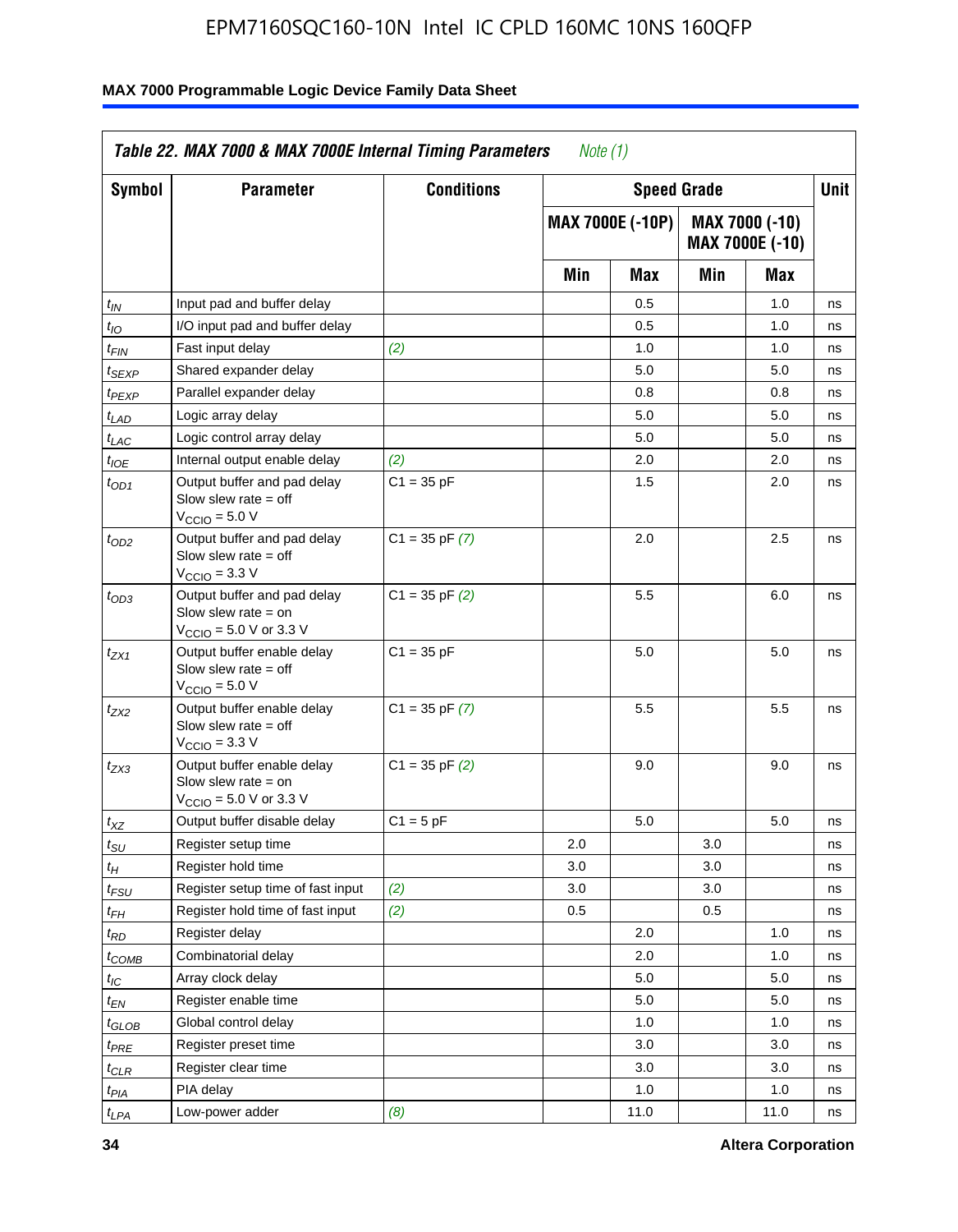|                         | Table 23. MAX 7000 & MAX 7000E External Timing Parameters |                    | Note (1) |                         |                    |                                   |             |
|-------------------------|-----------------------------------------------------------|--------------------|----------|-------------------------|--------------------|-----------------------------------|-------------|
| <b>Symbol</b>           | <b>Parameter</b>                                          | <b>Conditions</b>  |          |                         | <b>Speed Grade</b> |                                   | <b>Unit</b> |
|                         |                                                           |                    |          | <b>MAX 7000E (-12P)</b> |                    | MAX 7000 (-12)<br>MAX 7000E (-12) |             |
|                         |                                                           |                    | Min      | <b>Max</b>              | Min                | <b>Max</b>                        |             |
| t <sub>PD1</sub>        | Input to non-registered output                            | $C1 = 35 pF$       |          | 12.0                    |                    | 12.0                              | ns          |
| t <sub>PD2</sub>        | I/O input to non-registered output                        | $C1 = 35 pF$       |          | 12.0                    |                    | 12.0                              | ns          |
| t <sub>su</sub>         | Global clock setup time                                   |                    | 7.0      |                         | 10.0               |                                   | ns          |
| tн                      | Global clock hold time                                    |                    | 0.0      |                         | 0.0                |                                   | ns          |
| t <sub>FSU</sub>        | Global clock setup time of fast input                     | (2)                | 3.0      |                         | 3.0                |                                   | ns          |
| $t_{FH}$                | Global clock hold time of fast input                      | (2)                | 0.0      |                         | 0.0                |                                   | ns          |
| t <sub>CO1</sub>        | Global clock to output delay                              | $C1 = 35 pF$       |          | 6.0                     |                    | 6.0                               | ns          |
| $t_{\mathsf{CH}}$       | Global clock high time                                    |                    | 4.0      |                         | 4.0                |                                   | ns          |
| $t_{CL}$                | Global clock low time                                     |                    | 4.0      |                         | 4.0                |                                   | ns          |
| t <sub>ASU</sub>        | Array clock setup time                                    |                    | 3.0      |                         | 4.0                |                                   | ns          |
| t <sub>АН</sub>         | Array clock hold time                                     |                    | 4.0      |                         | 4.0                |                                   | ns          |
| t <sub>ACO1</sub>       | Array clock to output delay                               | $C1 = 35 pF$       |          | 12.0                    |                    | 12.0                              | ns          |
| t <sub>ACH</sub>        | Array clock high time                                     |                    | 5.0      |                         | 5.0                |                                   | ns          |
| $t_{\sf ACL}$           | Array clock low time                                      |                    | 5.0      |                         | 5.0                |                                   | ns          |
| t <sub>CPPW</sub>       | Minimum pulse width for clear and<br>preset               | (3)                | 5.0      |                         | 5.0                |                                   | ns          |
| t <sub>ODH</sub>        | Output data hold time after clock                         | $C1 = 35$ pF $(4)$ | 1.0      |                         | 1.0                |                                   | ns          |
| $t_{\mathsf{CNT}}$      | Minimum global clock period                               |                    |          | 11.0                    |                    | 11.0                              | ns          |
| $f_{\mathsf{CNT}}$      | Maximum internal global clock<br>frequency                | (5)                | 90.9     |                         | 90.9               |                                   | <b>MHz</b>  |
| <b>t<sub>ACNT</sub></b> | Minimum array clock period                                |                    |          | 11.0                    |                    | 11.0                              | ns          |
| <b>f<sub>ACNT</sub></b> | Maximum internal array clock<br>frequency                 | (5)                | 90.9     |                         | 90.9               |                                   | <b>MHz</b>  |
| $f_{MAX}$               | Maximum clock frequency                                   | (6)                | 125.0    |                         | 125.0              |                                   | <b>MHz</b>  |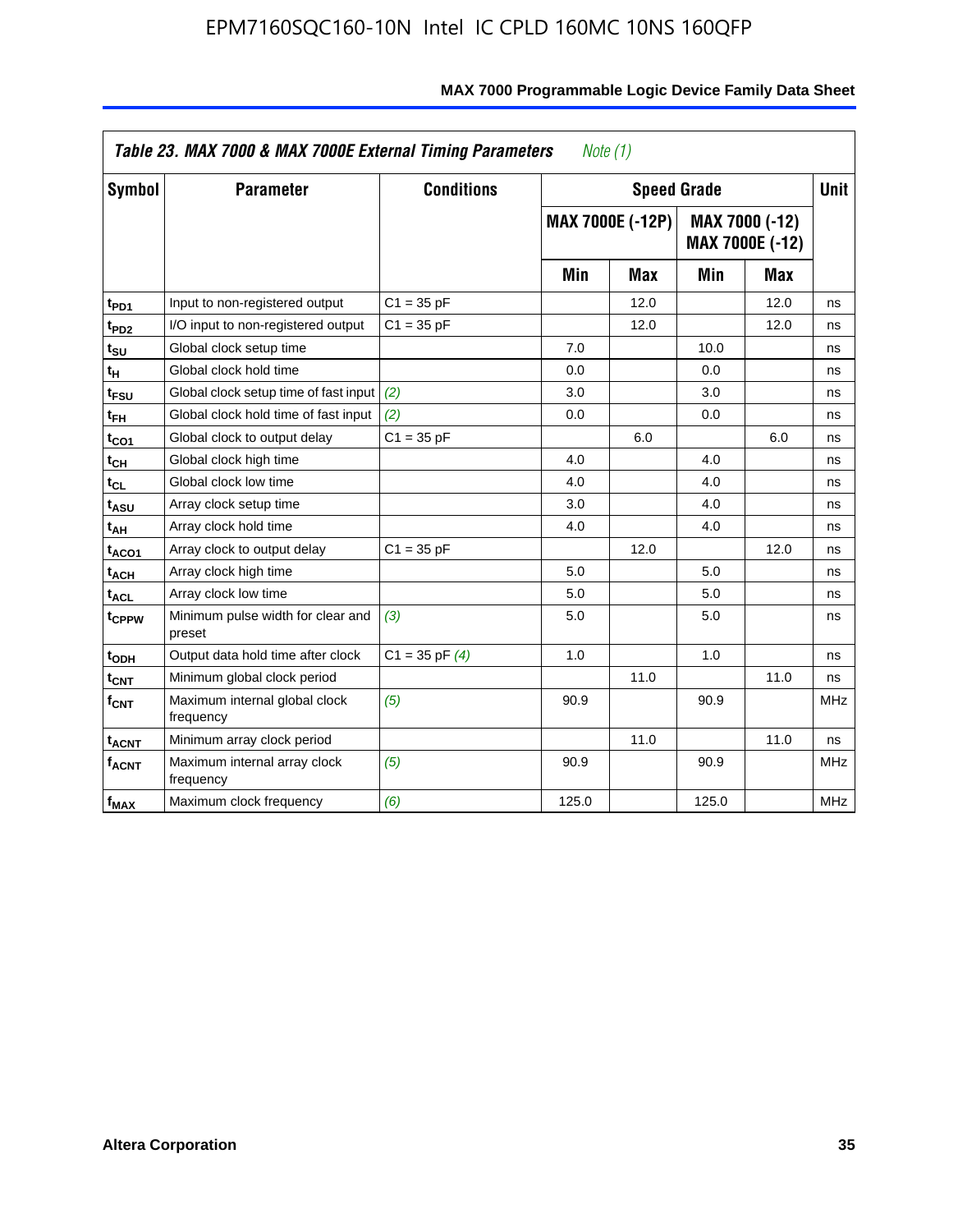| Symbol                      | <b>Parameter</b>                                                                                            | <b>Conditions</b>  |     | <b>Speed Grade</b>      |     |                                   | <b>Unit</b> |
|-----------------------------|-------------------------------------------------------------------------------------------------------------|--------------------|-----|-------------------------|-----|-----------------------------------|-------------|
|                             |                                                                                                             |                    |     | <b>MAX 7000E (-12P)</b> |     | MAX 7000 (-12)<br>MAX 7000E (-12) |             |
|                             |                                                                                                             |                    | Min | <b>Max</b>              | Min | Max                               |             |
| $t_{IN}$                    | Input pad and buffer delay                                                                                  |                    |     | 1.0                     |     | 2.0                               | ns          |
| $t_{IO}$                    | I/O input pad and buffer delay                                                                              |                    |     | 1.0                     |     | 2.0                               | ns          |
| $t_{\textit{FIN}}$          | Fast input delay                                                                                            | (2)                |     | 1.0                     |     | 1.0                               | ns          |
| t <sub>SEXP</sub>           | Shared expander delay                                                                                       |                    |     | 7.0                     |     | 7.0                               | ns          |
| t <sub>PEXP</sub>           | Parallel expander delay                                                                                     |                    |     | 1.0                     |     | 1.0                               | ns          |
| t <sub>LAD</sub>            | Logic array delay                                                                                           |                    |     | 7.0                     |     | 5.0                               | ns          |
| $t_{LAC}$                   | Logic control array delay                                                                                   |                    |     | 5.0                     |     | 5.0                               | ns          |
| $t_{IOE}$                   | Internal output enable delay                                                                                | (2)                |     | 2.0                     |     | 2.0                               | ns          |
| $t_{OD1}$                   | Output buffer and pad delay<br>Slow slew rate $=$ off<br>$V_{\text{CCIO}} = 5.0 V$                          | $C1 = 35 pF$       |     | 1.0                     |     | 3.0                               | ns          |
| $t_{OD2}$                   | Output buffer and pad delay<br>Slow slew rate $=$ off<br>$VCCIO = 3.3 V$                                    | $C1 = 35$ pF $(7)$ |     | 2.0                     |     | 4.0                               | ns          |
| $t_{OD3}$                   | Output buffer and pad delay<br>Slow slew rate $=$ on<br>$V_{\text{CCIO}} = 5.0 \text{ V or } 3.3 \text{ V}$ | $C1 = 35$ pF $(2)$ |     | 5.0                     |     | 7.0                               | ns          |
| $t_{ZX1}$                   | Output buffer enable delay<br>Slow slew rate $=$ off<br>$V_{\text{CCIO}} = 5.0 V$                           | $C1 = 35 pF$       |     | 6.0                     |     | 6.0                               | ns          |
| $t_{ZX2}$                   | Output buffer enable delay<br>Slow slew rate $=$ off<br>$V_{\rm CClO}$ = 3.3 V                              | $C1 = 35$ pF $(7)$ |     | 7.0                     |     | 7.0                               | ns          |
| $t_{ZX3}$                   | Output buffer enable delay<br>Slow slew rate $=$ on<br>$V_{\text{CCIO}} = 5.0 \text{ V or } 3.3 \text{ V}$  | $C1 = 35$ pF $(2)$ |     | 10.0                    |     | 10.0                              | ns          |
| $t_{\mathsf{XZ}}$           | Output buffer disable delay                                                                                 | $C1 = 5$ pF        |     | 6.0                     |     | 6.0                               | ns          |
| $t_{\scriptstyle\text{SU}}$ | Register setup time                                                                                         |                    | 1.0 |                         | 4.0 |                                   | ns          |
| $t_H$                       | Register hold time                                                                                          |                    | 6.0 |                         | 4.0 |                                   | ns          |
| $t_{\mathit{FSU}}$          | Register setup time of fast input                                                                           | (2)                | 4.0 |                         | 2.0 |                                   | ns          |
| t <sub>FH</sub>             | Register hold time of fast input                                                                            | (2)                | 0.0 |                         | 2.0 |                                   | ns          |
| $t_{RD}$                    | Register delay                                                                                              |                    |     | 2.0                     |     | 1.0                               | ns          |
| $t_{\sf COMB}$              | Combinatorial delay                                                                                         |                    |     | 2.0                     |     | 1.0                               | ns          |
| ЧC                          | Array clock delay                                                                                           |                    |     | $5.0\,$                 |     | 5.0                               | ns          |
| $t_{EN}$                    | Register enable time                                                                                        |                    |     | 7.0                     |     | 5.0                               | ns          |
| $t_{GLOB}$                  | Global control delay                                                                                        |                    |     | 2.0                     |     | 0.0                               | ns          |
| t <sub>PRE</sub>            | Register preset time                                                                                        |                    |     | 4.0                     |     | 3.0                               | ns          |
| $t_{\sf CLR}$               | Register clear time                                                                                         |                    |     | 4.0                     |     | 3.0                               | ns          |
| t <sub>PIA</sub>            | PIA delay                                                                                                   |                    |     | 1.0                     |     | 1.0                               | ns          |
| t <sub>LPA</sub>            | Low-power adder                                                                                             | (8)                |     | 12.0                    |     | 12.0                              | ns          |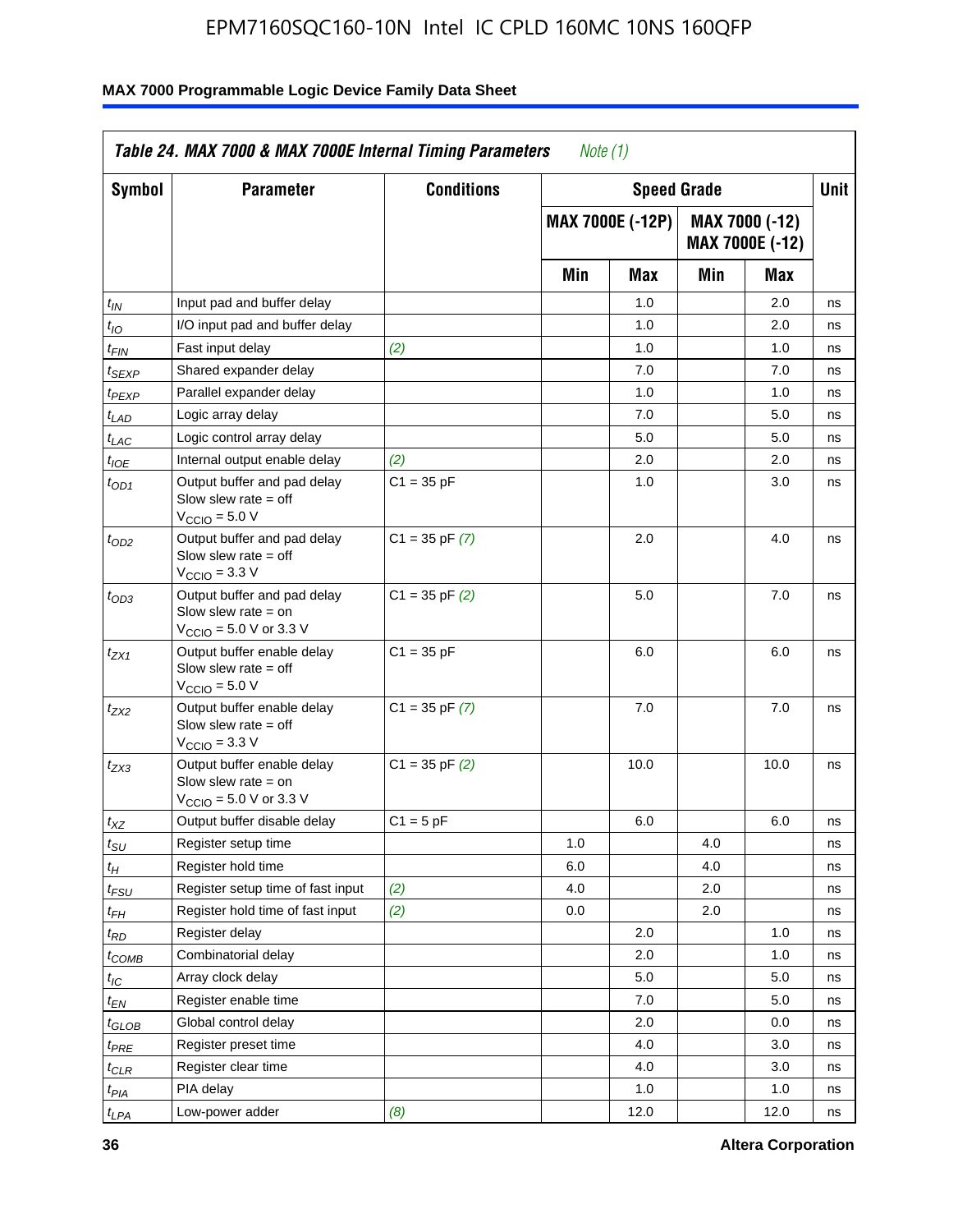| <b>Symbol</b>           | <b>Parameter</b>                            | <b>Conditions</b>  |      |            |                          | <b>Speed Grade</b> |      |            | <b>Unit</b> |
|-------------------------|---------------------------------------------|--------------------|------|------------|--------------------------|--------------------|------|------------|-------------|
|                         |                                             |                    |      | $-15$      |                          | $-15T$             |      | $-20$      |             |
|                         |                                             |                    | Min  | <b>Max</b> | Min                      | <b>Max</b>         | Min  | <b>Max</b> |             |
| t <sub>PD1</sub>        | Input to non-registered output              | $C1 = 35 pF$       |      | 15.0       |                          | 15.0               |      | 20.0       | ns          |
| t <sub>PD2</sub>        | I/O input to non-registered<br>output       | $C1 = 35 pF$       |      | 15.0       |                          | 15.0               |      | 20.0       | ns          |
| tsu                     | Global clock setup time                     |                    | 11.0 |            | 11.0                     |                    | 12.0 |            | ns          |
| $t_H$                   | Global clock hold time                      |                    | 0.0  |            | 0.0                      |                    | 0.0  |            | ns          |
| t <sub>FSU</sub>        | Global clock setup time of fast<br>input    | (2)                | 3.0  |            | -                        |                    | 5.0  |            | ns          |
| $t_{FH}$                | Global clock hold time of fast<br>input     | (2)                | 0.0  |            | $\overline{\phantom{0}}$ |                    | 0.0  |            | ns          |
| $t_{CO1}$               | Global clock to output delay                | $C1 = 35 pF$       |      | 8.0        |                          | 8.0                |      | 12.0       | ns          |
| $t_{\mathsf{CH}}$       | Global clock high time                      |                    | 5.0  |            | 6.0                      |                    | 6.0  |            | ns          |
| t <sub>CL</sub>         | Global clock low time                       |                    | 5.0  |            | 6.0                      |                    | 6.0  |            | ns          |
| t <sub>ASU</sub>        | Array clock setup time                      |                    | 4.0  |            | 4.0                      |                    | 5.0  |            | ns          |
| t <sub>АН</sub>         | Array clock hold time                       |                    | 4.0  |            | 4.0                      |                    | 5.0  |            | ns          |
| t <sub>ACO1</sub>       | Array clock to output delay                 | $C1 = 35 pF$       |      | 15.0       |                          | 15.0               |      | 20.0       | ns          |
| $t_{\sf ACH}$           | Array clock high time                       |                    | 6.0  |            | 6.5                      |                    | 8.0  |            | ns          |
| t <sub>ACL</sub>        | Array clock low time                        |                    | 6.0  |            | 6.5                      |                    | 8.0  |            | ns          |
| t <sub>CPPW</sub>       | Minimum pulse width for clear<br>and preset | (3)                | 6.0  |            | 6.5                      |                    | 8.0  |            | ns          |
| $t_{ODH}$               | Output data hold time after<br>clock        | $C1 = 35$ pF $(4)$ | 1.0  |            | 1.0                      |                    | 1.0  |            | ns          |
| $t_{\mathsf{CNT}}$      | Minimum global clock period                 |                    |      | 13.0       |                          | 13.0               |      | 16.0       | ns          |
| f <sub>CNT</sub>        | Maximum internal global clock<br>frequency  | (5)                | 76.9 |            | 76.9                     |                    | 62.5 |            | <b>MHz</b>  |
| <b>t<sub>ACNT</sub></b> | Minimum array clock period                  |                    |      | 13.0       |                          | 13.0               |      | 16.0       | ns          |
| <b>fACNT</b>            | Maximum internal array clock<br>frequency   | (5)                | 76.9 |            | 76.9                     |                    | 62.5 |            | <b>MHz</b>  |
| $f_{MAX}$               | Maximum clock frequency                     | (6)                | 100  |            | 83.3                     |                    | 83.3 |            | MHz         |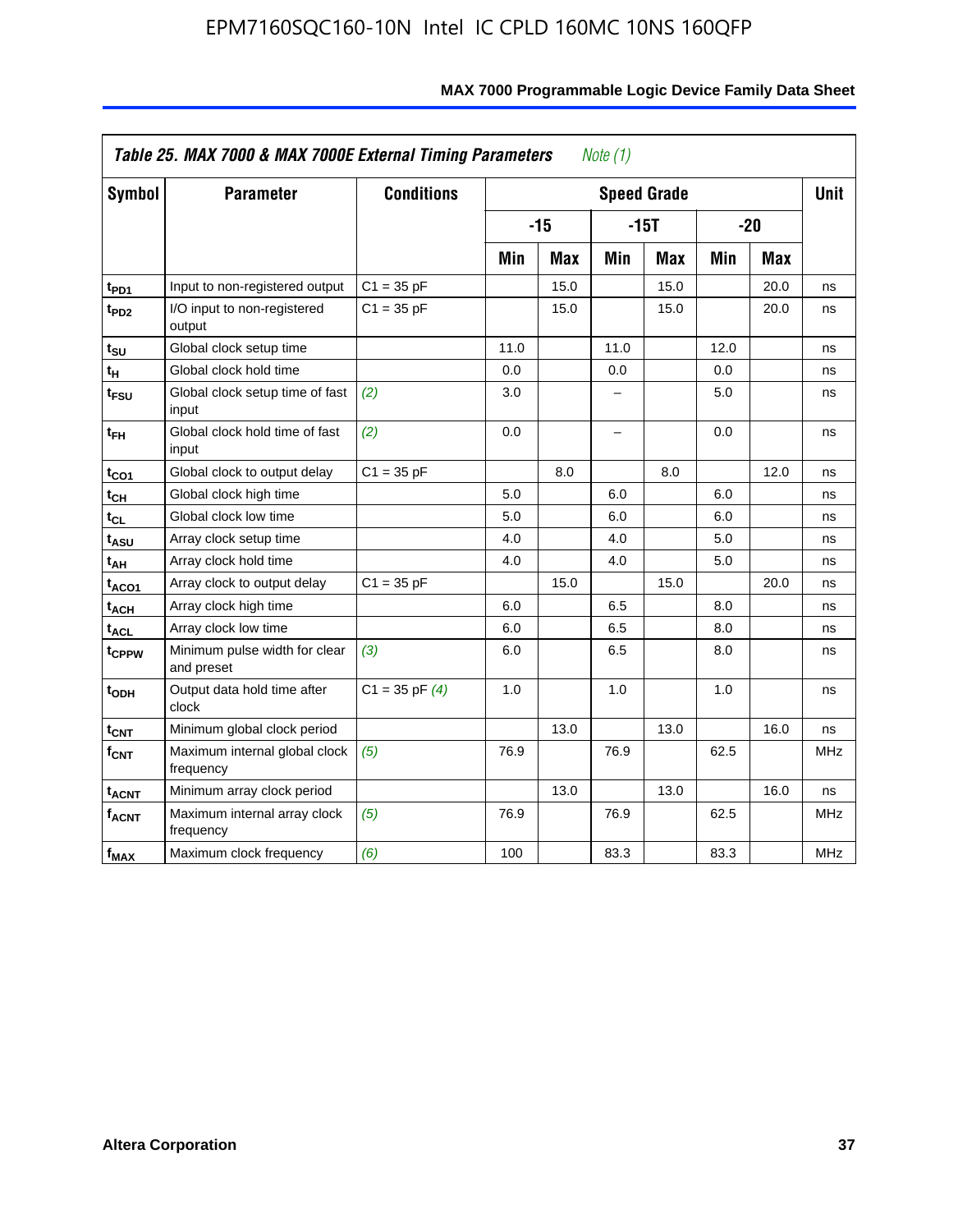| Symbol              | <b>Parameter</b>                                                                                            | <b>Conditions</b>  |     |       |          | <b>Speed Grade</b>       |         |      | <b>Unit</b> |
|---------------------|-------------------------------------------------------------------------------------------------------------|--------------------|-----|-------|----------|--------------------------|---------|------|-------------|
|                     |                                                                                                             |                    |     | $-15$ |          | $-15T$                   |         | -20  |             |
|                     |                                                                                                             |                    | Min | Max   | Min      | Max                      | Min     | Max  |             |
| $t_{\mathit{IN}}$   | Input pad and buffer delay                                                                                  |                    |     | 2.0   |          | 2.0                      |         | 3.0  | ns          |
| $t_{IO}$            | I/O input pad and buffer delay                                                                              |                    |     | 2.0   |          | 2.0                      |         | 3.0  | ns          |
| $t_{\textsf{FIN}}$  | Fast input delay                                                                                            | (2)                |     | 2.0   |          | $\overline{a}$           |         | 4.0  | ns          |
| t <sub>SEXP</sub>   | Shared expander delay                                                                                       |                    |     | 8.0   |          | 10.0                     |         | 9.0  | ns          |
| t <sub>PEXP</sub>   | Parallel expander delay                                                                                     |                    |     | 1.0   |          | 1.0                      |         | 2.0  | ns          |
| $t_{LAD}$           | Logic array delay                                                                                           |                    |     | 6.0   |          | 6.0                      |         | 8.0  | ns          |
| $t_{LAC}$           | Logic control array delay                                                                                   |                    |     | 6.0   |          | 6.0                      |         | 8.0  | ns          |
| $t_{IOE}$           | Internal output enable delay                                                                                | (2)                |     | 3.0   |          | $\overline{\phantom{0}}$ |         | 4.0  | ns          |
| $t_{OD1}$           | Output buffer and pad delay<br>Slow slew rate $=$ off<br>$V_{\text{CCIO}} = 5.0 V$                          | $C1 = 35 pF$       |     | 4.0   |          | 4.0                      |         | 5.0  | ns          |
| $t_{OD2}$           | Output buffer and pad delay<br>Slow slew rate $=$ off<br>$V_{\text{CCIO}} = 3.3 V$                          | $C1 = 35$ pF $(7)$ |     | 5.0   |          | $\equiv$                 |         | 6.0  | ns          |
| $t_{OD3}$           | Output buffer and pad delay<br>Slow slew rate $=$ on<br>$V_{\text{CCIO}} = 5.0 \text{ V or } 3.3 \text{ V}$ | $C1 = 35$ pF $(2)$ |     | 8.0   |          | $\equiv$                 |         | 9.0  | ns          |
| $t_{ZX1}$           | Output buffer enable delay<br>Slow slew rate $=$ off<br>$V_{\text{CCIO}} = 5.0 V$                           | $C1 = 35 pF$       |     | 6.0   |          | 6.0                      |         | 10.0 | ns          |
| $t_{ZX2}$           | Output buffer enable delay<br>Slow slew rate $=$ off<br>$VCCIO$ = 3.3 V                                     | $C1 = 35$ pF $(7)$ |     | 7.0   |          |                          |         | 11.0 | ns          |
| t <sub>ZX3</sub>    | Output buffer enable delay<br>Slow slew rate $=$ on<br>$V_{\text{CCIO}} = 5.0 \text{ V or } 3.3 \text{ V}$  | $C1 = 35$ pF $(2)$ |     | 10.0  |          | $\overline{\phantom{0}}$ |         | 14.0 | ns          |
| $t_{\mathsf{XZ}}$   | Output buffer disable delay                                                                                 | $C1 = 5$ pF        |     | 6.0   |          | 6.0                      |         | 10.0 | ns          |
| $t_{\text{SU}}$     | Register setup time                                                                                         |                    | 4.0 |       | 4.0      |                          | 4.0     |      | ns          |
| $t_H$               | Register hold time                                                                                          |                    | 4.0 |       | 4.0      |                          | 5.0     |      | ns          |
| $t_{\mathit{FSU}}$  | Register setup time of fast input                                                                           | (2)                | 2.0 |       | $\equiv$ |                          | $4.0\,$ |      | ns          |
| $t_{FH}$            | Register hold time of fast input                                                                            | (2)                | 2.0 |       |          |                          | 3.0     |      | ns          |
| t <sub>RD</sub>     | Register delay                                                                                              |                    |     | 1.0   |          | 1.0                      |         | 1.0  | ns          |
| $t_{\mathsf{COMB}}$ | Combinatorial delay                                                                                         |                    |     | 1.0   |          | 1.0                      |         | 1.0  | ns          |
| $t_{\text{IC}}$     | Array clock delay                                                                                           |                    |     | 6.0   |          | 6.0                      |         | 8.0  | ns          |
| $t_{EN}$            | Register enable time                                                                                        |                    |     | 6.0   |          | 6.0                      |         | 8.0  | ns          |
| $t_{\text{GLOB}}$   | Global control delay                                                                                        |                    |     | 1.0   |          | 1.0                      |         | 3.0  | ns          |
| t <sub>PRE</sub>    | Register preset time                                                                                        |                    |     | 4.0   |          | 4.0                      |         | 4.0  | ns          |
| $t_{\sf CLR}$       | Register clear time                                                                                         |                    |     | 4.0   |          | 4.0                      |         | 4.0  | ns          |
| t <sub>PIA</sub>    | PIA delay                                                                                                   |                    |     | 2.0   |          | 2.0                      |         | 3.0  | ns          |
| $t_{LPA}$           | Low-power adder                                                                                             | (8)                |     | 13.0  |          | 15.0                     |         | 15.0 | ns          |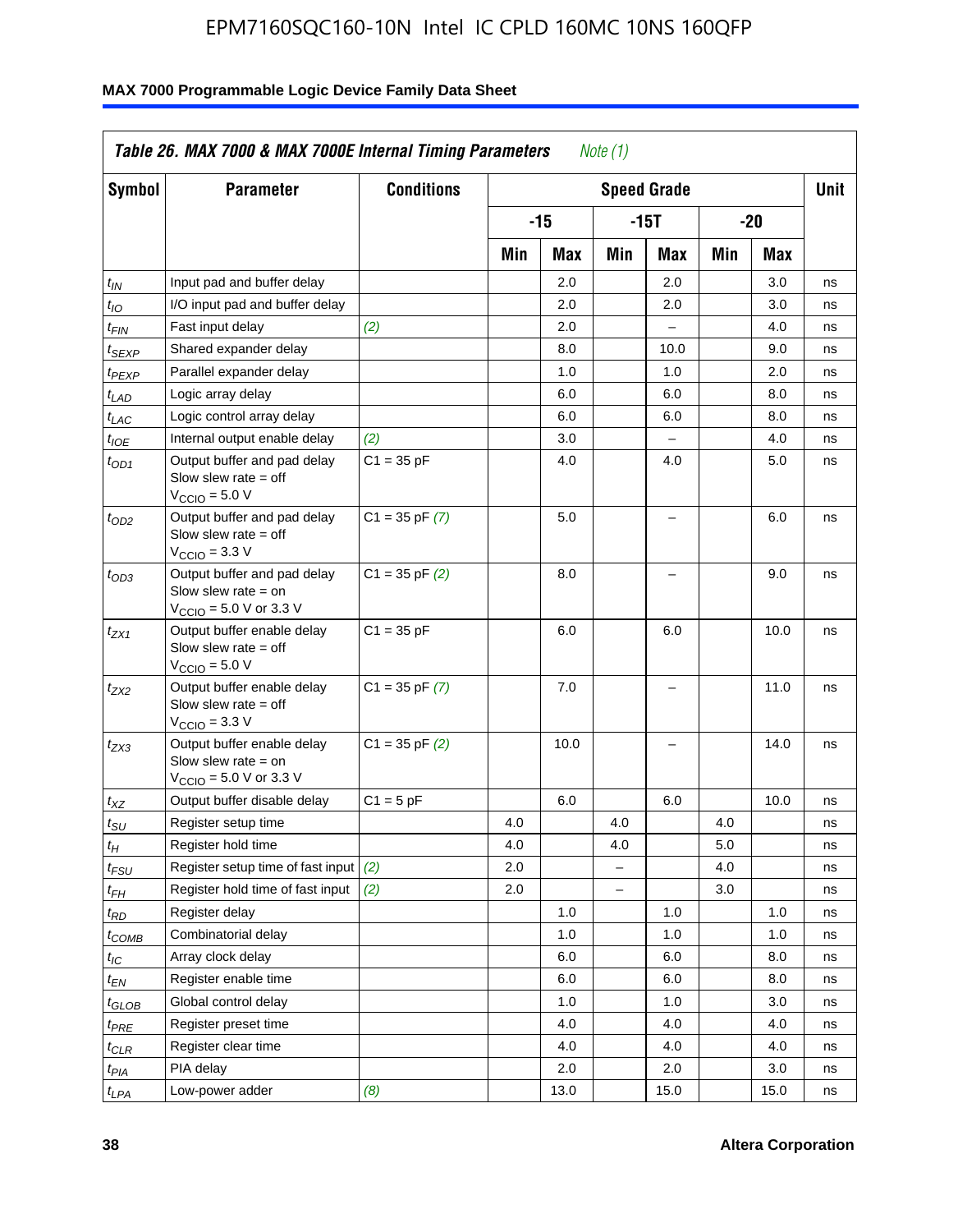**MAX 7000 Programmable Logic Device Family Data Sheet**

#### *Notes to tables:*

- (1) These values are specified under the recommended operating conditions shown in Table 14. See Figure 13 for more information on switching waveforms.
- (2) This parameter applies to MAX 7000E devices only.
- (3) This minimum pulse width for preset and clear applies for both global clear and array controls. The *tLPA* parameter must be added to this minimum width if the clear or reset signal incorporates the  $t_{LAD}$  parameter into the signal path.
- (4) This parameter is a guideline that is sample-tested only and is based on extensive device characterization. This parameter applies for both global and array clocking.
- (5) These parameters are measured with a 16-bit loadable, enabled, up/down counter programmed into each LAB.
- (6) The  $f_{MAX}$  values represent the highest frequency for pipelined data.
- (7) Operating conditions:  $V_{\text{CCIO}} = 3.3 \text{ V} \pm 10\%$  for commercial and industrial use.
- (8) The  $t_{LPA}$  parameter must be added to the  $t_{LAD}$ ,  $t_{LAC}$ ,  $t_{IC}$ ,  $t_{EN}$ ,  $t_{SEXP}$ ,  $t_{ACL}$ , and  $t_{CPPW}$  parameters for macrocells running in the low-power mode.

|                    | Table 27. EPM7032S External Timing Parameters (Part 1 of 2) |                    |       |            |       | Note (1) |                    |            |       |            |             |
|--------------------|-------------------------------------------------------------|--------------------|-------|------------|-------|----------|--------------------|------------|-------|------------|-------------|
| Symbol             | <b>Parameter</b>                                            | <b>Conditions</b>  |       |            |       |          | <b>Speed Grade</b> |            |       |            | <b>Unit</b> |
|                    |                                                             |                    |       | -5         |       | -6       |                    | -7         |       | $-10$      |             |
|                    |                                                             |                    | Min   | <b>Max</b> | Min   | Max      | Min                | <b>Max</b> | Min   | <b>Max</b> |             |
| t <sub>PD1</sub>   | Input to non-registered output                              | $C1 = 35 pF$       |       | 5.0        |       | 6.0      |                    | 7.5        |       | 10.0       | ns          |
| $t_{PD2}$          | I/O input to non-registered<br>output                       | $C1 = 35 pF$       |       | 5.0        |       | 6.0      |                    | 7.5        |       | 10.0       | ns          |
| tsu                | Global clock setup time                                     |                    | 2.9   |            | 4.0   |          | 5.0                |            | 7.0   |            | ns          |
| t <sub>H</sub>     | Global clock hold time                                      |                    | 0.0   |            | 0.0   |          | 0.0                |            | 0.0   |            | ns          |
| $t_{\text{FSU}}$   | Global clock setup time of fast<br>input                    |                    | 2.5   |            | 2.5   |          | 2.5                |            | 3.0   |            | ns          |
| $t_{FH}$           | Global clock hold time of fast<br>input                     |                    | 0.0   |            | 0.0   |          | 0.0                |            | 0.5   |            | ns          |
| $t_{CO1}$          | Global clock to output delay                                | $C1 = 35 pF$       |       | 3.2        |       | 3.5      |                    | 4.3        |       | 5.0        | ns          |
| $t_{\mathsf{CH}}$  | Global clock high time                                      |                    | 2.0   |            | 2.5   |          | 3.0                |            | 4.0   |            | ns          |
| $t_{CL}$           | Global clock low time                                       |                    | 2.0   |            | 2.5   |          | 3.0                |            | 4.0   |            | ns          |
| t <sub>ASU</sub>   | Array clock setup time                                      |                    | 0.7   |            | 0.9   |          | 1.1                |            | 2.0   |            | ns          |
| t <sub>АН</sub>    | Array clock hold time                                       |                    | 1.8   |            | 2.1   |          | 2.7                |            | 3.0   |            | ns          |
| t <sub>ACO1</sub>  | Array clock to output delay                                 | $C1 = 35 pF$       |       | 5.4        |       | 6.6      |                    | 8.2        |       | 10.0       | ns          |
| t <sub>ACH</sub>   | Array clock high time                                       |                    | 2.5   |            | 2.5   |          | 3.0                |            | 4.0   |            | ns          |
| t <sub>ACL</sub>   | Array clock low time                                        |                    | 2.5   |            | 2.5   |          | 3.0                |            | 4.0   |            | ns          |
| t <sub>CPPW</sub>  | Minimum pulse width for clear<br>and preset                 | (2)                | 2.5   |            | 2.5   |          | 3.0                |            | 4.0   |            | ns          |
| t <sub>ODH</sub>   | Output data hold time after<br>clock                        | $C1 = 35$ pF $(3)$ | 1.0   |            | 1.0   |          | 1.0                |            | 1.0   |            | ns          |
| $t_{\mathsf{CNT}}$ | Minimum global clock period                                 |                    |       | 5.7        |       | 7.0      |                    | 8.6        |       | 10.0       | ns          |
| $f_{\mathsf{CNT}}$ | Maximum internal global clock<br>frequency                  | (4)                | 175.4 |            | 142.9 |          | 116.3              |            | 100.0 |            | <b>MHz</b>  |
| t <sub>ACNT</sub>  | Minimum array clock period                                  |                    |       | 5.7        |       | 7.0      |                    | 8.6        |       | 10.0       | ns          |

### Tables 27 and 28 show the EPM7032S AC operating conditions.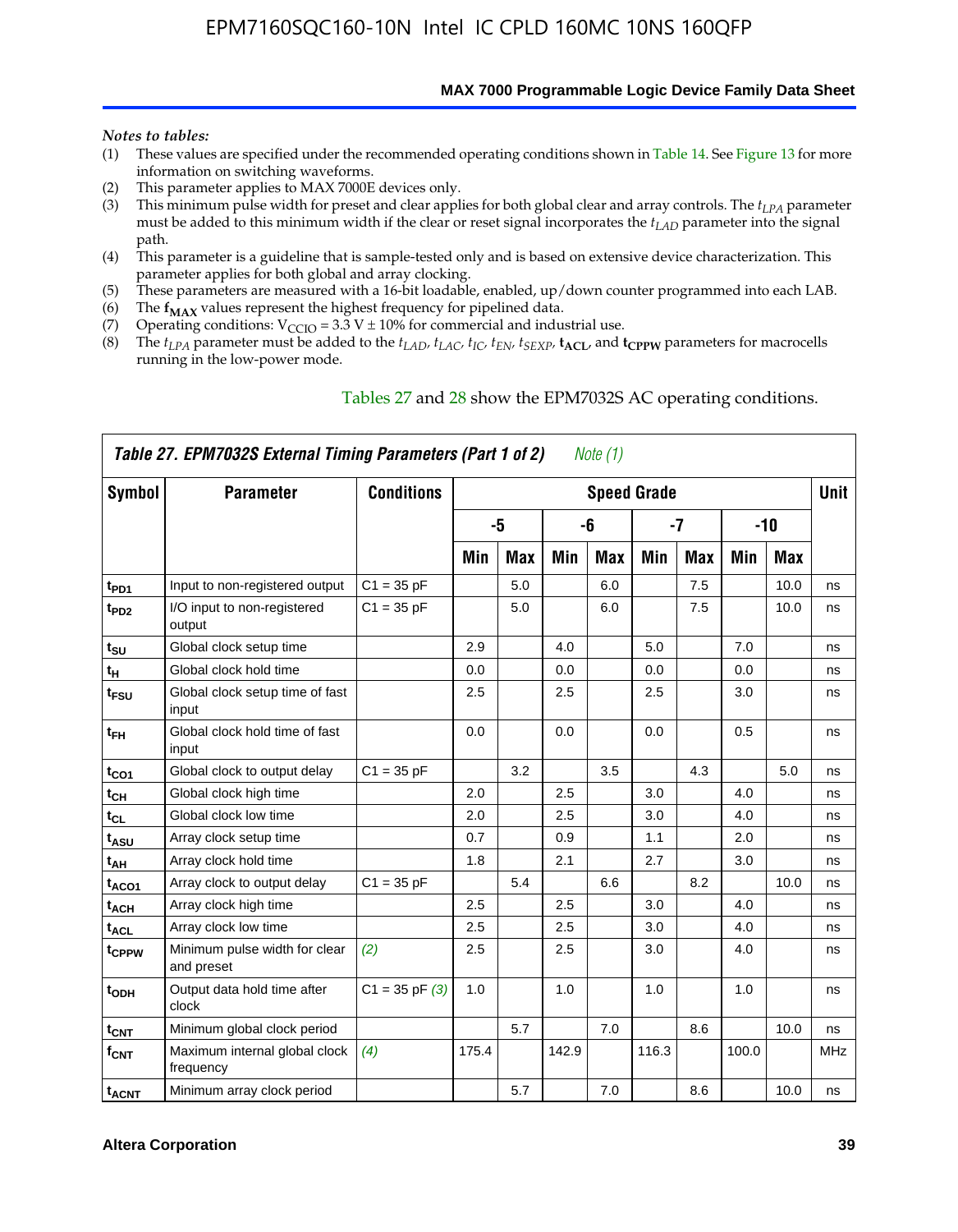| Table 27. EPM7032S External Timing Parameters (Part 2 of 2)<br>Note (1) |                                           |                   |       |                       |       |                    |       |     |       |            |            |  |  |
|-------------------------------------------------------------------------|-------------------------------------------|-------------------|-------|-----------------------|-------|--------------------|-------|-----|-------|------------|------------|--|--|
| Symbol                                                                  | <b>Parameter</b>                          | <b>Conditions</b> |       |                       |       | <b>Speed Grade</b> |       |     |       |            | Unit       |  |  |
|                                                                         |                                           |                   |       | -7<br>-10<br>-6<br>-5 |       |                    |       |     |       |            |            |  |  |
|                                                                         |                                           |                   | Min   | <b>Max</b>            | Min   | <b>Max</b>         | Min   | Max | Min   | <b>Max</b> |            |  |  |
| <b>fACNT</b>                                                            | Maximum internal array clock<br>frequency | (4)               | 175.4 |                       | 142.9 |                    | 116.3 |     | 100.0 |            | <b>MHz</b> |  |  |
| f <sub>MAX</sub>                                                        | Maximum clock frequency                   | (5)               | 250.0 |                       | 200.0 |                    | 166.7 |     | 125.0 |            | <b>MHz</b> |  |  |

| Symbol                        | <b>Parameter</b>                     | <b>Conditions</b>  |     |            |     | <b>Speed Grade</b> |     |            |     |       | Unit |
|-------------------------------|--------------------------------------|--------------------|-----|------------|-----|--------------------|-----|------------|-----|-------|------|
|                               |                                      |                    |     | -5         |     | -6                 |     | $-7$       |     | $-10$ |      |
|                               |                                      |                    | Min | <b>Max</b> | Min | <b>Max</b>         | Min | <b>Max</b> | Min | Max   |      |
| $t_{IN}$                      | Input pad and buffer delay           |                    |     | 0.2        |     | 0.2                |     | 0.3        |     | 0.5   | ns   |
| $t_{IO}$                      | I/O input pad and buffer delay       |                    |     | 0.2        |     | 0.2                |     | 0.3        |     | 0.5   | ns   |
| $t_{\sf FIN}$                 | Fast input delay                     |                    |     | 2.2        |     | 2.1                |     | 2.5        |     | 1.0   | ns   |
| t <sub>SEXP</sub>             | Shared expander delay                |                    |     | 3.1        |     | 3.8                |     | 4.6        |     | 5.0   | ns   |
| $t_{PEXP}$                    | Parallel expander delay              |                    |     | 0.9        |     | 1.1                |     | 1.4        |     | 0.8   | ns   |
| $t_{LAD}$                     | Logic array delay                    |                    |     | 2.6        |     | 3.3                |     | 4.0        |     | 5.0   | ns   |
| $t_{LAC}$                     | Logic control array delay            |                    |     | 2.5        |     | 3.3                |     | 4.0        |     | 5.0   | ns   |
| $t_{IOE}$                     | Internal output enable delay         |                    |     | 0.7        |     | 0.8                |     | 1.0        |     | 2.0   | ns   |
| $t_{OD1}$                     | Output buffer and pad delay          | $C1 = 35 pF$       |     | 0.2        |     | 0.3                |     | 0.4        |     | 1.5   | ns   |
| $t_{OD2}$                     | Output buffer and pad delay          | $C1 = 35$ pF $(6)$ |     | 0.7        |     | 0.8                |     | 0.9        |     | 2.0   | ns   |
| $t_{OD3}$                     | Output buffer and pad delay          | $C1 = 35 pF$       |     | 5.2        |     | 5.3                |     | 5.4        |     | 5.5   | ns   |
| $t_{ZX1}$                     | Output buffer enable delay           | $C1 = 35 pF$       |     | 4.0        |     | 4.0                |     | 4.0        |     | 5.0   | ns   |
| t <sub>ZX2</sub>              | Output buffer enable delay           | $C1 = 35$ pF $(6)$ |     | 4.5        |     | 4.5                |     | 4.5        |     | 5.5   | ns   |
| t <sub>ZX3</sub>              | Output buffer enable delay           | $C1 = 35 pF$       |     | 9.0        |     | 9.0                |     | 9.0        |     | 9.0   | ns   |
| $t_{XZ}$                      | Output buffer disable delay          | $C1 = 5pF$         |     | 4.0        |     | 4.0                |     | 4.0        |     | 5.0   | ns   |
| $t_{\text{SU}}$               | Register setup time                  |                    | 0.8 |            | 1.0 |                    | 1.3 |            | 2.0 |       | ns   |
| $t_H$                         | Register hold time                   |                    | 1.7 |            | 2.0 |                    | 2.5 |            | 3.0 |       | ns   |
| $t_{\mathit{FSU}}$            | Register setup time of fast<br>input |                    | 1.9 |            | 1.8 |                    | 1.7 |            | 3.0 |       | ns   |
| t <sub>FН</sub>               | Register hold time of fast<br>input  |                    | 0.6 |            | 0.7 |                    | 0.8 |            | 0.5 |       | ns   |
| $t_{RD}$                      | Register delay                       |                    |     | 1.2        |     | 1.6                |     | 1.9        |     | 2.0   | ns   |
| $t_{COMB}$                    | Combinatorial delay                  |                    |     | 0.9        |     | 1.1                |     | 1.4        |     | 2.0   | ns   |
| $t_{IC}$                      | Array clock delay                    |                    |     | 2.7        |     | 3.4                |     | 4.2        |     | 5.0   | ns   |
| $t_{EN}$                      | Register enable time                 |                    |     | 2.6        |     | 3.3                |     | 4.0        |     | 5.0   | ns   |
| $t_{\scriptstyle\text{GLOB}}$ | Global control delay                 |                    |     | 1.6        |     | 1.4                |     | 1.7        |     | 1.0   | ns   |
| $t_{PRE}$                     | Register preset time                 |                    |     | 2.0        |     | 2.4                |     | 3.0        |     | 3.0   | ns   |
| $t_{CLR}$                     | Register clear time                  |                    |     | 2.0        |     | 2.4                |     | 3.0        |     | 3.0   | ns   |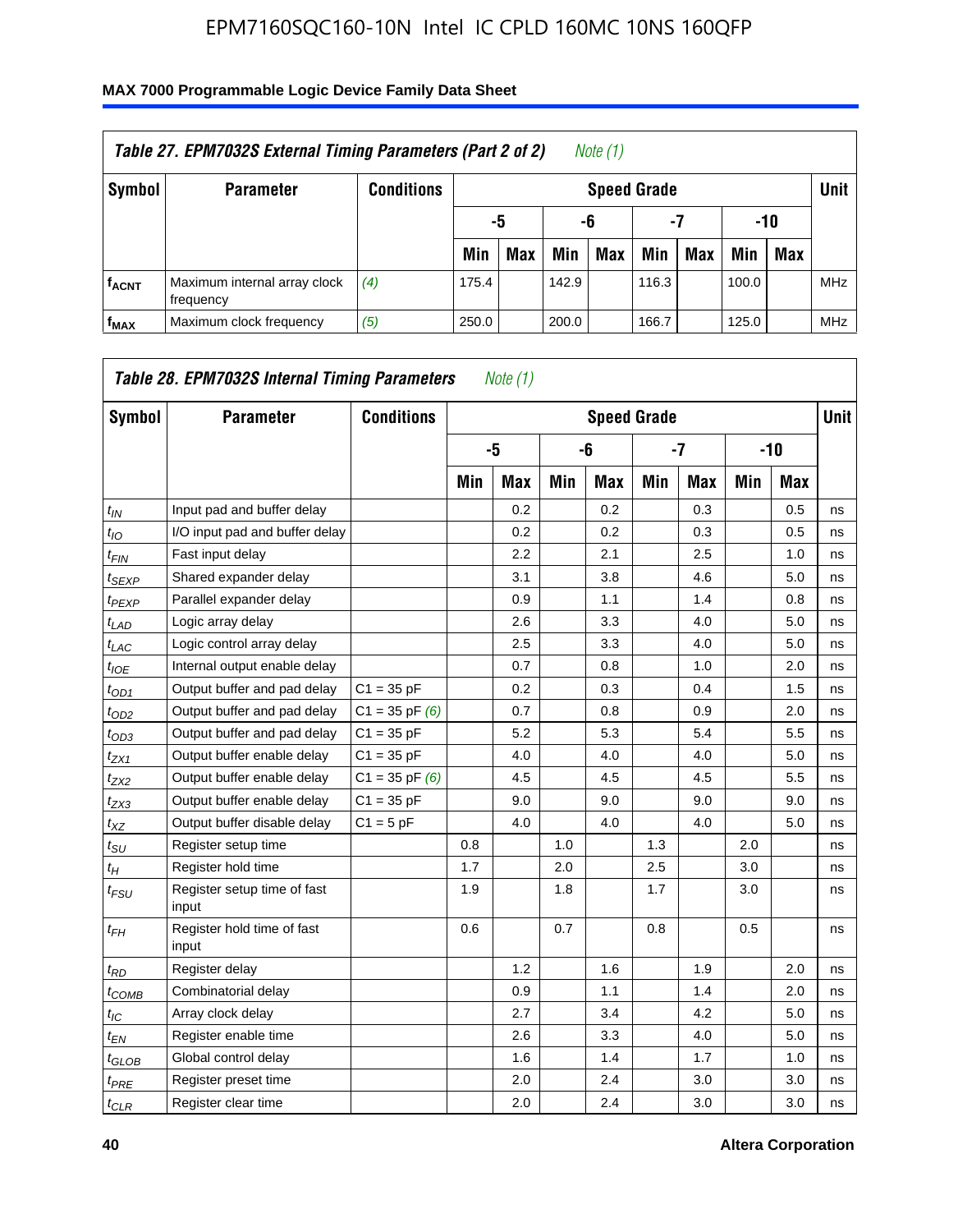| Table 28. EPM7032S Internal Timing Parameters<br>Note (1) |                  |                   |                                |                       |     |                    |     |            |     |            |             |  |
|-----------------------------------------------------------|------------------|-------------------|--------------------------------|-----------------------|-----|--------------------|-----|------------|-----|------------|-------------|--|
| Symbol                                                    | <b>Parameter</b> | <b>Conditions</b> |                                |                       |     | <b>Speed Grade</b> |     |            |     |            | <b>Unit</b> |  |
|                                                           |                  |                   |                                | -10<br>-5<br>-6<br>-7 |     |                    |     |            |     |            |             |  |
|                                                           |                  |                   | Min                            | <b>Max</b>            | Min | Max                | Min | <b>Max</b> | Min | <b>Max</b> |             |  |
| $t_{PIA}$                                                 | PIA delay        |                   | 1.0<br>1.1<br>1.4<br>1.1<br>ns |                       |     |                    |     |            |     |            |             |  |
| $t_{LPA}$                                                 | Low-power adder  | (8)               |                                | 12.0                  |     | 10.0               |     | 10.0       |     | 11.0       | ns          |  |

#### **MAX 7000 Programmable Logic Device Family Data Sheet**

*Notes to tables:*

(1) These values are specified under the recommended operating conditions shown in Table 14. See Figure 13 for more information on switching waveforms.

(2) This minimum pulse width for preset and clear applies for both global clear and array controls. The  $t_{LPA}$  parameter must be added to this minimum width if the clear or reset signal incorporates the *tLAD* parameter into the signal path.

(3) This parameter is a guideline that is sample-tested only and is based on extensive device characterization. This parameter applies for both global and array clocking.

(4) These parameters are measured with a 16-bit loadable, enabled, up/down counter programmed into each LAB.

(5) The  $f_{MAX}$  values represent the highest frequency for pipelined data.

(6) Operating conditions:  $V_{\text{CCIO}} = 3.3 \text{ V} \pm 10\%$  for commercial and industrial use.

(7) For EPM7064S-5, EPM7064S-6, EPM7128S-6, EPM7160S-6, EPM7160S-7, EPM7192S-7, and EPM7256S-7 devices, these values are specified for a PIA fan-out of one LAB (16 macrocells). For each additional LAB fan-out in these devices, add an additional 0.1 ns to the PIA timing value.

(8) The  $t_{LPA}$  parameter must be added to the  $t_{LAD}$ ,  $t_{LAC}$ ,  $t_{IC}$ ,  $t_{EN}$ ,  $t_{SEXP}$ ,  $t_{ACL}$ , and  $t_{CPPW}$  parameters for macrocells running in the low-power mode.

|                  | Table 29. EPM7064S External Timing Parameters (Part 1 of 2) |                   |     |     |     | Note (1)           |     |     |     |      |      |
|------------------|-------------------------------------------------------------|-------------------|-----|-----|-----|--------------------|-----|-----|-----|------|------|
| Symbol           | <b>Parameter</b>                                            | <b>Conditions</b> |     |     |     | <b>Speed Grade</b> |     |     |     |      | Unit |
|                  |                                                             |                   |     | -5  |     | -6                 |     | -7  |     | -10  |      |
|                  |                                                             |                   | Min | Max | Min | Max                | Min | Max | Min | Max  |      |
| t <sub>PD1</sub> | Input to non-registered output                              | $C1 = 35 pF$      |     | 5.0 |     | 6.0                |     | 7.5 |     | 10.0 | ns   |
| t <sub>PD2</sub> | I/O input to non-registered<br>output                       | $C1 = 35 pF$      |     | 5.0 |     | 6.0                |     | 7.5 |     | 10.0 | ns   |
| $t_{\text{SU}}$  | Global clock setup time                                     |                   | 2.9 |     | 3.6 |                    | 6.0 |     | 7.0 |      | ns   |
| $t_H$            | Global clock hold time                                      |                   | 0.0 |     | 0.0 |                    | 0.0 |     | 0.0 |      | ns   |
| t <sub>FSU</sub> | Global clock setup time of fast<br>input                    |                   | 2.5 |     | 2.5 |                    | 3.0 |     | 3.0 |      | ns   |
| $t_{FH}$         | Global clock hold time of fast<br>input                     |                   | 0.0 |     | 0.0 |                    | 0.5 |     | 0.5 |      | ns   |
| $t_{CO1}$        | Global clock to output delay                                | $C1 = 35 pF$      |     | 3.2 |     | 4.0                |     | 4.5 |     | 5.0  | ns   |
| $t_{CH}$         | Global clock high time                                      |                   | 2.0 |     | 2.5 |                    | 3.0 |     | 4.0 |      | ns   |
| $t_{CL}$         | Global clock low time                                       |                   | 2.0 |     | 2.5 |                    | 3.0 |     | 4.0 |      | ns   |
| $t_{ASU}$        | Array clock setup time                                      |                   | 0.7 |     | 0.9 |                    | 3.0 |     | 2.0 |      | ns   |
| $t_{AH}$         | Array clock hold time                                       |                   | 1.8 |     | 2.1 |                    | 2.0 |     | 3.0 |      | ns   |

Tables 29 and 30 show the EPM7064S AC operating conditions.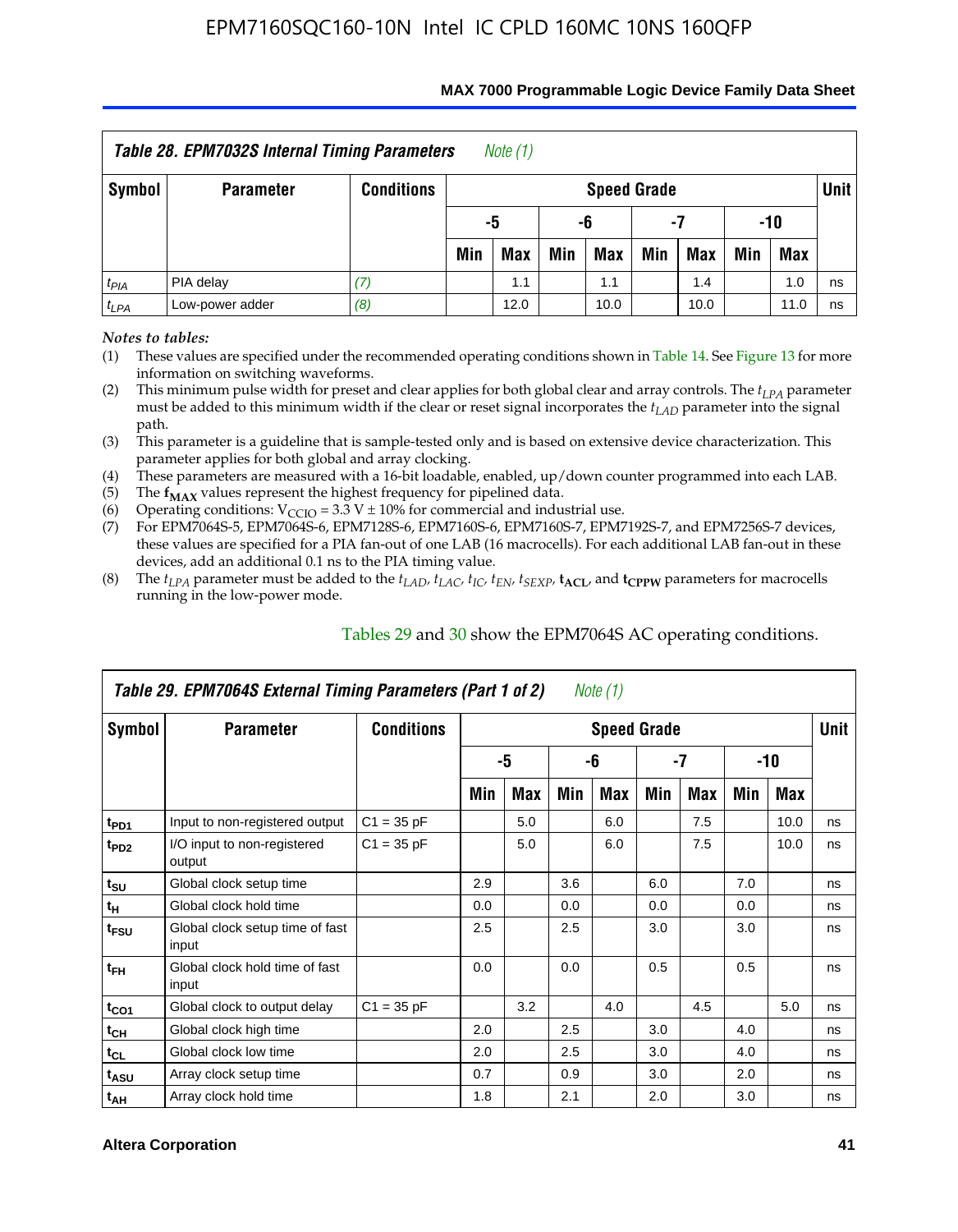|                         | Table 29. EPM7064S External Timing Parameters (Part 2 of 2) |                    |       |     |       | Note (1) |                    |     |       |      |             |
|-------------------------|-------------------------------------------------------------|--------------------|-------|-----|-------|----------|--------------------|-----|-------|------|-------------|
| Symbol                  | <b>Parameter</b>                                            | <b>Conditions</b>  |       |     |       |          | <b>Speed Grade</b> |     |       |      | <b>Unit</b> |
|                         |                                                             |                    |       | -5  |       | -6       |                    | -7  |       | -10  |             |
|                         |                                                             |                    | Min   | Max | Min   | Max      | Min                | Max | Min   | Max  |             |
| t <sub>ACO1</sub>       | Array clock to output delay                                 | $C1 = 35 pF$       |       | 5.4 |       | 6.7      |                    | 7.5 |       | 10.0 | ns          |
| $t_{ACH}$               | Array clock high time                                       |                    | 2.5   |     | 2.5   |          | 3.0                |     | 4.0   |      | ns          |
| <sup>t</sup> ACL        | Array clock low time                                        |                    | 2.5   |     | 2.5   |          | 3.0                |     | 4.0   |      | ns          |
| t <sub>CPPW</sub>       | Minimum pulse width for clear<br>and preset                 | (2)                | 2.5   |     | 2.5   |          | 3.0                |     | 4.0   |      | ns          |
| t <sub>ODH</sub>        | Output data hold time after<br>clock                        | $C1 = 35$ pF $(3)$ | 1.0   |     | 1.0   |          | 1.0                |     | 1.0   |      | ns          |
| $t_{\text{CNT}}$        | Minimum global clock period                                 |                    |       | 5.7 |       | 7.1      |                    | 8.0 |       | 10.0 | ns          |
| $f_{\text{CNT}}$        | Maximum internal global clock<br>frequency                  | (4)                | 175.4 |     | 140.8 |          | 125.0              |     | 100.0 |      | <b>MHz</b>  |
| <b>t<sub>ACNT</sub></b> | Minimum array clock period                                  |                    |       | 5.7 |       | 7.1      |                    | 8.0 |       | 10.0 | ns          |
| <sup>f</sup> acnt       | Maximum internal array clock<br>frequency                   | (4)                | 175.4 |     | 140.8 |          | 125.0              |     | 100.0 |      | <b>MHz</b>  |
| f <sub>MAX</sub>        | Maximum clock frequency                                     | (5)                | 250.0 |     | 200.0 |          | 166.7              |     | 125.0 |      | <b>MHz</b>  |

|                   | Table 30. EPM7064S Internal Timing Parameters (Part 1 of 2) |                    |     |            |     | Note (1)           |     |            |     |            |             |
|-------------------|-------------------------------------------------------------|--------------------|-----|------------|-----|--------------------|-----|------------|-----|------------|-------------|
| Symbol            | <b>Parameter</b>                                            | <b>Conditions</b>  |     |            |     | <b>Speed Grade</b> |     |            |     |            | <b>Unit</b> |
|                   |                                                             |                    |     | -5         |     | -6                 |     | -7         |     | -10        |             |
|                   |                                                             |                    | Min | <b>Max</b> | Min | Max                | Min | <b>Max</b> | Min | <b>Max</b> |             |
| $t_{IN}$          | Input pad and buffer delay                                  |                    |     | 0.2        |     | 0.2                |     | 0.5        |     | 0.5        | ns          |
| $t_{IO}$          | I/O input pad and buffer delay                              |                    |     | 0.2        |     | 0.2                |     | 0.5        |     | 0.5        | ns          |
| $t_{FIN}$         | Fast input delay                                            |                    |     | 2.2        |     | 2.6                |     | 1.0        |     | 1.0        | ns          |
| t <sub>SEXP</sub> | Shared expander delay                                       |                    |     | 3.1        |     | 3.8                |     | 4.0        |     | 5.0        | ns          |
| $t_{PEXP}$        | Parallel expander delay                                     |                    |     | 0.9        |     | 1.1                |     | 0.8        |     | 0.8        | ns          |
| $t_{LAD}$         | Logic array delay                                           |                    |     | 2.6        |     | 3.2                |     | 3.0        |     | 5.0        | ns          |
| $t_{LAC}$         | Logic control array delay                                   |                    |     | 2.5        |     | 3.2                |     | 3.0        |     | 5.0        | ns          |
| $t_{IOE}$         | Internal output enable delay                                |                    |     | 0.7        |     | 0.8                |     | 2.0        |     | 2.0        | ns          |
| $t_{OD1}$         | Output buffer and pad delay                                 | $C1 = 35 pF$       |     | 0.2        |     | 0.3                |     | 2.0        |     | 1.5        | ns          |
| $t_{OD2}$         | Output buffer and pad delay                                 | $C1 = 35$ pF $(6)$ |     | 0.7        |     | 0.8                |     | 2.5        |     | 2.0        | ns          |
| $t_{OD3}$         | Output buffer and pad delay                                 | $C1 = 35 pF$       |     | 5.2        |     | 5.3                |     | 7.0        |     | 5.5        | ns          |
| $t_{ZX1}$         | Output buffer enable delay                                  | $C1 = 35 pF$       |     | 4.0        |     | 4.0                |     | 4.0        |     | 5.0        | ns          |
| $t_{ZX2}$         | Output buffer enable delay                                  | $C1 = 35$ pF $(6)$ |     | 4.5        |     | 4.5                |     | 4.5        |     | 5.5        | ns          |
| $t_{ZX3}$         | Output buffer enable delay                                  | $C1 = 35 pF$       |     | 9.0        |     | 9.0                |     | 9.0        |     | 9.0        | ns          |
| $t_{XZ}$          | Output buffer disable delay                                 | $C1 = 5pF$         |     | 4.0        |     | 4.0                |     | 4.0        |     | 5.0        | ns          |
| $t_{\text{SU}}$   | Register setup time                                         |                    | 0.8 |            | 1.0 |                    | 3.0 |            | 2.0 |            | ns          |
| $t_H$             | Register hold time                                          |                    | 1.7 |            | 2.0 |                    | 2.0 |            | 3.0 |            | ns          |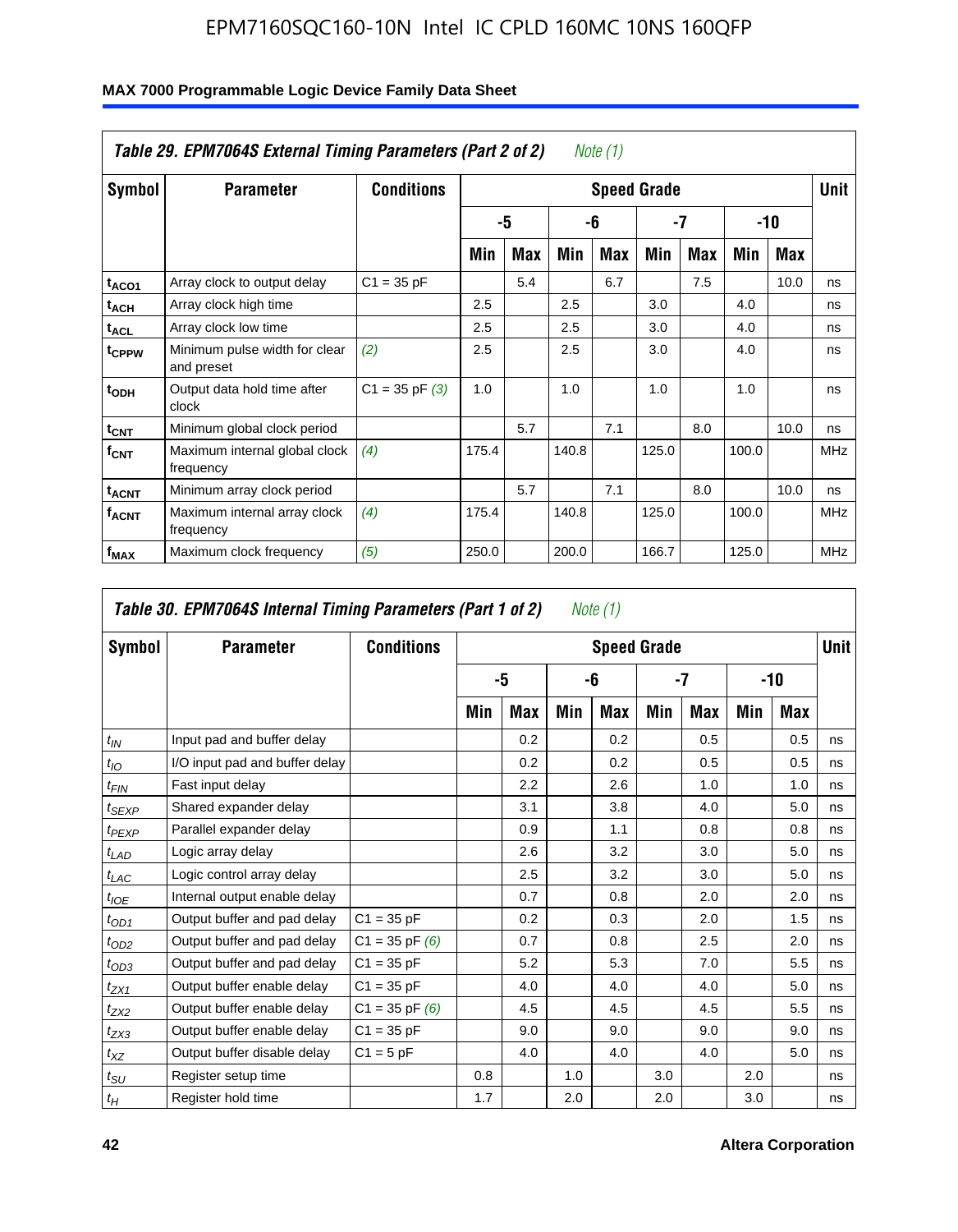|                   | Table 30. EPM7064S Internal Timing Parameters (Part 2 of 2) |                   |     |      |     | Note (1)           |     |      |     |            |             |
|-------------------|-------------------------------------------------------------|-------------------|-----|------|-----|--------------------|-----|------|-----|------------|-------------|
| Symbol            | <b>Parameter</b>                                            | <b>Conditions</b> |     |      |     | <b>Speed Grade</b> |     |      |     |            | <b>Unit</b> |
|                   |                                                             |                   |     | -5   |     | -6                 |     | -7   |     | $-10$      |             |
|                   |                                                             |                   | Min | Max  | Min | Max                | Min | Max  | Min | <b>Max</b> |             |
| $t_{FSU}$         | Register setup time of fast<br>input                        |                   | 1.9 |      | 1.8 |                    | 3.0 |      | 3.0 |            | ns          |
| $t_{FH}$          | Register hold time of fast<br>input                         |                   | 0.6 |      | 0.7 |                    | 0.5 |      | 0.5 |            | ns          |
| $t_{RD}$          | Register delay                                              |                   |     | 1.2  |     | 1.6                |     | 1.0  |     | 2.0        | ns          |
| $t_{COMB}$        | Combinatorial delay                                         |                   |     | 0.9  |     | 1.0                |     | 1.0  |     | 2.0        | ns          |
| $t_{IC}$          | Array clock delay                                           |                   |     | 2.7  |     | 3.3                |     | 3.0  |     | 5.0        | ns          |
| $t_{EN}$          | Register enable time                                        |                   |     | 2.6  |     | 3.2                |     | 3.0  |     | 5.0        | ns          |
| $t_{\text{GLOB}}$ | Global control delay                                        |                   |     | 1.6  |     | 1.9                |     | 1.0  |     | 1.0        | ns          |
| $t_{PRE}$         | Register preset time                                        |                   |     | 2.0  |     | 2.4                |     | 2.0  |     | 3.0        | ns          |
| $t_{CLR}$         | Register clear time                                         |                   |     | 2.0  |     | 2.4                |     | 2.0  |     | 3.0        | ns          |
| $t_{PIA}$         | PIA delay                                                   | (7)               |     | 1.1  |     | 1.3                |     | 1.0  |     | 1.0        | ns          |
| $t_{LPA}$         | Low-power adder                                             | (8)               |     | 12.0 |     | 11.0               |     | 10.0 |     | 11.0       | ns          |

#### **MAX 7000 Programmable Logic Device Family Data Sheet**

### *Notes to tables:*

- (1) These values are specified under the recommended operating conditions shown in Table 14. See Figure 13 for more information on switching waveforms.
- (2) This minimum pulse width for preset and clear applies for both global clear and array controls. The  $t_{LPA}$  parameter must be added to this minimum width if the clear or reset signal incorporates the *t<sub>LAD</sub>* parameter into the signal path.
- (3) This parameter is a guideline that is sample-tested only and is based on extensive device characterization. This parameter applies for both global and array clocking.
- (4) These parameters are measured with a 16-bit loadable, enabled, up/down counter programmed into each LAB.
- (5) The  $f_{MAX}$  values represent the highest frequency for pipelined data.
- (6) Operating conditions:  $V_{\text{CGO}} = 3.3 \text{ V} \pm 10\%$  for commercial and industrial use.
- (7) For EPM7064S-5, EPM7064S-6, EPM7128S-6, EPM7160S-6, EPM7160S-7, EPM7192S-7, and EPM7256S-7 devices, these values are specified for a PIA fan-out of one LAB (16 macrocells). For each additional LAB fan-out in these devices, add an additional 0.1 ns to the PIA timing value.
- (8) The  $t_{LPA}$  parameter must be added to the  $t_{LAD}$ ,  $t_{LAC}$ ,  $t_{IC}$ ,  $t_{EN}$ ,  $t_{SEXP}$ ,  $t_{ACL}$ , and  $t_{CPPW}$  parameters for macrocells running in the low-power mode.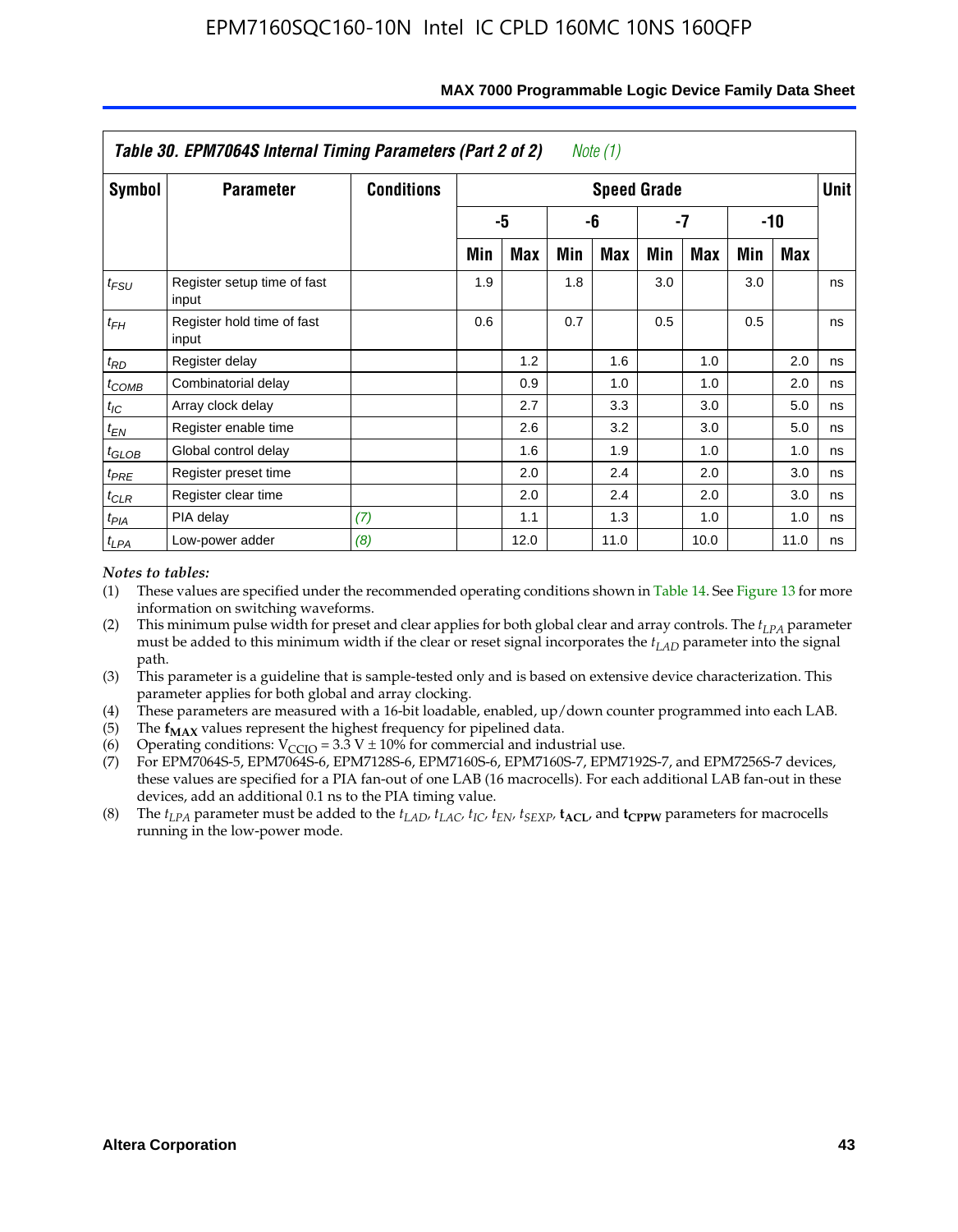### **MAX 7000 Programmable Logic Device Family Data Sheet**

|                    | Table 31. EPM7128S External Timing Parameters |                    |       | Note $(1)$ |       |            |                    |            |       |            |             |
|--------------------|-----------------------------------------------|--------------------|-------|------------|-------|------------|--------------------|------------|-------|------------|-------------|
| <b>Symbol</b>      | <b>Parameter</b>                              | <b>Conditions</b>  |       |            |       |            | <b>Speed Grade</b> |            |       |            | <b>Unit</b> |
|                    |                                               |                    | -6    |            |       | $-7$       |                    | $-10$      |       | $-15$      |             |
|                    |                                               |                    | Min   | <b>Max</b> | Min   | <b>Max</b> | Min                | <b>Max</b> | Min   | <b>Max</b> |             |
| t <sub>PD1</sub>   | Input to non-registered output                | $C1 = 35 pF$       |       | 6.0        |       | 7.5        |                    | 10.0       |       | 15.0       | ns          |
| t <sub>PD2</sub>   | I/O input to non-registered<br>output         | $C1 = 35 pF$       |       | 6.0        |       | 7.5        |                    | 10.0       |       | 15.0       | ns          |
| t <sub>SU</sub>    | Global clock setup time                       |                    | 3.4   |            | 6.0   |            | 7.0                |            | 11.0  |            | ns          |
| t <sub>Η</sub>     | Global clock hold time                        |                    | 0.0   |            | 0.0   |            | 0.0                |            | 0.0   |            | ns          |
| t <sub>FSU</sub>   | Global clock setup time of fast<br>input      |                    | 2.5   |            | 3.0   |            | 3.0                |            | 3.0   |            | ns          |
| $t_{FH}$           | Global clock hold time of fast<br>input       |                    | 0.0   |            | 0.5   |            | 0.5                |            | 0.0   |            | ns          |
| t <sub>CO1</sub>   | Global clock to output delay                  | $C1 = 35 pF$       |       | 4.0        |       | 4.5        |                    | 5.0        |       | 8.0        | ns          |
| $t_{CH}$           | Global clock high time                        |                    | 3.0   |            | 3.0   |            | 4.0                |            | 5.0   |            | ns          |
| $t_{CL}$           | Global clock low time                         |                    | 3.0   |            | 3.0   |            | 4.0                |            | 5.0   |            | ns          |
| $t_{ASU}$          | Array clock setup time                        |                    | 0.9   |            | 3.0   |            | 2.0                |            | 4.0   |            | ns          |
| t <sub>АН</sub>    | Array clock hold time                         |                    | 1.8   |            | 2.0   |            | 5.0                |            | 4.0   |            | ns          |
| t <sub>ACO1</sub>  | Array clock to output delay                   | $C1 = 35 pF$       |       | 6.5        |       | 7.5        |                    | 10.0       |       | 15.0       | ns          |
| $t_{ACH}$          | Array clock high time                         |                    | 3.0   |            | 3.0   |            | 4.0                |            | 6.0   |            | ns          |
| $t_{\sf ACL}$      | Array clock low time                          |                    | 3.0   |            | 3.0   |            | 4.0                |            | 6.0   |            | ns          |
| t <sub>CPPW</sub>  | Minimum pulse width for clear<br>and preset   | (2)                | 3.0   |            | 3.0   |            | 4.0                |            | 6.0   |            | ns          |
| t <sub>ODH</sub>   | Output data hold time after<br>clock          | $C1 = 35$ pF $(3)$ | 1.0   |            | 1.0   |            | 1.0                |            | 1.0   |            | ns          |
| $t_{\mathsf{CNT}}$ | Minimum global clock period                   |                    |       | 6.8        |       | 8.0        |                    | 10.0       |       | 13.0       | ns          |
| $f_{CNT}$          | Maximum internal global clock<br>frequency    | (4)                | 147.1 |            | 125.0 |            | 100.0              |            | 76.9  |            | <b>MHz</b>  |
| t <sub>ACNT</sub>  | Minimum array clock period                    |                    |       | 6.8        |       | 8.0        |                    | 10.0       |       | 13.0       | ns          |
| $f_{ACNT}$         | Maximum internal array clock<br>frequency     | (4)                | 147.1 |            | 125.0 |            | 100.0              |            | 76.9  |            | <b>MHz</b>  |
| f <sub>MAX</sub>   | Maximum clock frequency                       | (5)                | 166.7 |            | 166.7 |            | 125.0              |            | 100.0 |            | <b>MHz</b>  |

## Tables 31 and 32 show the EPM7128S AC operating conditions.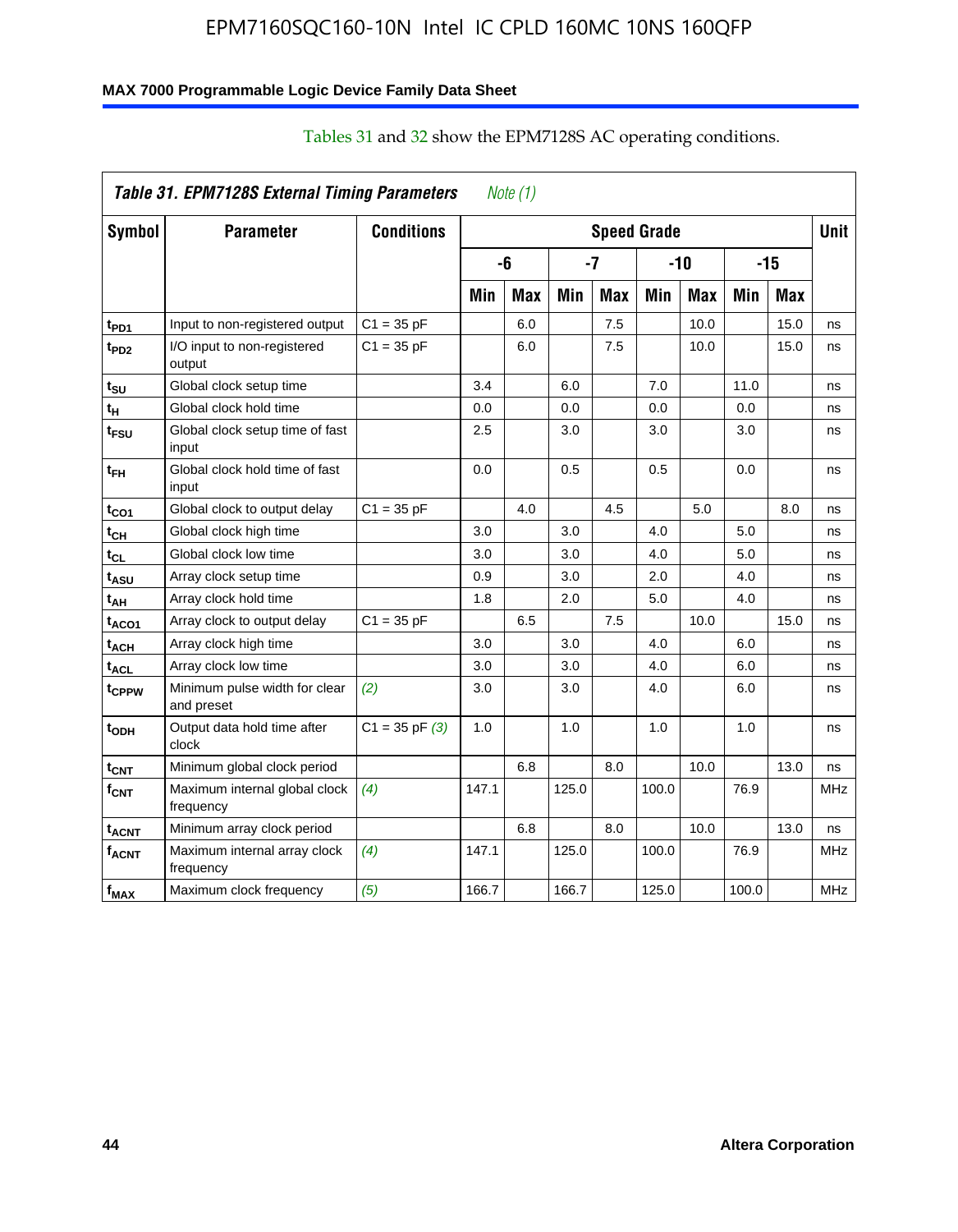| Symbol                      | <b>Parameter</b>                     | <b>Conditions</b>  |     |            |     | <b>Speed Grade</b> |     |            |     |            | <b>Unit</b> |
|-----------------------------|--------------------------------------|--------------------|-----|------------|-----|--------------------|-----|------------|-----|------------|-------------|
|                             |                                      |                    |     | -6         |     | $-7$               |     | $-10$      |     | $-15$      |             |
|                             |                                      |                    | Min | <b>Max</b> | Min | <b>Max</b>         | Min | <b>Max</b> | Min | <b>Max</b> |             |
| $t_{IN}$                    | Input pad and buffer delay           |                    |     | 0.2        |     | 0.5                |     | 0.5        |     | 2.0        | ns          |
| $t_{IO}$                    | I/O input pad and buffer delay       |                    |     | 0.2        |     | 0.5                |     | 0.5        |     | 2.0        | ns          |
| t <sub>FIN</sub>            | Fast input delay                     |                    |     | 2.6        |     | 1.0                |     | 1.0        |     | 2.0        | ns          |
| t <sub>SEXP</sub>           | Shared expander delay                |                    |     | 3.7        |     | 4.0                |     | 5.0        |     | 8.0        | ns          |
| t <sub>PEXP</sub>           | Parallel expander delay              |                    |     | 1.1        |     | 0.8                |     | 0.8        |     | 1.0        | ns          |
| $t_{LAD}$                   | Logic array delay                    |                    |     | 3.0        |     | 3.0                |     | 5.0        |     | 6.0        | ns          |
| $t_{LAC}$                   | Logic control array delay            |                    |     | 3.0        |     | 3.0                |     | 5.0        |     | 6.0        | ns          |
| $t_{IOE}$                   | Internal output enable delay         |                    |     | 0.7        |     | 2.0                |     | 2.0        |     | 3.0        | ns          |
| $t_{OD1}$                   | Output buffer and pad delay          | $C1 = 35 pF$       |     | 0.4        |     | 2.0                |     | 1.5        |     | 4.0        | ns          |
| $t_{OD2}$                   | Output buffer and pad delay          | $C1 = 35$ pF $(6)$ |     | 0.9        |     | 2.5                |     | 2.0        |     | 5.0        | ns          |
| $t_{OD3}$                   | Output buffer and pad delay          | $C1 = 35 pF$       |     | 5.4        |     | 7.0                |     | 5.5        |     | 8.0        | ns          |
| $t_{ZX1}$                   | Output buffer enable delay           | $C1 = 35 pF$       |     | 4.0        |     | 4.0                |     | 5.0        |     | 6.0        | ns          |
| $t_{ZX2}$                   | Output buffer enable delay           | $C1 = 35$ pF $(6)$ |     | 4.5        |     | 4.5                |     | 5.5        |     | 7.0        | ns          |
| $t_{ZX3}$                   | Output buffer enable delay           | $C1 = 35 pF$       |     | 9.0        |     | 9.0                |     | 9.0        |     | 10.0       | ns          |
| $t_{XZ}$                    | Output buffer disable delay          | $C1 = 5pF$         |     | 4.0        |     | 4.0                |     | 5.0        |     | 6.0        | ns          |
| $t_{\scriptstyle\text{SU}}$ | Register setup time                  |                    | 1.0 |            | 3.0 |                    | 2.0 |            | 4.0 |            | ns          |
| $t_H$                       | Register hold time                   |                    | 1.7 |            | 2.0 |                    | 5.0 |            | 4.0 |            | ns          |
| $t_{\it FSU}$               | Register setup time of fast<br>input |                    | 1.9 |            | 3.0 |                    | 3.0 |            | 2.0 |            | ns          |
| $t_{FH}$                    | Register hold time of fast<br>input  |                    | 0.6 |            | 0.5 |                    | 0.5 |            | 1.0 |            | ns          |
| $t_{RD}$                    | Register delay                       |                    |     | 1.4        |     | 1.0                |     | 2.0        |     | 1.0        | ns          |
| $t_{\mathsf{COMB}}$         | Combinatorial delay                  |                    |     | 1.0        |     | 1.0                |     | 2.0        |     | 1.0        | ns          |
| $t_{\mathcal{IC}}$          | Array clock delay                    |                    |     | 3.1        |     | 3.0                |     | 5.0        |     | 6.0        | ns          |
| t <sub>EN</sub>             | Register enable time                 |                    |     | 3.0        |     | 3.0                |     | 5.0        |     | 6.0        | ns          |
| $t_{\scriptstyle\rm GLOB}$  | Global control delay                 |                    |     | 2.0        |     | 1.0                |     | 1.0        |     | 1.0        | ns          |
| $t_{PRE}$                   | Register preset time                 |                    |     | 2.4        |     | 2.0                |     | 3.0        |     | 4.0        | ns          |
| $t_{CLR}$                   | Register clear time                  |                    |     | 2.4        |     | 2.0                |     | 3.0        |     | 4.0        | ns          |
| t <sub>PIA</sub>            | PIA delay                            | (7)                |     | 1.4        |     | 1.0                |     | 1.0        |     | 2.0        | ns          |
| $t_{LPA}$                   | Low-power adder                      | (8)                |     | 11.0       |     | 10.0               |     | 11.0       |     | 13.0       | ns          |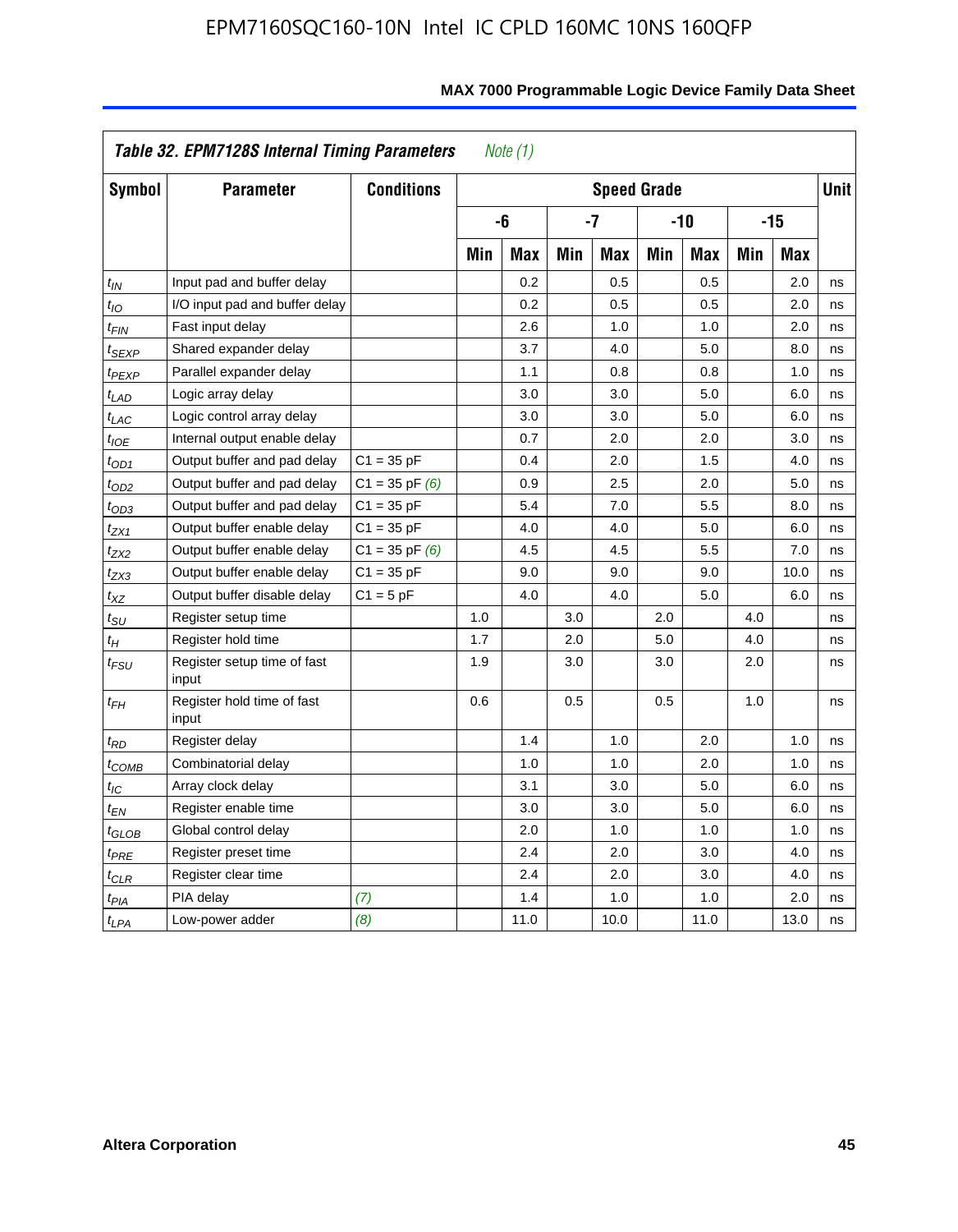#### **MAX 7000 Programmable Logic Device Family Data Sheet**

*Notes to tables:*

- (1) These values are specified under the recommended operating conditions shown in Table 14. See Figure 13 for more information on switching waveforms.
- (2) This minimum pulse width for preset and clear applies for both global clear and array controls. The  $t_{LPA}$  parameter must be added to this minimum width if the clear or reset signal incorporates the *tLAD* parameter into the signal path.
- (3) This parameter is a guideline that is sample-tested only and is based on extensive device characterization. This parameter applies for both global and array clocking.
- (4) These parameters are measured with a 16-bit loadable, enabled, up/down counter programmed into each LAB.
- (5) The  $f_{MAX}$  values represent the highest frequency for pipelined data.
- (6) Operating conditions:  $V_{\text{CCIO}} = 3.3 \text{ V} \pm 10\%$  for commercial and industrial use.
- (7) For EPM7064S-5, EPM7064S-6, EPM7128S-6, EPM7160S-6, EPM7160S-7, EPM7192S-7, and EPM7256S-7 devices, these values are specified for a PIA fan-out of one LAB (16 macrocells). For each additional LAB fan-out in these devices, add an additional 0.1 ns to the PIA timing value.
- (8) The  $t_{LPA}$  parameter must be added to the  $t_{LAD}$ ,  $t_{LAC}$ ,  $t_{IC}$ ,  $t_{EN}$ ,  $t_{SEXP}$ ,  $t_{ACL}$ , and  $t_{CPPW}$  parameters for macrocells running in the low-power mode.

|                  | Table 33. EPM7160S External Timing Parameters (Part 1 of 2) |                    |       |            |       | Note (1)   |                    |            |      |      |            |
|------------------|-------------------------------------------------------------|--------------------|-------|------------|-------|------------|--------------------|------------|------|------|------------|
| Symbol           | <b>Parameter</b>                                            | <b>Conditions</b>  |       |            |       |            | <b>Speed Grade</b> |            |      |      | Unit       |
|                  |                                                             |                    |       | -6         |       | -7         |                    | -10        |      | -15  |            |
|                  |                                                             |                    | Min   | <b>Max</b> | Min   | <b>Max</b> | Min                | <b>Max</b> | Min  | Max  |            |
| t <sub>PD1</sub> | Input to non-registered output                              | $C1 = 35 pF$       |       | 6.0        |       | 7.5        |                    | 10.0       |      | 15.0 | ns         |
| t <sub>PD2</sub> | I/O input to non-registered<br>output                       | $C1 = 35 pF$       |       | 6.0        |       | 7.5        |                    | 10.0       |      | 15.0 | ns         |
| $t_{\text{SU}}$  | Global clock setup time                                     |                    | 3.4   |            | 4.2   |            | 7.0                |            | 11.0 |      | ns         |
| $t_H$            | Global clock hold time                                      |                    | 0.0   |            | 0.0   |            | 0.0                |            | 0.0  |      | ns         |
| t <sub>FSU</sub> | Global clock setup time of fast<br>input                    |                    | 2.5   |            | 3.0   |            | 3.0                |            | 3.0  |      | ns         |
| $t_{FH}$         | Global clock hold time of fast<br>input                     |                    | 0.0   |            | 0.0   |            | 0.5                |            | 0.0  |      | ns         |
| $t_{CO1}$        | Global clock to output delay                                | $C1 = 35 pF$       |       | 3.9        |       | 4.8        |                    | 5          |      | 8    | ns         |
| $t_{CH}$         | Global clock high time                                      |                    | 3.0   |            | 3.0   |            | 4.0                |            | 5.0  |      | ns         |
| $t_{CL}$         | Global clock low time                                       |                    | 3.0   |            | 3.0   |            | 4.0                |            | 5.0  |      | ns         |
| t <sub>ASU</sub> | Array clock setup time                                      |                    | 0.9   |            | 1.1   |            | 2.0                |            | 4.0  |      | ns         |
| t <sub>АН</sub>  | Array clock hold time                                       |                    | 1.7   |            | 2.1   |            | 3.0                |            | 4.0  |      | ns         |
| $t_{ACO1}$       | Array clock to output delay                                 | $C1 = 35 pF$       |       | 6.4        |       | 7.9        |                    | 10.0       |      | 15.0 | ns         |
| $t_{ACH}$        | Array clock high time                                       |                    | 3.0   |            | 3.0   |            | 4.0                |            | 6.0  |      | ns         |
| $t_{\sf ACL}$    | Array clock low time                                        |                    | 3.0   |            | 3.0   |            | 4.0                |            | 6.0  |      | ns         |
| tcppw            | Minimum pulse width for clear<br>and preset                 | (2)                | 2.5   |            | 3.0   |            | 4.0                |            | 6.0  |      | ns         |
| t <sub>ODH</sub> | Output data hold time after<br>clock                        | $C1 = 35$ pF $(3)$ | 1.0   |            | 1.0   |            | 1.0                |            | 1.0  |      | ns         |
| $t_{\text{CNT}}$ | Minimum global clock period                                 |                    |       | 6.7        |       | 8.2        |                    | 10.0       |      | 13.0 | ns         |
| $f_{\text{CNT}}$ | Maximum internal global clock<br>frequency                  | (4)                | 149.3 |            | 122.0 |            | 100.0              |            | 76.9 |      | <b>MHz</b> |

### Tables 33 and 34 show the EPM7160S AC operating conditions.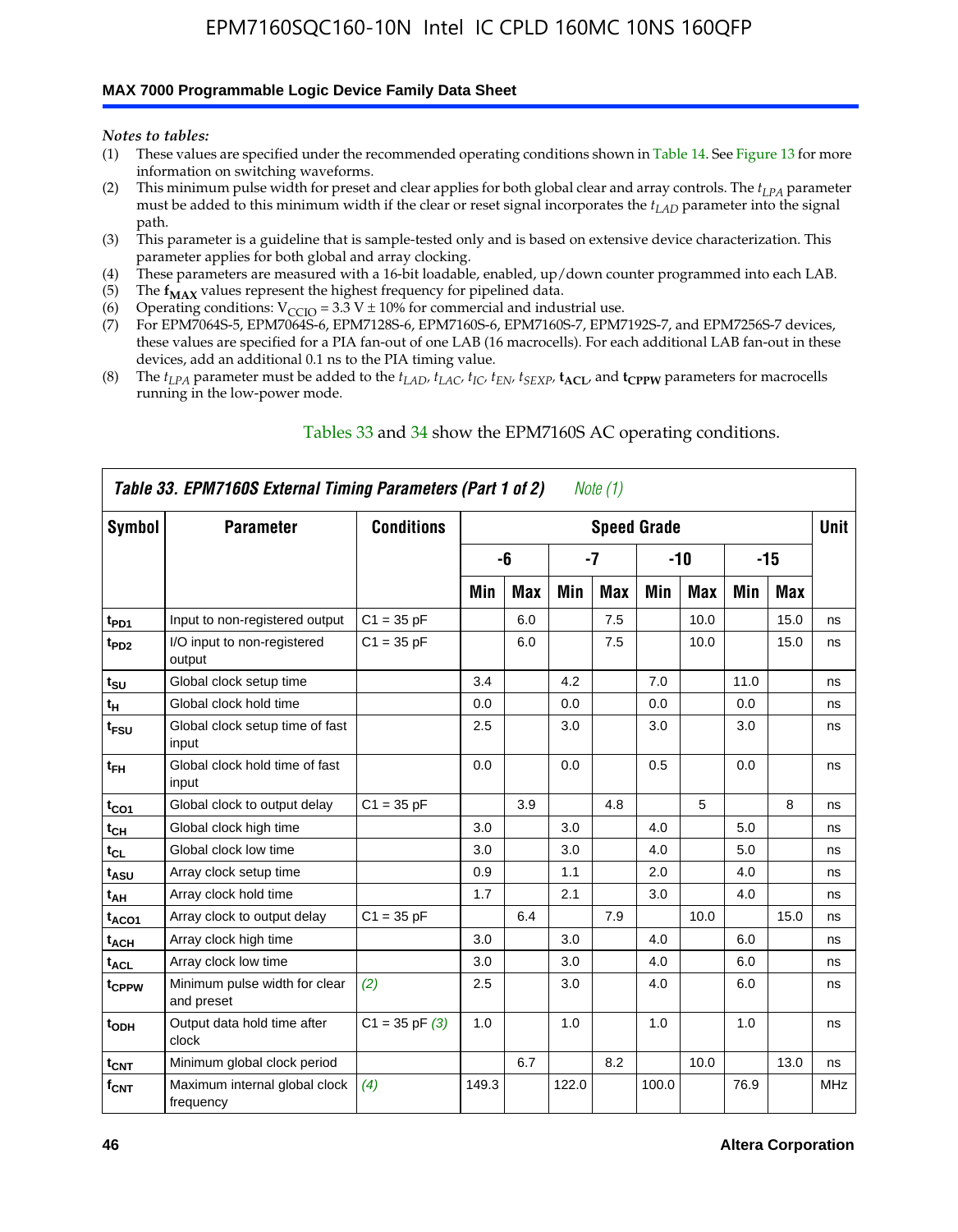|                         | Table 33. EPM7160S External Timing Parameters (Part 2 of 2) |                   |       |                        |       | Note (1)   |       |      |       |            |            |  |  |
|-------------------------|-------------------------------------------------------------|-------------------|-------|------------------------|-------|------------|-------|------|-------|------------|------------|--|--|
| Symbol                  | <b>Parameter</b>                                            | <b>Conditions</b> |       | <b>Speed Grade</b>     |       |            |       |      |       |            |            |  |  |
|                         |                                                             |                   |       | -7<br>-10<br>-15<br>-6 |       |            |       |      |       |            |            |  |  |
|                         |                                                             |                   | Min   | <b>Max</b>             | Min   | <b>Max</b> | Min   | Max  | Min   | <b>Max</b> |            |  |  |
| <sup>t</sup> acnt       | Minimum array clock period                                  |                   |       | 6.7                    |       | 8.2        |       | 10.0 |       | 13.0       | ns         |  |  |
| <b>f<sub>ACNT</sub></b> | Maximum internal array clock<br>frequency                   | (4)               | 149.3 |                        | 122.0 |            | 100.0 |      | 76.9  |            | <b>MHz</b> |  |  |
| $f_{MAX}$               | Maximum clock frequency                                     | (5)               | 166.7 |                        | 166.7 |            | 125.0 |      | 100.0 |            | <b>MHz</b> |  |  |

| Symbol                      | <b>Parameter</b>                     | <b>Conditions</b>  |     |            |     | <b>Speed Grade</b> |     |            |     |            | <b>Unit</b> |
|-----------------------------|--------------------------------------|--------------------|-----|------------|-----|--------------------|-----|------------|-----|------------|-------------|
|                             |                                      |                    |     | -6         |     | $-7$               |     | $-10$      |     | $-15$      |             |
|                             |                                      |                    | Min | <b>Max</b> | Min | <b>Max</b>         | Min | <b>Max</b> | Min | <b>Max</b> |             |
| $t_{IN}$                    | Input pad and buffer delay           |                    |     | 0.2        |     | 0.3                |     | 0.5        |     | 2.0        | ns          |
| $t_{IO}$                    | I/O input pad and buffer delay       |                    |     | 0.2        |     | 0.3                |     | 0.5        |     | 2.0        | ns          |
| $t_{FIN}$                   | Fast input delay                     |                    |     | 2.6        |     | 3.2                |     | 1.0        |     | 2.0        | ns          |
| $t_{SEXP}$                  | Shared expander delay                |                    |     | 3.6        |     | 4.3                |     | 5.0        |     | 8.0        | ns          |
| <sup>t</sup> PEXP           | Parallel expander delay              |                    |     | 1.0        |     | 1.3                |     | 0.8        |     | 1.0        | ns          |
| $t_{LAD}$                   | Logic array delay                    |                    |     | 2.8        |     | 3.4                |     | 5.0        |     | 6.0        | ns          |
| $t_{LAC}$                   | Logic control array delay            |                    |     | 2.8        |     | 3.4                |     | 5.0        |     | 6.0        | ns          |
| $t_{IOE}$                   | Internal output enable delay         |                    |     | 0.7        |     | 0.9                |     | 2.0        |     | 3.0        | ns          |
| $t_{OD1}$                   | Output buffer and pad delay          | $C1 = 35 pF$       |     | 0.4        |     | 0.5                |     | 1.5        |     | 4.0        | ns          |
| $t_{OD2}$                   | Output buffer and pad delay          | $C1 = 35$ pF $(6)$ |     | 0.9        |     | 1.0                |     | 2.0        |     | 5.0        | ns          |
| $t_{OD3}$                   | Output buffer and pad delay          | $C1 = 35 pF$       |     | 5.4        |     | 5.5                |     | 5.5        |     | 8.0        | ns          |
| $t_{ZX1}$                   | Output buffer enable delay           | $C1 = 35 pF$       |     | 4.0        |     | 4.0                |     | 5.0        |     | 6.0        | ns          |
| $t_{ZX2}$                   | Output buffer enable delay           | $C1 = 35$ pF $(6)$ |     | 4.5        |     | 4.5                |     | 5.5        |     | 7.0        | ns          |
| $t_{ZX3}$                   | Output buffer enable delay           | $C1 = 35 pF$       |     | 9.0        |     | 9.0                |     | 9.0        |     | 10.0       | ns          |
| $t_{XZ}$                    | Output buffer disable delay          | $C1 = 5pF$         |     | 4.0        |     | 4.0                |     | 5.0        |     | 6.0        | ns          |
| $t_{\scriptstyle\text{SU}}$ | Register setup time                  |                    | 1.0 |            | 1.2 |                    | 2.0 |            | 4.0 |            | ns          |
| $t_H$                       | Register hold time                   |                    | 1.6 |            | 2.0 |                    | 3.0 |            | 4.0 |            | ns          |
| t <sub>FSU</sub>            | Register setup time of fast<br>input |                    | 1.9 |            | 2.2 |                    | 3.0 |            | 2.0 |            | ns          |
| $t_{FH}$                    | Register hold time of fast<br>input  |                    | 0.6 |            | 0.8 |                    | 0.5 |            | 1.0 |            | ns          |
| $t_{RD}$                    | Register delay                       |                    |     | 1.3        |     | 1.6                |     | 2.0        |     | 1.0        | ns          |
| $t_{COMB}$                  | Combinatorial delay                  |                    |     | 1.0        |     | 1.3                |     | 2.0        |     | 1.0        | ns          |
| $t_{IC}$                    | Array clock delay                    |                    |     | 2.9        |     | 3.5                |     | 5.0        |     | 6.0        | ns          |
| $t_{EN}$                    | Register enable time                 |                    |     | 2.8        |     | 3.4                |     | 5.0        |     | 6.0        | ns          |
| t <sub>GLOB</sub>           | Global control delay                 |                    |     | 2.0        |     | 2.4                |     | 1.0        |     | 1.0        | ns          |
| $t_{PRE}$                   | Register preset time                 |                    |     | 2.4        |     | 3.0                |     | 3.0        |     | 4.0        | ns          |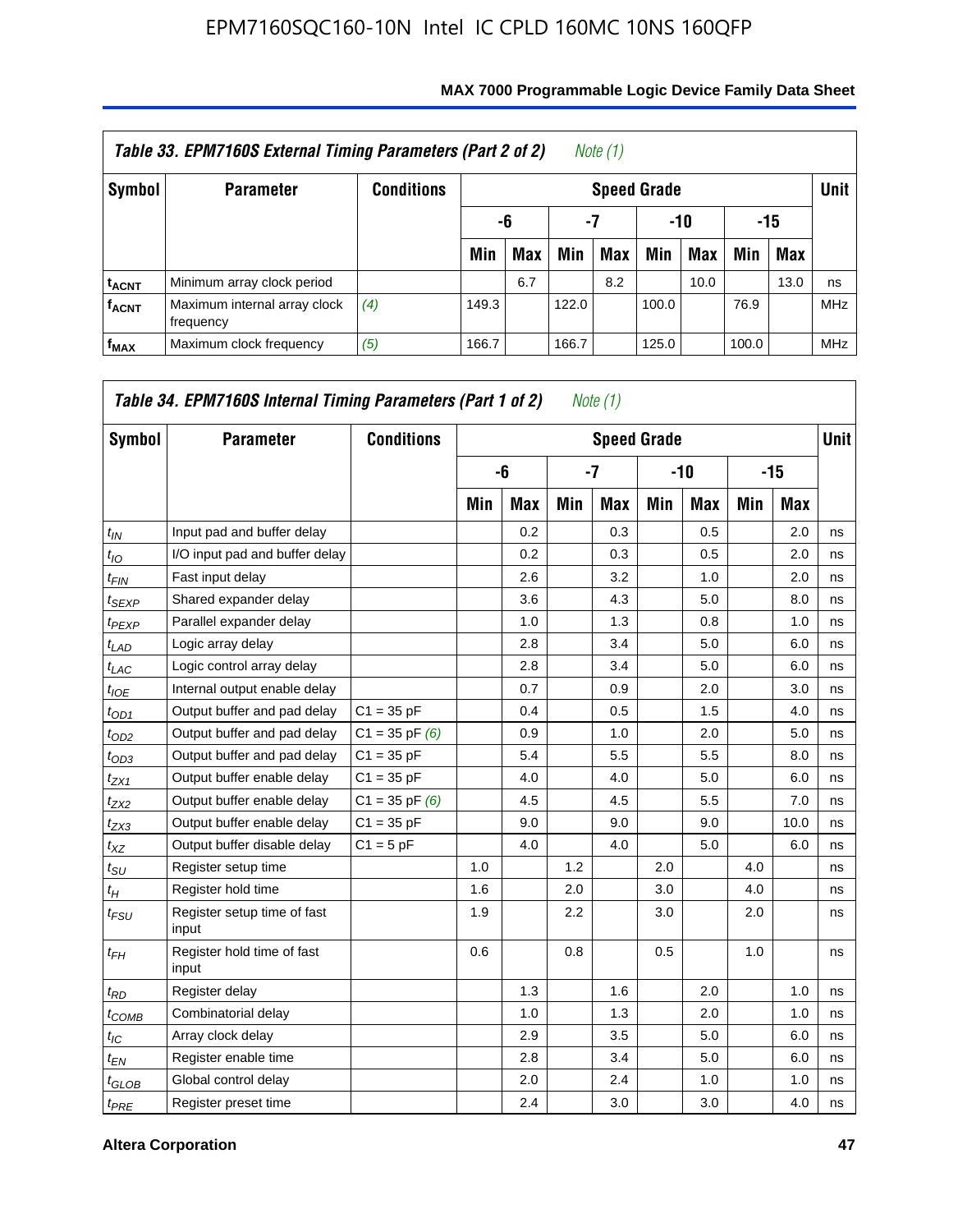### **MAX 7000 Programmable Logic Device Family Data Sheet**

|           | Table 34. EPM7160S Internal Timing Parameters (Part 2 of 2) |                   |                        |            |     | Note $(1)$         |     |      |     |            |             |  |
|-----------|-------------------------------------------------------------|-------------------|------------------------|------------|-----|--------------------|-----|------|-----|------------|-------------|--|
| Symbol    | <b>Parameter</b>                                            | <b>Conditions</b> |                        |            |     | <b>Speed Grade</b> |     |      |     |            | <b>Unit</b> |  |
|           |                                                             |                   | -15<br>-6<br>-7<br>-10 |            |     |                    |     |      |     |            |             |  |
|           |                                                             |                   | Min                    | <b>Max</b> | Min | <b>Max</b>         | Min | Max  | Min | <b>Max</b> |             |  |
| $t_{CLR}$ | Register clear time                                         |                   |                        | 2.4        |     | 3.0                |     | 3.0  |     | 4.0        | ns          |  |
| $t_{PIA}$ | PIA delay                                                   | (7)               |                        | 1.6        |     | 2.0                |     | 1.0  |     | 2.0        | ns          |  |
| $t_{LPA}$ | Low-power adder                                             | (8)               |                        | 11.0       |     | 10.0               |     | 11.0 |     | 13.0       | ns          |  |

*Notes to tables:*

- (1) These values are specified under the recommended operating conditions shown in Table 14. See Figure 13 for more information on switching waveforms.
- (2) This minimum pulse width for preset and clear applies for both global clear and array controls. The  $t_{LPA}$  parameter must be added to this minimum width if the clear or reset signal incorporates the *t<sub>LAD</sub>* parameter into the signal path.
- (3) This parameter is a guideline that is sample-tested only and is based on extensive device characterization. This parameter applies for both global and array clocking.
- (4) These parameters are measured with a 16-bit loadable, enabled, up/down counter programmed into each LAB.
- (5) The  $f_{MAX}$  values represent the highest frequency for pipelined data.
- (6) Operating conditions:  $V_{\text{CCIO}} = 3.3 V \pm 10\%$  for commercial and industrial use.
- (7) For EPM7064S-5, EPM7064S-6, EPM7128S-6, EPM7160S-6, EPM7160S-7, EPM7192S-7, and EPM7256S-7 devices, these values are specified for a PIA fan-out of one LAB (16 macrocells). For each additional LAB fan-out in these devices, add an additional 0.1 ns to the PIA timing value.
- (8) The  $t_{LPA}$  parameter must be added to the  $t_{LAP}$ ,  $t_{LAC}$ ,  $t_{IC}$ ,  $t_{EN}$ ,  $t_{SEXP}$ ,  $t_{ACL}$ , and  $t_{CPPW}$  parameters for macrocells running in the low-power mode.

|                             | Table 35. EPM7192S External Timing Parameters (Part 1 of 2) |                   |     |     | Note $(1)$ |                    |      |       |             |
|-----------------------------|-------------------------------------------------------------|-------------------|-----|-----|------------|--------------------|------|-------|-------------|
| Symbol                      | <b>Parameter</b>                                            | <b>Conditions</b> |     |     |            | <b>Speed Grade</b> |      |       | <b>Unit</b> |
|                             |                                                             |                   |     | -7  |            | -10                |      | $-15$ |             |
|                             |                                                             |                   | Min | Max | Min        | Max                | Min  | Max   |             |
| t <sub>PD1</sub>            | Input to non-registered output                              | $C1 = 35 pF$      |     | 7.5 |            | 10.0               |      | 15.0  | ns          |
| $t_{PD2}$                   | I/O input to non-registered<br>output                       | $C1 = 35 pF$      |     | 7.5 |            | 10.0               |      | 15.0  | ns          |
| $t_{\scriptstyle\text{SU}}$ | Global clock setup time                                     |                   | 4.1 |     | 7.0        |                    | 11.0 |       | ns          |
| $t_H$                       | Global clock hold time                                      |                   | 0.0 |     | 0.0        |                    | 0.0  |       | ns          |
| t <sub>FSU</sub>            | Global clock setup time of fast<br>input                    |                   | 3.0 |     | 3.0        |                    | 3.0  |       | ns          |
| $t_{FH}$                    | Global clock hold time of fast<br>input                     |                   | 0.0 |     | 0.5        |                    | 0.0  |       | ns          |
| $t_{CO1}$                   | Global clock to output delay                                | $C1 = 35 pF$      |     | 4.7 |            | 5.0                |      | 8.0   | ns          |
| $t_{CH}$                    | Global clock high time                                      |                   | 3.0 |     | 4.0        |                    | 5.0  |       | ns          |
| $t_{CL}$                    | Global clock low time                                       |                   | 3.0 |     | 4.0        |                    | 5.0  |       | ns          |
| t <sub>ASU</sub>            | Array clock setup time                                      |                   | 1.0 |     | 2.0        |                    | 4.0  |       | ns          |

### Tables 35 and 36 show the EPM7192S AC operating conditions.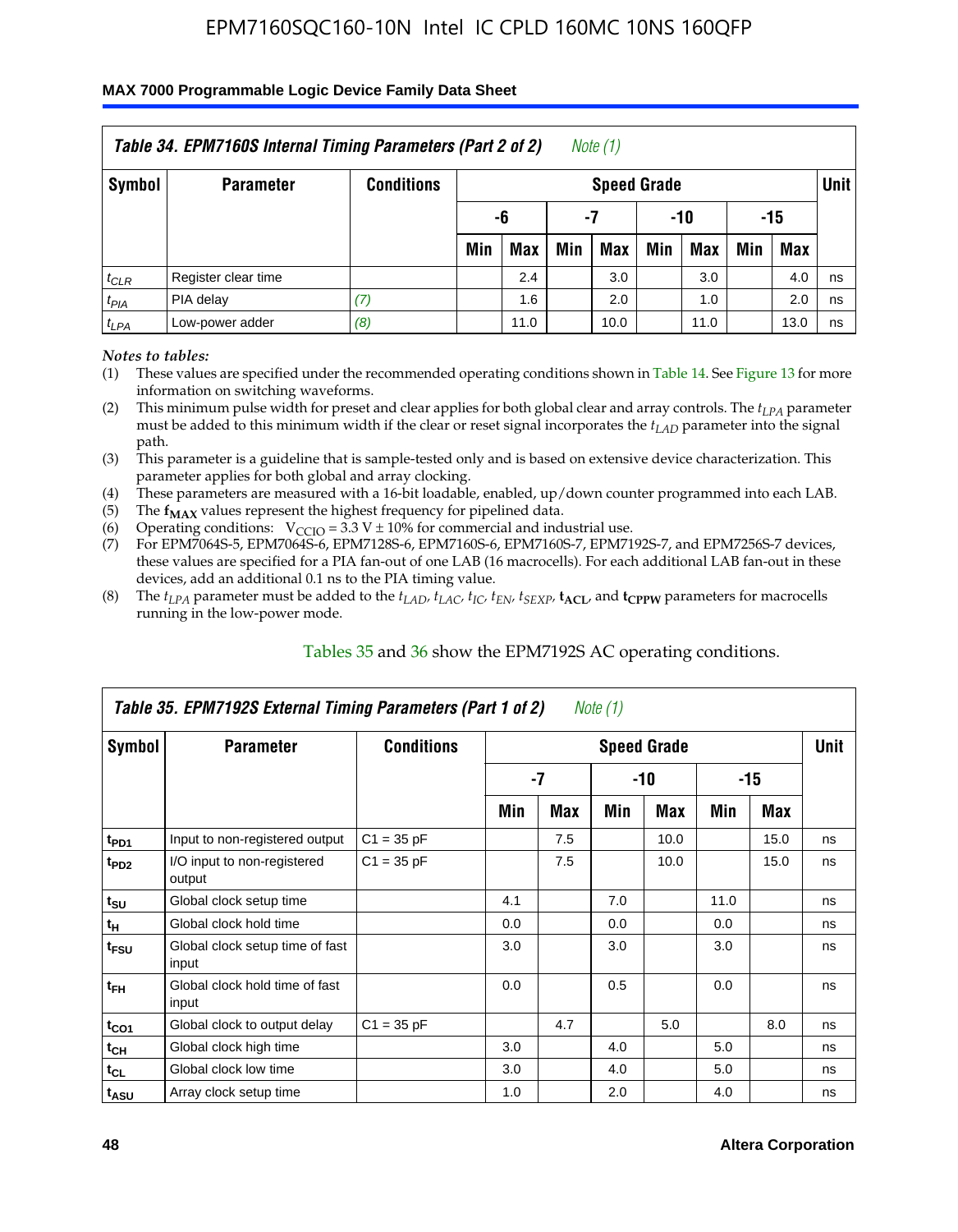|                         | Table 35. EPM7192S External Timing Parameters (Part 2 of 2) |                    |       |            | Note (1) |                    |       |      |            |
|-------------------------|-------------------------------------------------------------|--------------------|-------|------------|----------|--------------------|-------|------|------------|
| Symbol                  | <b>Parameter</b>                                            | <b>Conditions</b>  |       |            |          | <b>Speed Grade</b> |       |      | Unit       |
|                         |                                                             |                    |       | -7         |          | -10                |       | -15  |            |
|                         |                                                             |                    | Min   | <b>Max</b> | Min      | <b>Max</b>         | Min   | Max  |            |
| t <sub>АН</sub>         | Array clock hold time                                       |                    | 1.8   |            | 3.0      |                    | 4.0   |      | ns         |
| t <sub>ACO1</sub>       | Array clock to output delay                                 | $C1 = 35 pF$       |       | 7.8        |          | 10.0               |       | 15.0 | ns         |
| $t_{\sf ACH}$           | Array clock high time                                       |                    | 3.0   |            | 4.0      |                    | 6.0   |      | ns         |
| $t_{\sf ACL}$           | Array clock low time                                        |                    | 3.0   |            | 4.0      |                    | 6.0   |      | ns         |
| t <sub>CPPW</sub>       | Minimum pulse width for clear<br>and preset                 | (2)                | 3.0   |            | 4.0      |                    | 6.0   |      | ns         |
| $t_{ODH}$               | Output data hold time after<br>clock                        | $C1 = 35$ pF $(3)$ | 1.0   |            | 1.0      |                    | 1.0   |      | ns         |
| $t_{\text{CNT}}$        | Minimum global clock period                                 |                    |       | 8.0        |          | 10.0               |       | 13.0 | ns         |
| $f_{\text{CNT}}$        | Maximum internal global clock<br>frequency                  | (4)                | 125.0 |            | 100.0    |                    | 76.9  |      | <b>MHz</b> |
| $t_{ACNT}$              | Minimum array clock period                                  |                    |       | 8.0        |          | 10.0               |       | 13.0 | ns         |
| <b>f<sub>ACNT</sub></b> | Maximum internal array clock<br>frequency                   | (4)                | 125.0 |            | 100.0    |                    | 76.9  |      | <b>MHz</b> |
| f <sub>MAX</sub>        | Maximum clock frequency                                     | (5)                | 166.7 |            | 125.0    |                    | 100.0 |      | <b>MHz</b> |

|                             | Table 36. EPM7192S Internal Timing Parameters (Part 1 of 2) |                    |     | Note (1) |     |                    |     |      |             |
|-----------------------------|-------------------------------------------------------------|--------------------|-----|----------|-----|--------------------|-----|------|-------------|
| Symbol                      | <b>Parameter</b>                                            | <b>Conditions</b>  |     |          |     | <b>Speed Grade</b> |     |      | <b>Unit</b> |
|                             |                                                             |                    |     | -7       |     | $-10$              |     | -15  |             |
|                             |                                                             |                    | Min | Max      | Min | Max                | Min | Max  |             |
| $t_{IN}$                    | Input pad and buffer delay                                  |                    |     | 0.3      |     | 0.5                |     | 2.0  | ns          |
| $t_{IO}$                    | I/O input pad and buffer delay                              |                    |     | 0.3      |     | 0.5                |     | 2.0  | ns          |
| $t_{FIN}$                   | Fast input delay                                            |                    |     | 3.2      |     | 1.0                |     | 2.0  | ns          |
| t <sub>SEXP</sub>           | Shared expander delay                                       |                    |     | 4.2      |     | 5.0                |     | 8.0  | ns          |
| $t_{PEXP}$                  | Parallel expander delay                                     |                    |     | 1.2      |     | 0.8                |     | 1.0  | ns          |
| $t_{LAD}$                   | Logic array delay                                           |                    |     | 3.1      |     | 5.0                |     | 6.0  | ns          |
| $t_{LAC}$                   | Logic control array delay                                   |                    |     | 3.1      |     | 5.0                |     | 6.0  | ns          |
| $t_{IOE}$                   | Internal output enable delay                                |                    |     | 0.9      |     | 2.0                |     | 3.0  | ns          |
| $t_{OD1}$                   | Output buffer and pad delay                                 | $C1 = 35 pF$       |     | 0.5      |     | 1.5                |     | 4.0  | ns          |
| $t_{OD2}$                   | Output buffer and pad delay                                 | $C1 = 35$ pF $(6)$ |     | 1.0      |     | 2.0                |     | 5.0  | ns          |
| $t_{OD3}$                   | Output buffer and pad delay                                 | $C1 = 35 pF$       |     | 5.5      |     | 5.5                |     | 7.0  | ns          |
| $t_{ZX1}$                   | Output buffer enable delay                                  | $C1 = 35 pF$       |     | 4.0      |     | 5.0                |     | 6.0  | ns          |
| $t_{ZX2}$                   | Output buffer enable delay                                  | $C1 = 35$ pF $(6)$ |     | 4.5      |     | 5.5                |     | 7.0  | ns          |
| $t_{ZX3}$                   | Output buffer enable delay                                  | $C1 = 35 pF$       |     | 9.0      |     | 9.0                |     | 10.0 | ns          |
| $t_{XZ}$                    | Output buffer disable delay                                 | $C1 = 5pF$         |     | 4.0      |     | 5.0                |     | 6.0  | ns          |
| $t_{\scriptstyle\text{SU}}$ | Register setup time                                         |                    | 1.1 |          | 2.0 |                    | 4.0 |      | ns          |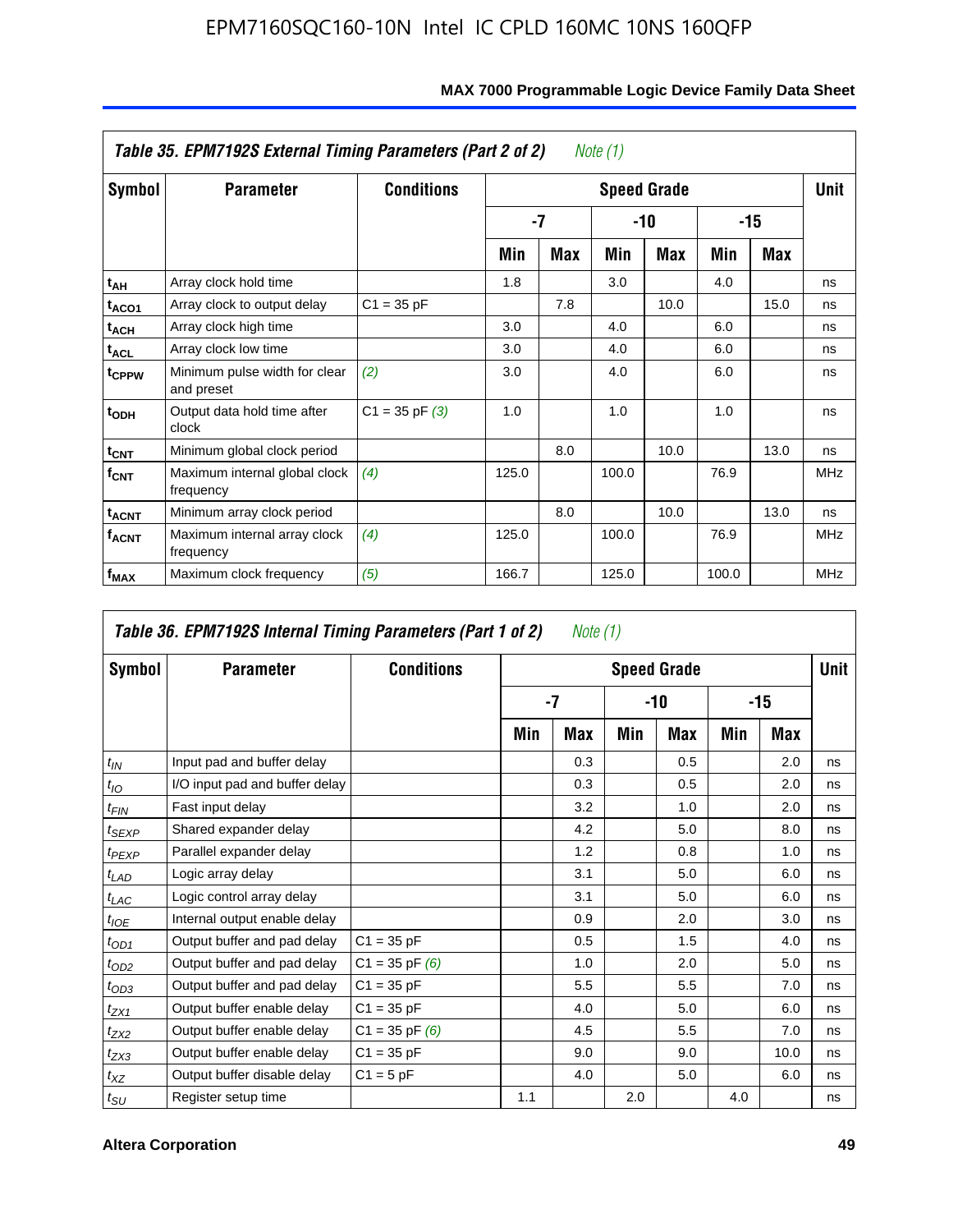|                    | Table 36. EPM7192S Internal Timing Parameters (Part 2 of 2) |                   |     | Note $(1)$ |     |                    |     |            |      |
|--------------------|-------------------------------------------------------------|-------------------|-----|------------|-----|--------------------|-----|------------|------|
| Symbol             | <b>Parameter</b>                                            | <b>Conditions</b> |     |            |     | <b>Speed Grade</b> |     |            | Unit |
|                    |                                                             |                   |     | $-7$       |     | -10                |     | $-15$      |      |
|                    |                                                             |                   | Min | <b>Max</b> | Min | <b>Max</b>         | Min | <b>Max</b> |      |
| $t_H$              | Register hold time                                          |                   | 1.7 |            | 3.0 |                    | 4.0 |            | ns   |
| $t_{\mathit{FSU}}$ | Register setup time of fast<br>input                        |                   | 2.3 |            | 3.0 |                    | 2.0 |            | ns   |
| $t_{FH}$           | Register hold time of fast<br>input                         |                   | 0.7 |            | 0.5 |                    | 1.0 |            | ns   |
| $t_{RD}$           | Register delay                                              |                   |     | 1.4        |     | 2.0                |     | 1.0        | ns   |
| $t_{COMB}$         | Combinatorial delay                                         |                   |     | 1.2        |     | 2.0                |     | 1.0        | ns   |
| $t_{IC}$           | Array clock delay                                           |                   |     | 3.2        |     | 5.0                |     | 6.0        | ns   |
| $t_{EN}$           | Register enable time                                        |                   |     | 3.1        |     | 5.0                |     | 6.0        | ns   |
| $t_{GLOB}$         | Global control delay                                        |                   |     | 2.5        |     | 1.0                |     | 1.0        | ns   |
| $t_{PRE}$          | Register preset time                                        |                   |     | 2.7        |     | 3.0                |     | 4.0        | ns   |
| $t_{CLR}$          | Register clear time                                         |                   |     | 2.7        |     | 3.0                |     | 4.0        | ns   |
| t <sub>PIA</sub>   | PIA delay                                                   | (7)               |     | 2.4        |     | 1.0                |     | 2.0        | ns   |
| $t_{LPA}$          | Low-power adder                                             | (8)               |     | 10.0       |     | 11.0               |     | 13.0       | ns   |

#### **MAX 7000 Programmable Logic Device Family Data Sheet**

#### *Notes to tables:*

- (1) These values are specified under the recommended operating conditions shown in Table 14. See Figure 13 for more information on switching waveforms.
- (2) This minimum pulse width for preset and clear applies for both global clear and array controls. The *tLPA* parameter must be added to this minimum width if the clear or reset signal incorporates the *t<sub>LAD</sub>* parameter into the signal path.
- (3) This parameter is a guideline that is sample-tested only and is based on extensive device characterization. This parameter applies for both global and array clocking.
- (4) These parameters are measured with a 16-bit loadable, enabled, up/down counter programmed into each LAB.
- (5) The  $f_{MAX}$  values represent the highest frequency for pipelined data.
- (6) Operating conditions:  $V_{\text{CCIO}} = 3.3 \text{ V} \pm 10\%$  for commercial and industrial use.
- (7) For EPM7064S-5, EPM7064S-6, EPM7128S-6, EPM7160S-6, EPM7160S-7, EPM7192S-7, and EPM7256S-7 devices, these values are specified for a PIA fan-out of one LAB (16 macrocells). For each additional LAB fan-out in these devices, add an additional 0.1 ns to the PIA timing value.
- (8) The  $t_{LPA}$  parameter must be added to the  $t_{LAD}$ ,  $t_{LAC}$ ,  $t_{IC}$ ,  $t_{EN}$ ,  $t_{SIX}$ ,  $t_{ACL}$ , and  $t_{CPW}$  parameters for macrocells running in the low-power mode.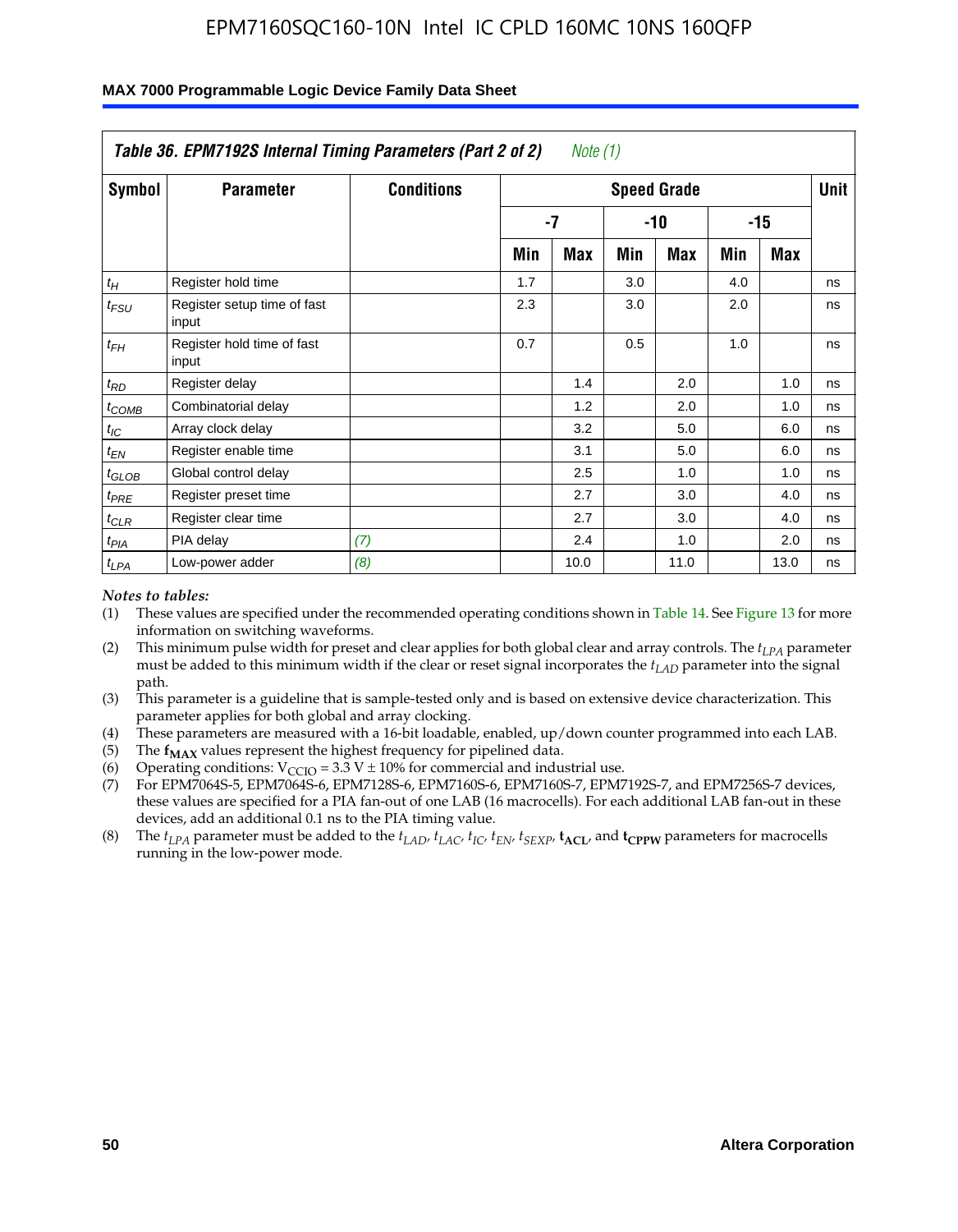|                        | <b>Table 37. EPM7256S External Timing Parameters</b> |                    | Note (1) |            |                    |            |       |            |             |
|------------------------|------------------------------------------------------|--------------------|----------|------------|--------------------|------------|-------|------------|-------------|
| Symbol                 | <b>Parameter</b>                                     | <b>Conditions</b>  |          |            | <b>Speed Grade</b> |            |       |            | <b>Unit</b> |
|                        |                                                      |                    | $-7$     |            | $-10$              |            | $-15$ |            |             |
|                        |                                                      |                    | Min      | <b>Max</b> | Min                | <b>Max</b> | Min   | <b>Max</b> |             |
| t <sub>PD1</sub>       | Input to non-registered output                       | $C1 = 35 pF$       |          | 7.5        |                    | 10.0       |       | 15.0       | ns          |
| t <sub>PD2</sub>       | I/O input to non-registered<br>output                | $C1 = 35 pF$       |          | 7.5        |                    | 10.0       |       | 15.0       | ns          |
| $t_{\text{SU}}$        | Global clock setup time                              |                    | 3.9      |            | 7.0                |            | 11.0  |            | ns          |
| $t_H$                  | Global clock hold time                               |                    | 0.0      |            | 0.0                |            | 0.0   |            | ns          |
| $t_{FSU}$              | Global clock setup time of fast<br>input             |                    | 3.0      |            | 3.0                |            | 3.0   |            | ns          |
| $t_{\sf FH}$           | Global clock hold time of fast<br>input              |                    | 0.0      |            | 0.5                |            | 0.0   |            | ns          |
| $t_{CO1}$              | Global clock to output delay                         | $C1 = 35 pF$       |          | 4.7        |                    | 5.0        |       | 8.0        | ns          |
| $t_{CH}$               | Global clock high time                               |                    | 3.0      |            | 4.0                |            | 5.0   |            | ns          |
| $t_{CL}$               | Global clock low time                                |                    | 3.0      |            | 4.0                |            | 5.0   |            | ns          |
| t <sub>ASU</sub>       | Array clock setup time                               |                    | 0.8      |            | 2.0                |            | 4.0   |            | ns          |
| $t_{AH}$               | Array clock hold time                                |                    | 1.9      |            | 3.0                |            | 4.0   |            | ns          |
| t <sub>ACO1</sub>      | Array clock to output delay                          | $C1 = 35 pF$       |          | 7.8        |                    | 10.0       |       | 15.0       | ns          |
| <b>t<sub>ACH</sub></b> | Array clock high time                                |                    | 3.0      |            | 4.0                |            | 6.0   |            | ns          |
| $t_{\text{ACL}}$       | Array clock low time                                 |                    | 3.0      |            | 4.0                |            | 6.0   |            | ns          |
| t <sub>CPPW</sub>      | Minimum pulse width for clear<br>and preset          | (2)                | 3.0      |            | 4.0                |            | 6.0   |            | ns          |
| t <sub>ODH</sub>       | Output data hold time after<br>clock                 | $C1 = 35$ pF $(3)$ | 1.0      |            | 1.0                |            | 1.0   |            | ns          |
| $t_{\text{CNI}}$       | Minimum global clock period                          |                    |          | 7.8        |                    | 10.0       |       | 13.0       | ns          |
| $f_{CNT}$              | Maximum internal global clock<br>frequency           | (4)                | 128.2    |            | 100.0              |            | 76.9  |            | <b>MHz</b>  |
| t <sub>ACNT</sub>      | Minimum array clock period                           |                    |          | 7.8        |                    | 10.0       |       | 13.0       | ns          |
| $f_{ACNT}$             | Maximum internal array clock<br>frequency            | (4)                | 128.2    |            | 100.0              |            | 76.9  |            | <b>MHz</b>  |
| $f_{\text{MAX}}$       | Maximum clock frequency                              | (5)                | 166.7    |            | 125.0              |            | 100.0 |            | <b>MHz</b>  |

## Tables 37 and 38 show the EPM7256S AC operating conditions.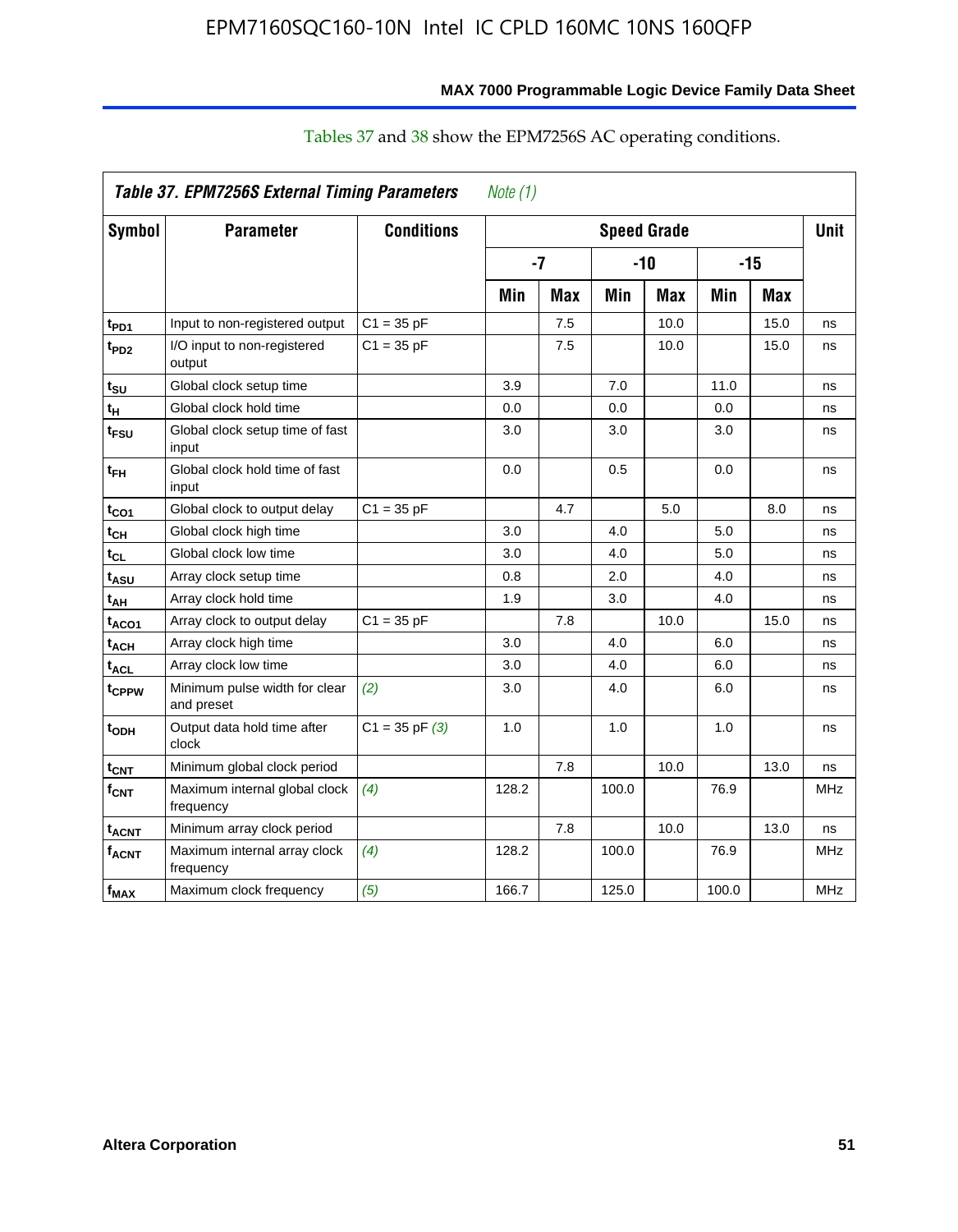| Symbol                      | <b>Parameter</b>                     | <b>Conditions</b>  |     |            |     | <b>Speed Grade</b> |            |            | <b>Unit</b> |
|-----------------------------|--------------------------------------|--------------------|-----|------------|-----|--------------------|------------|------------|-------------|
|                             |                                      |                    |     | -7         |     | $-10$              |            | $-15$      |             |
|                             |                                      |                    | Min | <b>Max</b> | Min | <b>Max</b>         | <b>Min</b> | <b>Max</b> |             |
| $t_{IN}$                    | Input pad and buffer delay           |                    |     | 0.3        |     | 0.5                |            | 2.0        | ns          |
| $t_{IO}$                    | I/O input pad and buffer delay       |                    |     | 0.3        |     | 0.5                |            | 2.0        | ns          |
| t <sub>FIN</sub>            | Fast input delay                     |                    |     | 3.4        |     | 1.0                |            | 2.0        | ns          |
| t <sub>SEXP</sub>           | Shared expander delay                |                    |     | 3.9        |     | 5.0                |            | 8.0        | ns          |
| t <sub>PEXP</sub>           | Parallel expander delay              |                    |     | 1.1        |     | 0.8                |            | 1.0        | ns          |
| t <sub>LAD</sub>            | Logic array delay                    |                    |     | 2.6        |     | 5.0                |            | 6.0        | ns          |
| $t_{LAC}$                   | Logic control array delay            |                    |     | 2.6        |     | 5.0                |            | 6.0        | ns          |
| $t_{IOE}$                   | Internal output enable delay         |                    |     | 0.8        |     | 2.0                |            | 3.0        | ns          |
| $t_{OD1}$                   | Output buffer and pad delay          | $C1 = 35 pF$       |     | 0.5        |     | 1.5                |            | 4.0        | ns          |
| t <sub>OD2</sub>            | Output buffer and pad delay          | $C1 = 35$ pF $(6)$ |     | 1.0        |     | 2.0                |            | 5.0        | ns          |
| $t_{OD3}$                   | Output buffer and pad delay          | $C1 = 35 pF$       |     | 5.5        |     | 5.5                |            | 8.0        | ns          |
| $t_{ZX1}$                   | Output buffer enable delay           | $C1 = 35 pF$       |     | 4.0        |     | 5.0                |            | 6.0        | ns          |
| t <sub>ZX2</sub>            | Output buffer enable delay           | $C1 = 35$ pF $(6)$ |     | 4.5        |     | 5.5                |            | 7.0        | ns          |
| t <sub>ZX3</sub>            | Output buffer enable delay           | $C1 = 35 pF$       |     | 9.0        |     | 9.0                |            | 10.0       | ns          |
| $t_{\chi Z}$                | Output buffer disable delay          | $C1 = 5pF$         |     | 4.0        |     | 5.0                |            | 6.0        | ns          |
| $t_{\scriptstyle\text{SU}}$ | Register setup time                  |                    | 1.1 |            | 2.0 |                    | 4.0        |            | ns          |
| $t_H$                       | Register hold time                   |                    | 1.6 |            | 3.0 |                    | 4.0        |            | ns          |
| t <sub>FSU</sub>            | Register setup time of fast<br>input |                    | 2.4 |            | 3.0 |                    | 2.0        |            | ns          |
| $t_{FH}$                    | Register hold time of fast<br>input  |                    | 0.6 |            | 0.5 |                    | 1.0        |            | ns          |
| $t_{RD}$                    | Register delay                       |                    |     | 1.1        |     | 2.0                |            | 1.0        | ns          |
| $t_{COMB}$                  | Combinatorial delay                  |                    |     | 1.1        |     | 2.0                |            | 1.0        | ns          |
| t <sub>IC</sub>             | Array clock delay                    |                    |     | 2.9        |     | 5.0                |            | 6.0        | ns          |
| t <sub>EN</sub>             | Register enable time                 |                    |     | 2.6        |     | 5.0                |            | 6.0        | ns          |
| t <sub>GLOB</sub>           | Global control delay                 |                    |     | 2.8        |     | 1.0                |            | 1.0        | ns          |
| $t_{PRE}$                   | Register preset time                 |                    |     | 2.7        |     | 3.0                |            | 4.0        | ns          |
| $t_{\sf CLR}$               | Register clear time                  |                    |     | 2.7        |     | 3.0                |            | 4.0        | ns          |
| $t_{PIA}$                   | PIA delay                            | (7)                |     | 3.0        |     | 1.0                |            | 2.0        | ns          |
| $t_{LPA}$                   | Low-power adder                      | (8)                |     | 10.0       |     | 11.0               |            | 13.0       | ns          |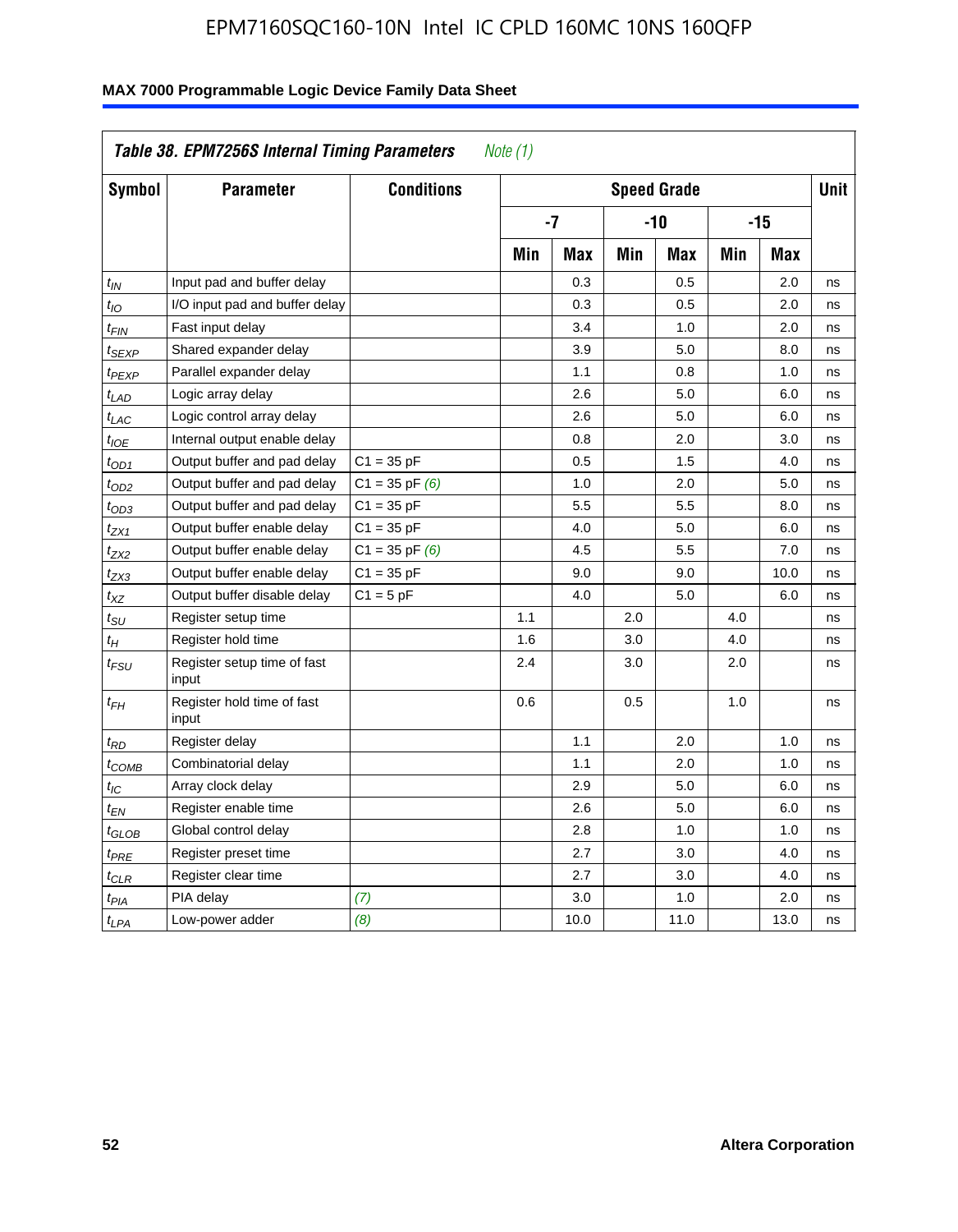**MAX 7000 Programmable Logic Device Family Data Sheet**

#### *Notes to tables:*

- (1) These values are specified under the recommended operating conditions shown in Table 14. See Figure 13 for more information on switching waveforms.
- (2) This minimum pulse width for preset and clear applies for both global clear and array controls. The  $t_{LPA}$  parameter must be added to this minimum width if the clear or reset signal incorporates the *tLAD* parameter into the signal path.
- (3) This parameter is a guideline that is sample-tested only and is based on extensive device characterization. This parameter applies for both global and array clocking.
- (4) These parameters are measured with a 16-bit loadable, enabled, up/down counter programmed into each LAB.
- (5) The  $f_{MAX}$  values represent the highest frequency for pipelined data.
- (6) Operating conditions:  $V_{\text{CCIO}} = 3.3 \text{ V} \pm 10\%$  for commercial and industrial use.
- (7) For EPM7064S-5, EPM7064S-6, EPM7128S-6, EPM7160S-6, EPM7160S-7, EPM7192S-7, and EPM7256S-7 devices, these values are specified for a PIA fan-out of one LAB (16 macrocells). For each additional LAB fan-out in these devices, add an additional 0.1 ns to the PIA timing value.
- (8) The  $t_{LPA}$  parameter must be added to the  $t_{LAD}$ ,  $t_{LAC}$ ,  $t_{IC}$ ,  $t_{EN}$ ,  $t_{SEXP}$ ,  $t_{ACL}$ , and  $t_{CPPW}$  parameters for macrocells running in the low-power mode.

## **Power Consumption**

[Supply power \(P\) versus frequency \(](http://www.altera.com/literature/an/an074.pdf) $f_{MAX}$  in MHz) for MAX 7000 devices is calculated with the following equation:

 $P = P_{INT} + P_{IO} = I_{CCLNT} \times V_{CC} + P_{IO}$ 

The  $P_{IO}$  value, which depends on the device output load characteristics and switching frequency, can be calculated using the guidelines given in *Application Note 74 (Evaluating Power for Altera Devices)*.

The  $I_{\text{CCINT}}$  value, which depends on the switching frequency and the application logic, is calculated with the following equation:

 $I_{\text{CCTNT}} =$ 

 $A \times MC_{TON} + B \times (MC_{DEFU} - MC_{TON}) + C \times MC_{LISED} \times f_{MAX} \times tog_{LC}$ 

The parameters in this equation are shown below:

| MC <sub>TON</sub> | = Number of macrocells with the Turbo Bit option turned on, |
|-------------------|-------------------------------------------------------------|
|                   | as reported in the MAX+PLUS II Report File (.rpt)           |
| MC <sub>DFV</sub> | = Number of macrocells in the device                        |
| $MC_{\rm{LISED}}$ | $=$ Total number of macrocells in the design, as reported   |
|                   | in the MAX+PLUS II Report File (.rpt)                       |
| $f_{MAX}$         | = Highest clock frequency to the device                     |
| $tog_{LC}$        | = Average ratio of logic cells toggling at each clock       |
|                   | (typically 0.125)                                           |
| A, B, C           | $=$ Constants, shown in Table 39                            |
|                   |                                                             |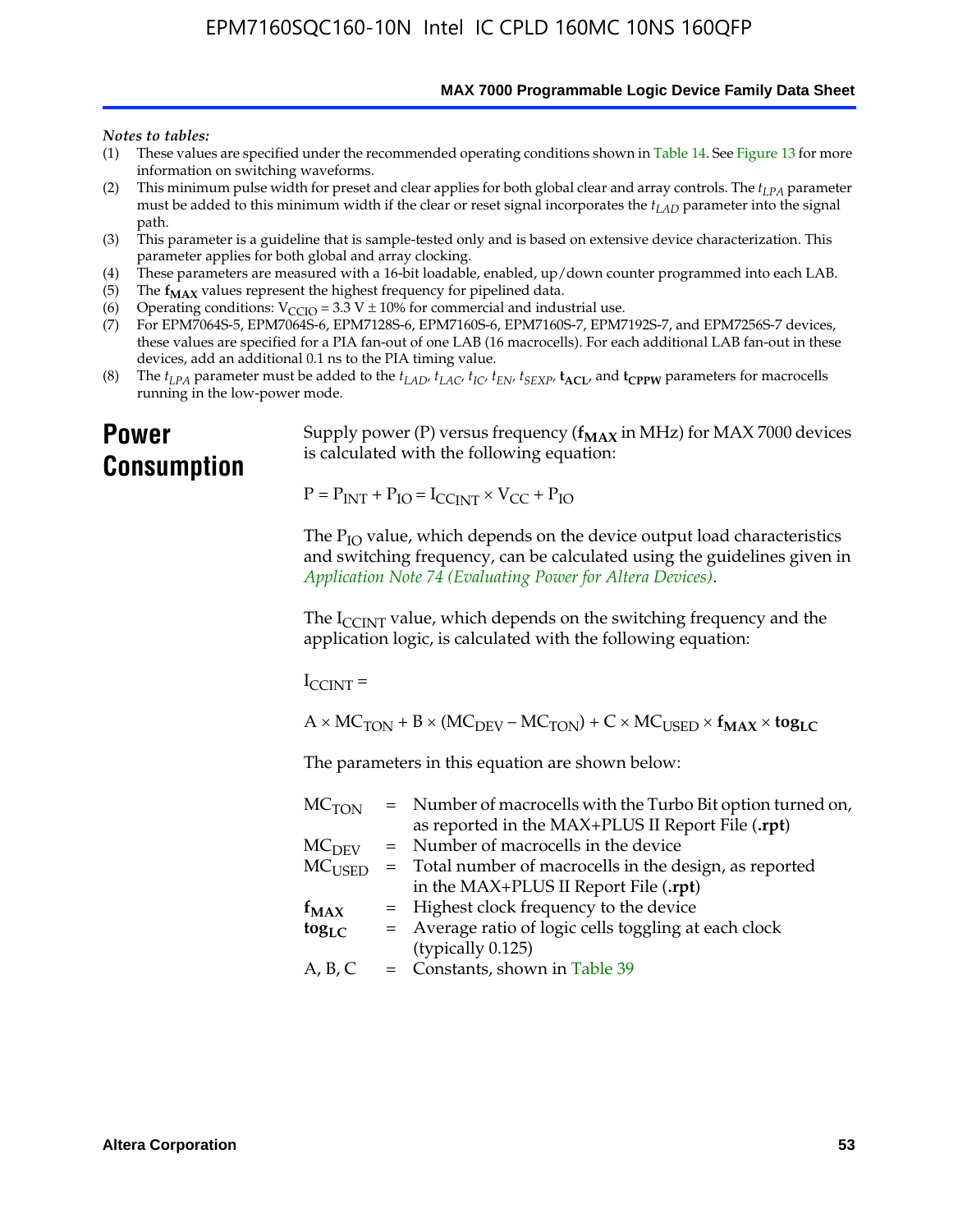| Table 39. MAX 7000 I <sub>CC</sub> Equation Constants |      |      |       |  |
|-------------------------------------------------------|------|------|-------|--|
| <b>Device</b>                                         | A    | B    | C     |  |
| EPM7032                                               | 1.87 | 0.52 | 0.144 |  |
| EPM7064                                               | 1.63 | 0.74 | 0.144 |  |
| EPM7096                                               | 1.63 | 0.74 | 0.144 |  |
| <b>EPM7128E</b>                                       | 1.17 | 0.54 | 0.096 |  |
| <b>EPM7160E</b>                                       | 1.17 | 0.54 | 0.096 |  |
| <b>EPM7192E</b>                                       | 1.17 | 0.54 | 0.096 |  |
| <b>EPM7256E</b>                                       | 1.17 | 0.54 | 0.096 |  |
| <b>EPM7032S</b>                                       | 0.93 | 0.40 | 0.040 |  |
| <b>EPM7064S</b>                                       | 0.93 | 0.40 | 0.040 |  |
| <b>EPM7128S</b>                                       | 0.93 | 0.40 | 0.040 |  |
| <b>EPM7160S</b>                                       | 0.93 | 0.40 | 0.040 |  |
| <b>EPM7192S</b>                                       | 0.93 | 0.40 | 0.040 |  |
| <b>EPM7256S</b>                                       | 0.93 | 0.40 | 0.040 |  |

This calculation provides an  $I_{CC}$  estimate based on typical conditions using a pattern of a 16-bit, loadable, enabled, up/down counter in each LAB with no output load. Actual  $I_{CC}$  values should be verified during operation because this measurement is sensitive to the actual pattern in the device and the environmental operating conditions.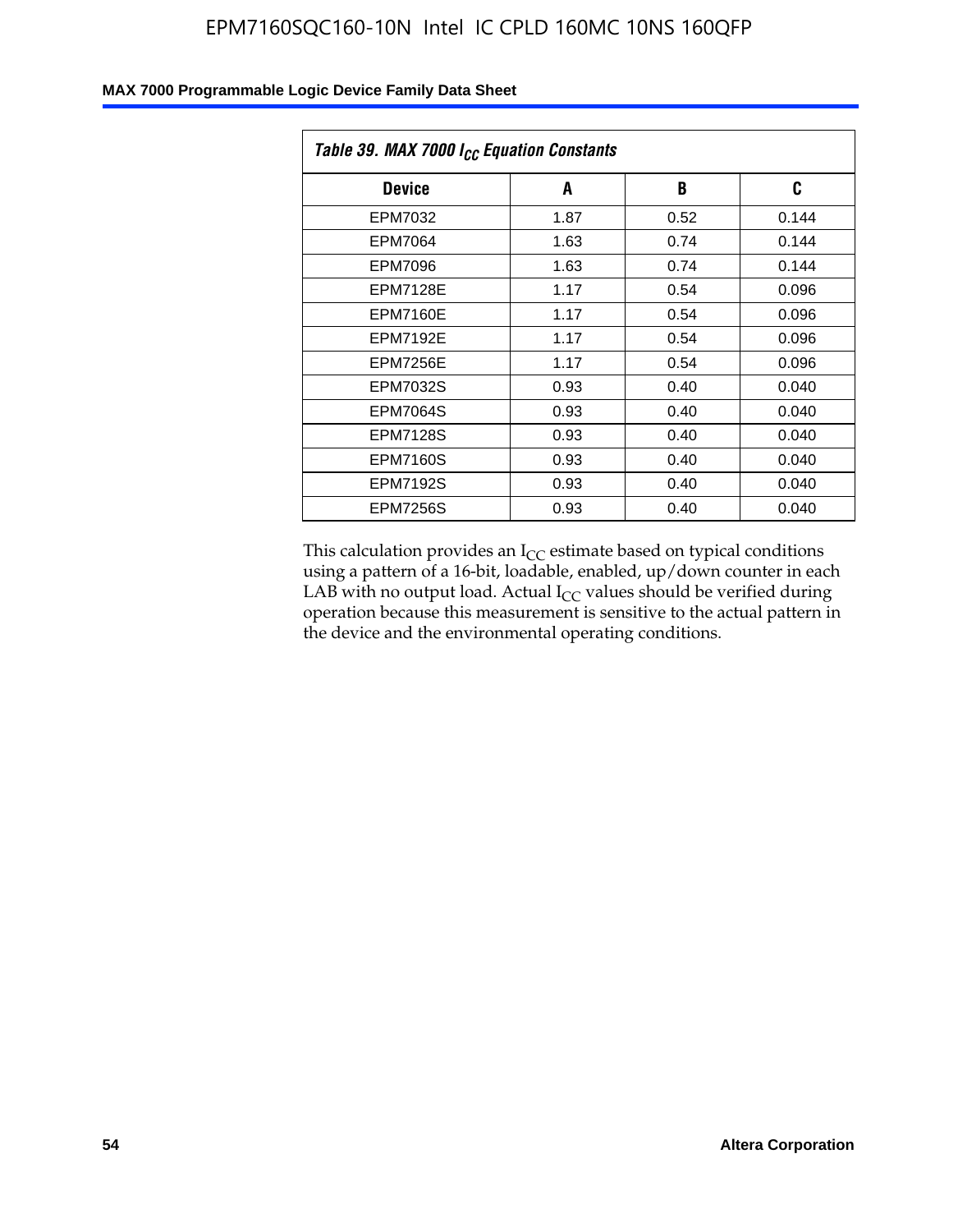**MAX 7000 Programmable Logic Device Family Data Sheet**

Figure 14 shows typical supply current versus frequency for MAX 7000 devices.

*Figure 14. I<sub>CC</sub> vs. Frequency for MAX 7000 Devices (Part 1 of 2)* 



**EPM7096**

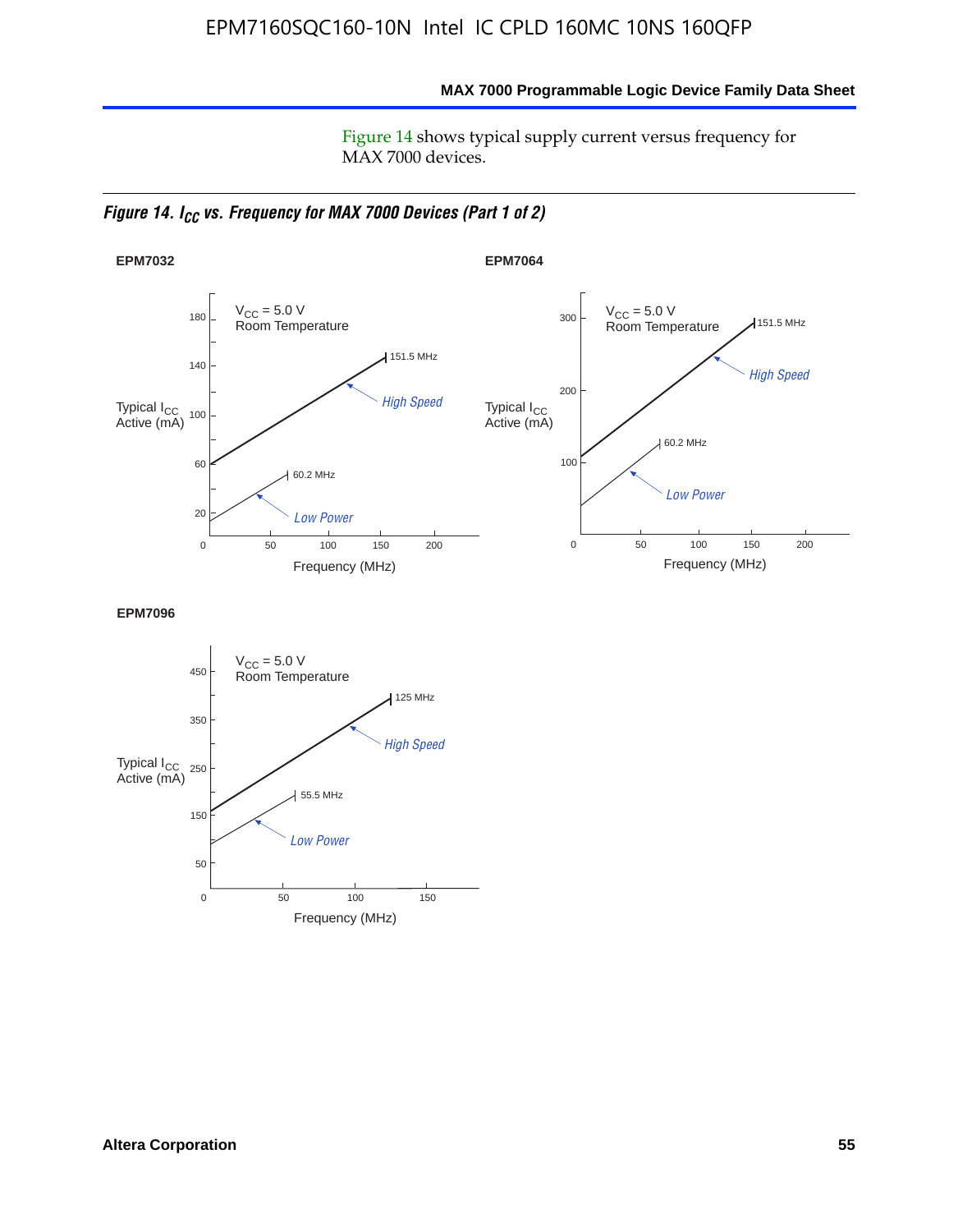

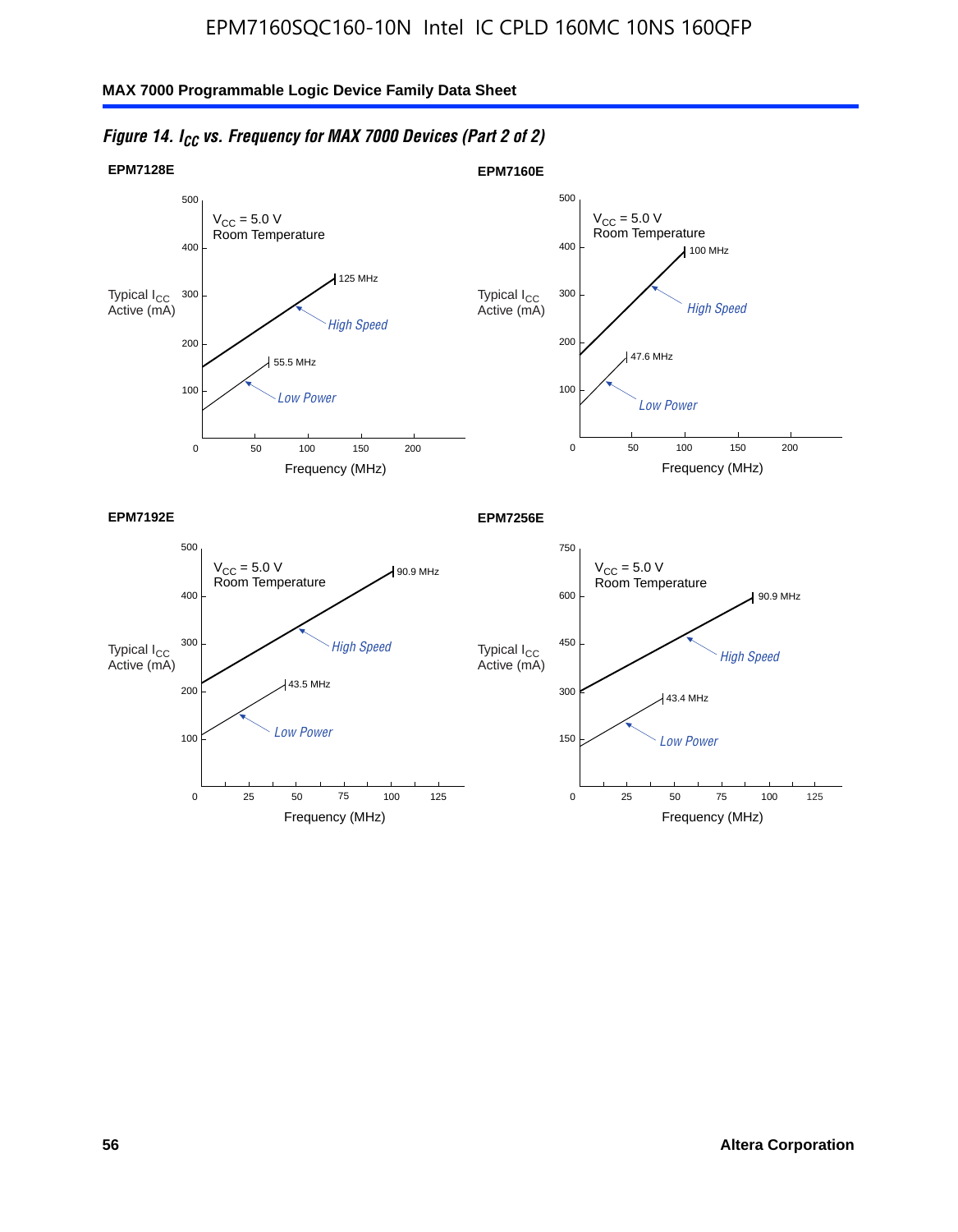Figure 15 shows typical supply current versus frequency for MAX 7000S devices.

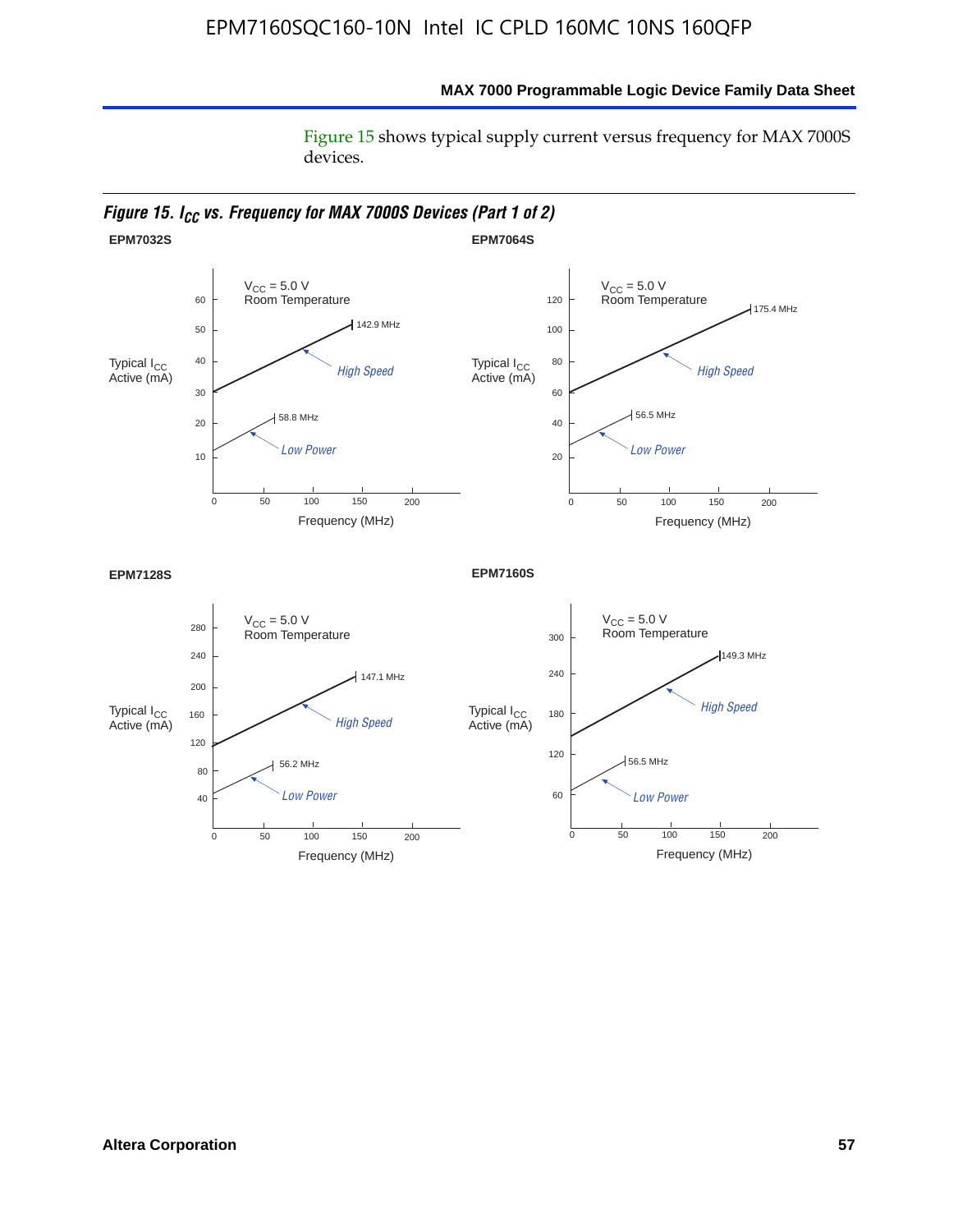#### **EPM7192S** V<sub>CC</sub> = 5.0 V<br>Room Temperature 0 Frequency (MHz) High Speed Low Power 25 100 125 125.0 MHz 55.6 MHz 60 120 180 240 300 50 75 **EPM7256S** V<sub>CC</sub> = 5.0 V<br>Room Temperature 0 Frequency (MHz) High Speed Low Power 25 100 125 128.2 MHz 56.2 MHz 100 200 300 400 50 75 Typical I<sub>CC</sub><br>Active (mA) Typical I<sub>CC</sub> Typical I<sub>CC</sub> Typical I<sub>C</sub> Typical I<sub>C</sub> Typical I<sub>C</sub> Typical I<sub>C</sub> Typical I<sub>C</sub> Typical I<sub>C</sub> Typical I<sub>C</sub> Typical I<sub>C</sub> Typical I<sub>C</sub> Typical I<sub>C</sub> Typical I<sub>C</sub> Typical I<sub>C</sub> Typical I<sub>C</sub> Typical I<sub>C</sub> Typical I<sub>C</sub> Typical I<sub>CC</sub><br>Active (mA)

## *Figure 15. I<sub>CC</sub> vs. Frequency for MAX 7000S Devices (Part 2 of 2)*

## **Device Pin-Outs**

See the Altera web site (**http://www.altera.com**) or the *Altera Digital Library* for pin-out information.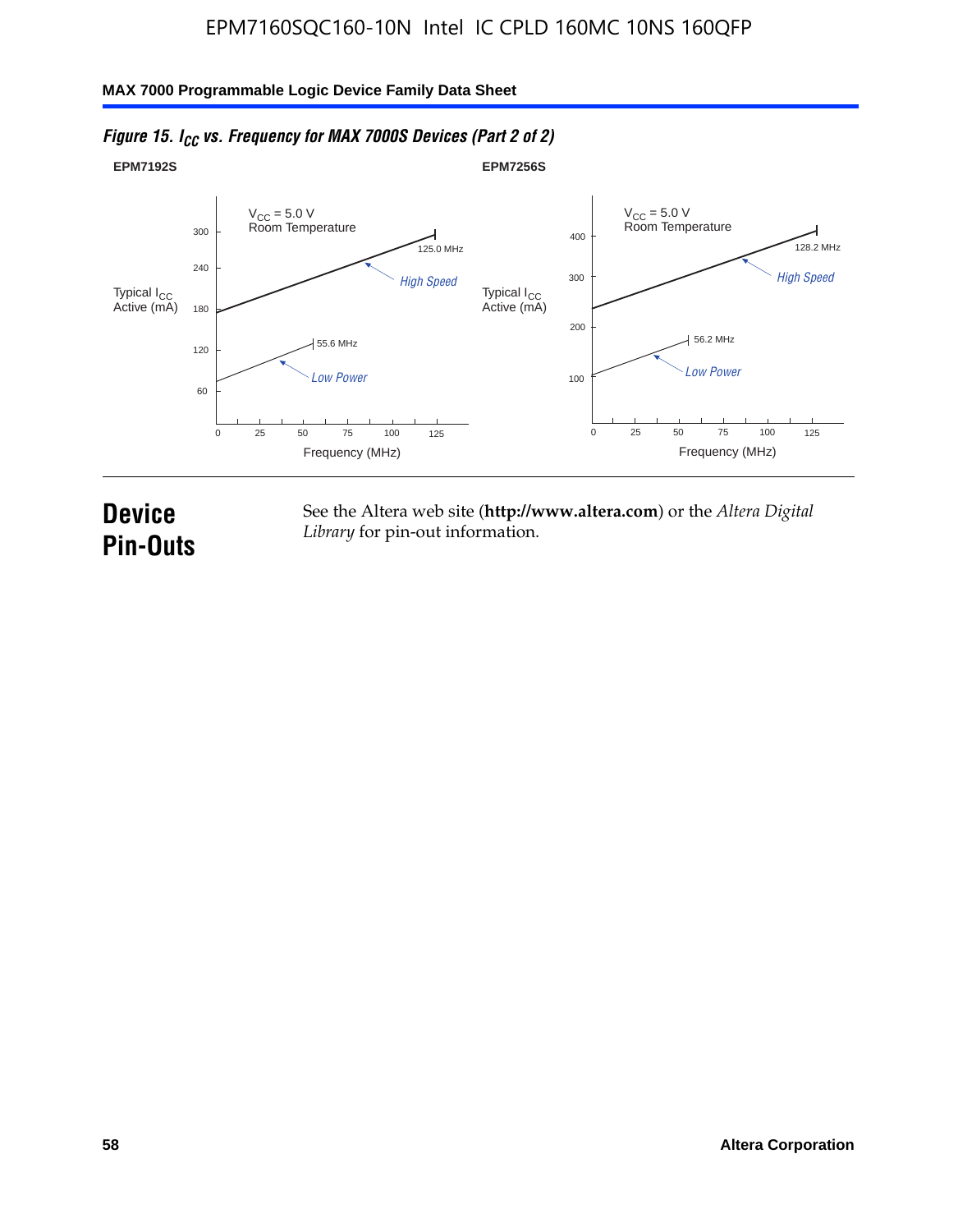Figures 16 through 22 show the package pin-out diagrams for MAX 7000 devices.



#### *Notes:*

- (1) The pin functions shown in parenthesis are only available in MAX 7000E and MAX 7000S devices.
- (2) JTAG ports are available in MAX 7000S devices only.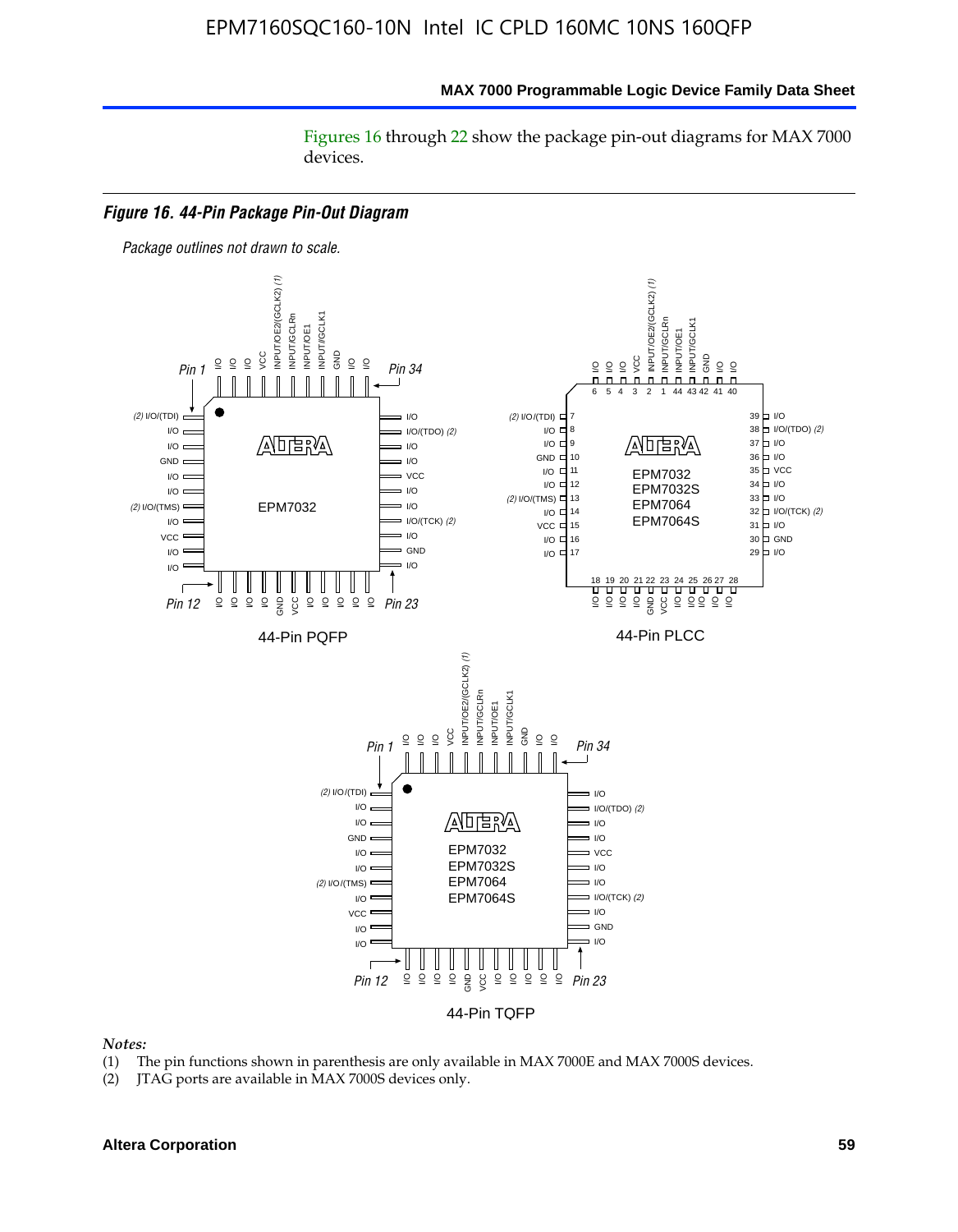### *Figure 17. 68-Pin Package Pin-Out Diagram*

*Package outlines not drawn to scale.*



#### *Notes:*

- (1) The pin functions shown in parenthesis are only available in MAX 7000E and MAX 7000S devices.
- (2) JTAG ports are available in MAX 7000S devices only.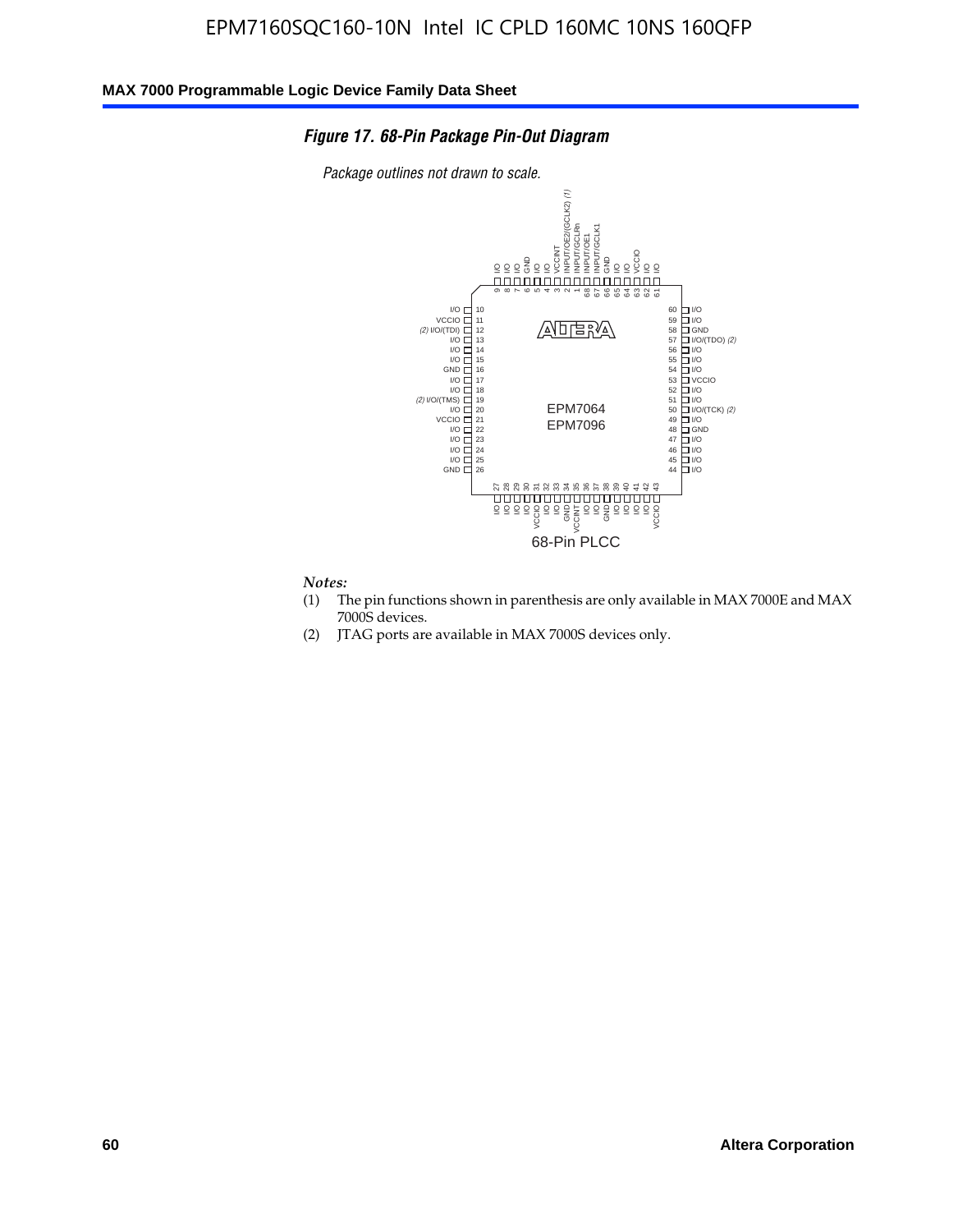### *Figure 18. 84-Pin Package Pin-Out Diagram*

*Package outline not drawn to scale.*



84-Pin PLCC

*Notes:*

- (1) Pins 6, 39, 46, and 79 are no-connect (N.C.) pins on EPM7096, EPM7160E, and EPM7160S devices.
- (2) The pin functions shown in parenthesis are only available in MAX 7000E and MAX 7000S devices.
-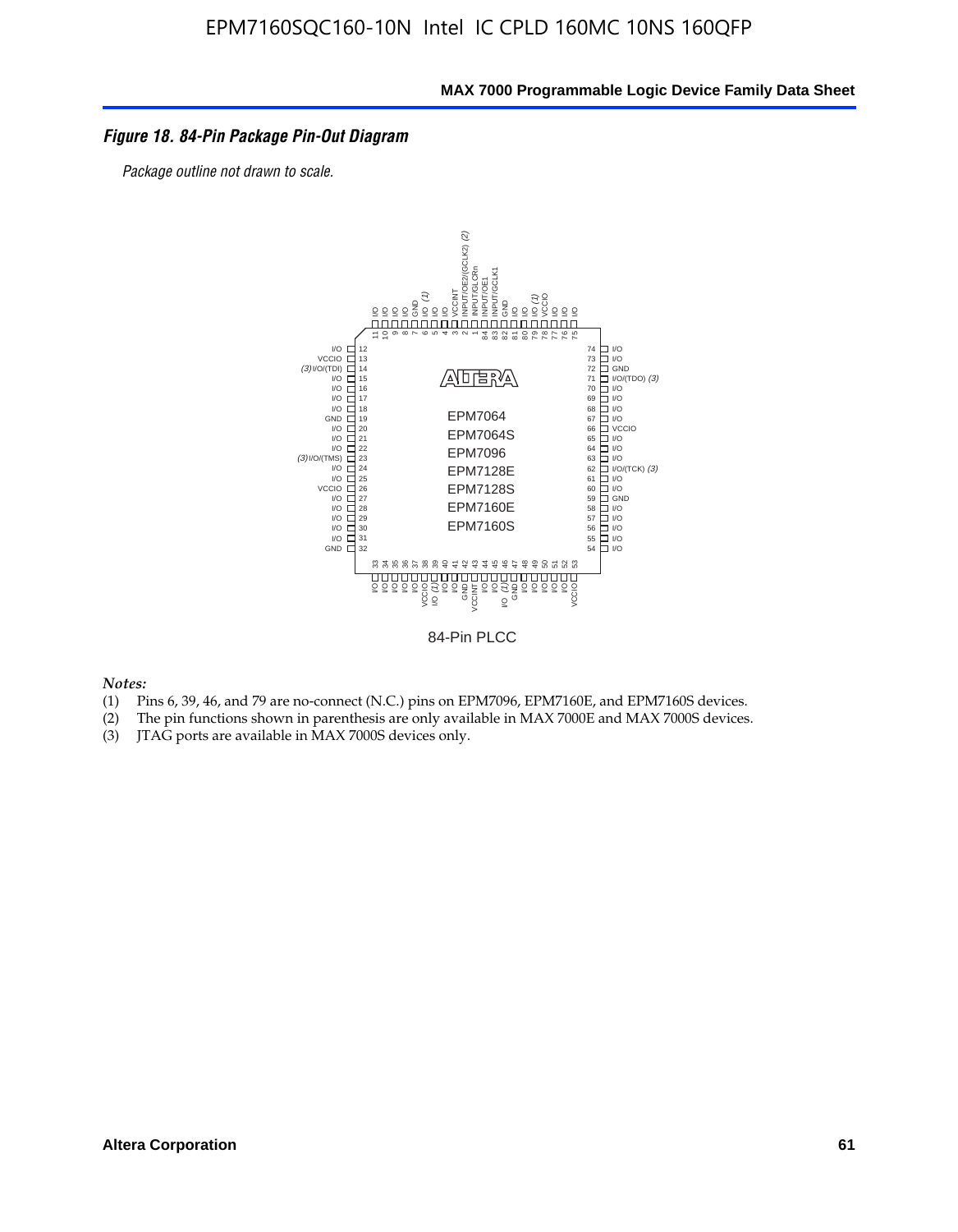### *Figure 19. 100-Pin Package Pin-Out Diagram*

*Package outline not drawn to scale.*



### *Figure 20. 160-Pin Package Pin-Out Diagram*

*Package outline not drawn to scale.*

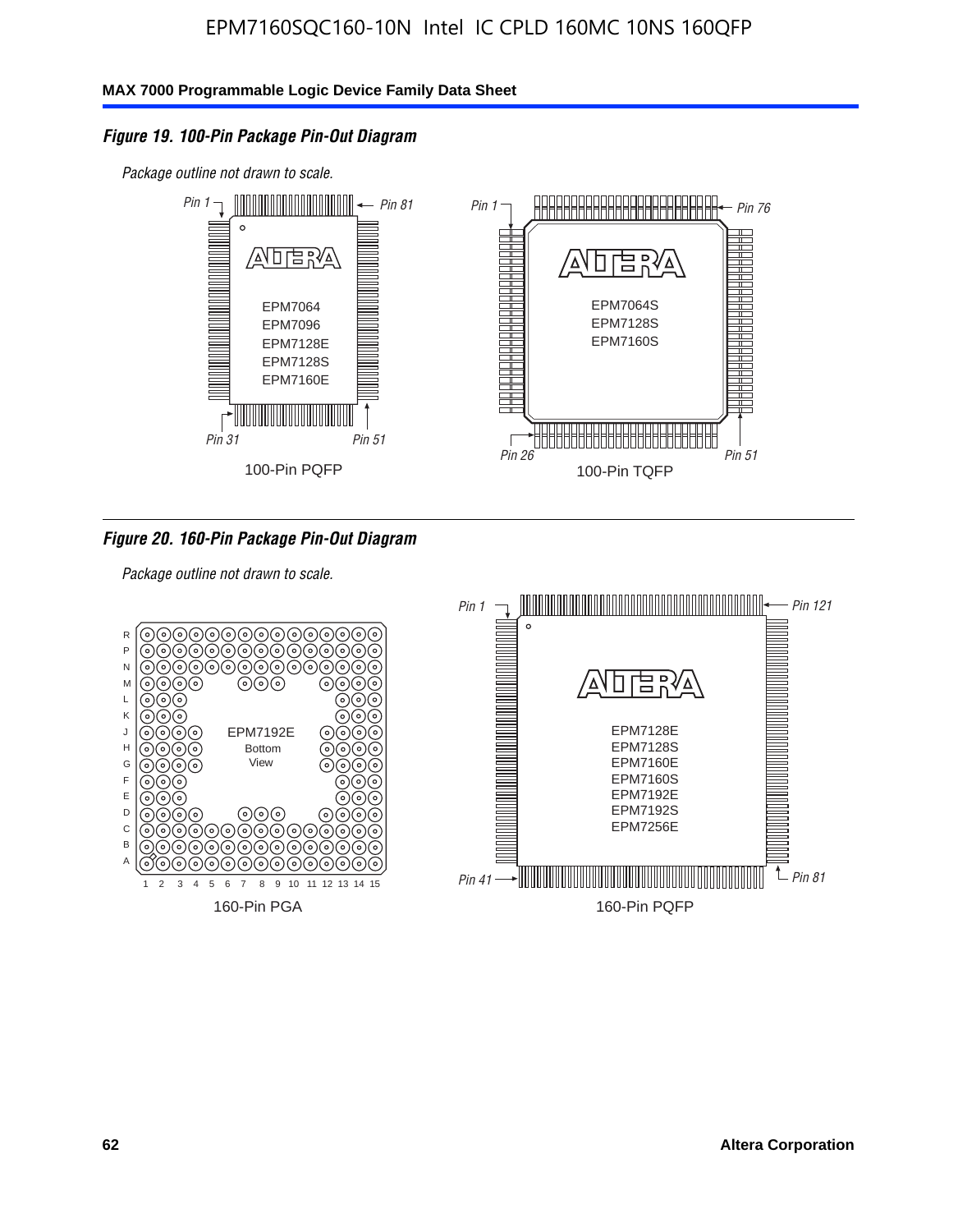### *Figure 21. 192-Pin Package Pin-Out Diagram*

*Package outline not drawn to scale.*



*Figure 22. 208-Pin Package Pin-Out Diagram*

*Package outline not drawn to scale.*

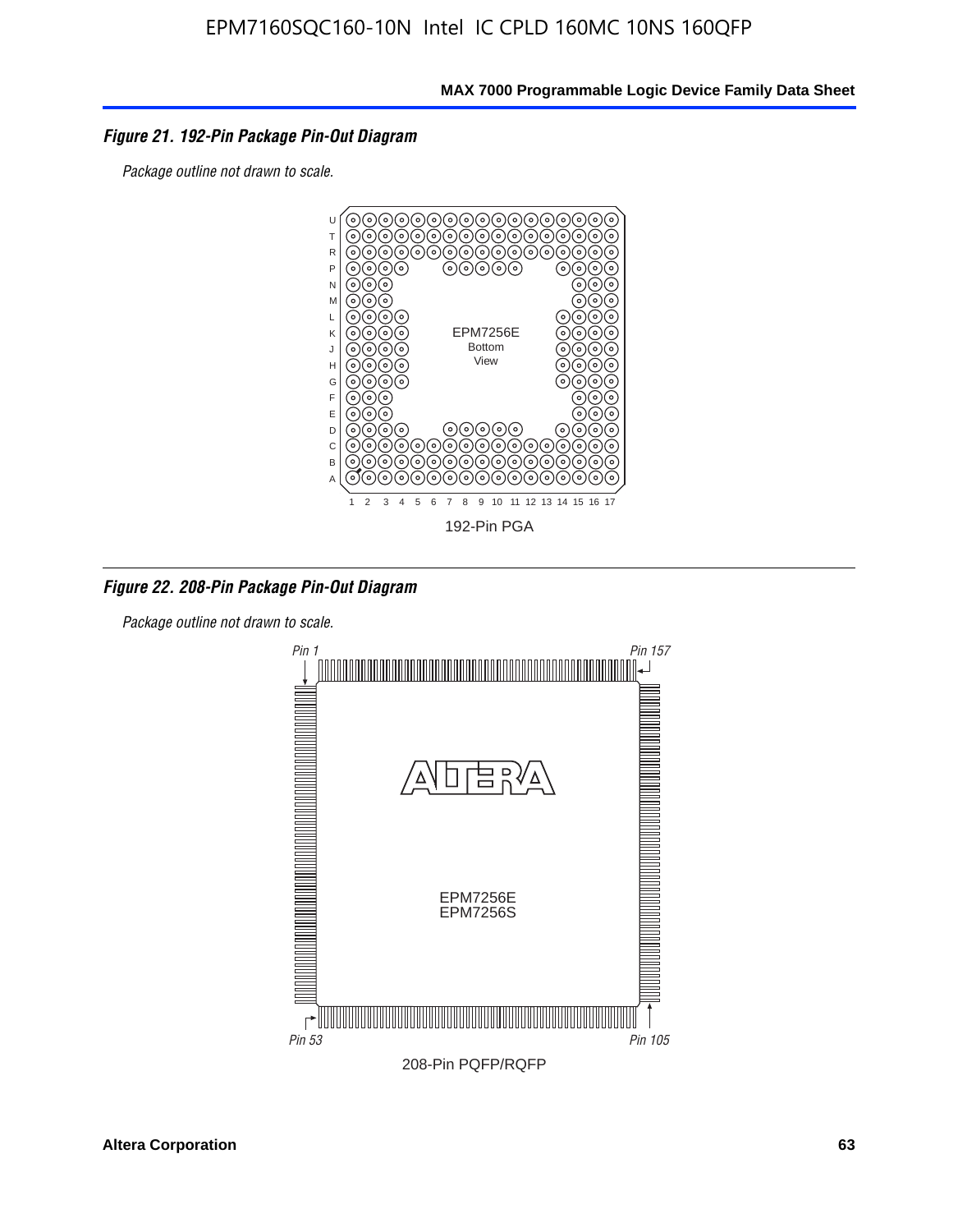#### **MAX 7000 Programmable Logic Device Family Data Sheet**

## **Revision History**

The information contained in the *MAX 7000 Programmable Logic Device Family Data Sheet* version 6.7 supersedes information published in previous versions. The following changes were made in the *MAX 7000 Programmable Logic Device Family Data Sheet* version 6.7:

### **Version 6.7**

The following changes were made in the *MAX 7000 Programmable Logic Device Family Data Sheet* version 6.7:

■ Reference to *AN 88: Using the Jam Language for ISP & ICR via an Embedded Processor* has been replaced by *AN 122: Using Jam STAPL for ISP & ICR via an Embedded Processor*.

## **Version 6.6**

The following changes were made in the *MAX 7000 Programmable Logic Device Family Data Sheet* version 6.6:

- Added Tables 6 through 8.
- Added "Programming Sequence" section on page 17 and "Programming Times" section on page 18.

## **Version 6.5**

The following changes were made in the *MAX 7000 Programmable Logic Device Family Data Sheet* version 6.5:

Updated text on page 16.

## **Version 6.4**

The following changes were made in the *MAX 7000 Programmable Logic Device Family Data Sheet* version 6.4:

■ Added *Note (5)* on page 28.

### **Version 6.3**

The following changes were made in the *MAX 7000 Programmable Logic Device Family Data Sheet* version 6.3:

■ Updated the "Open-Drain Output Option (MAX 7000S Devices Only)" section on page 20.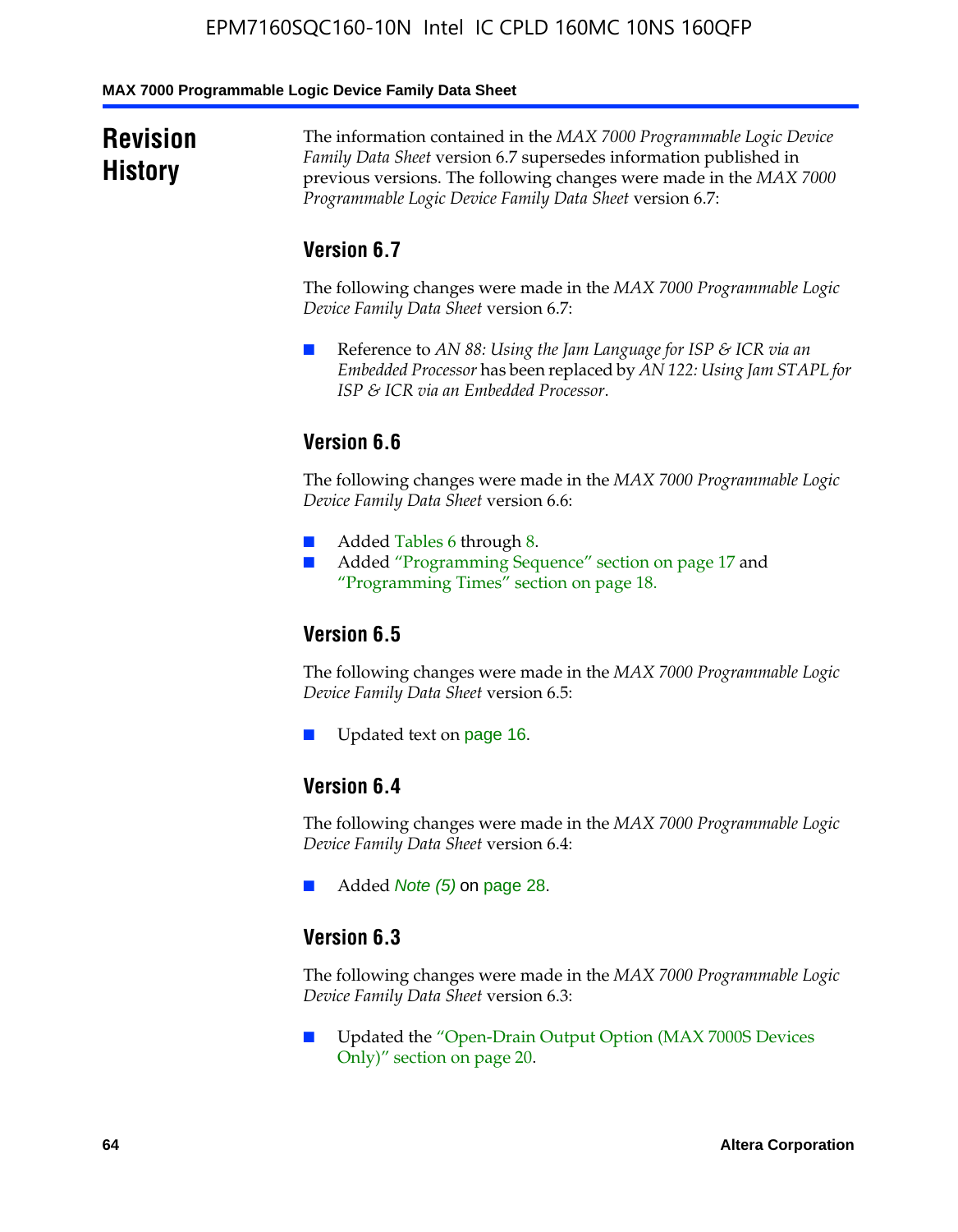

Altera Corporation 65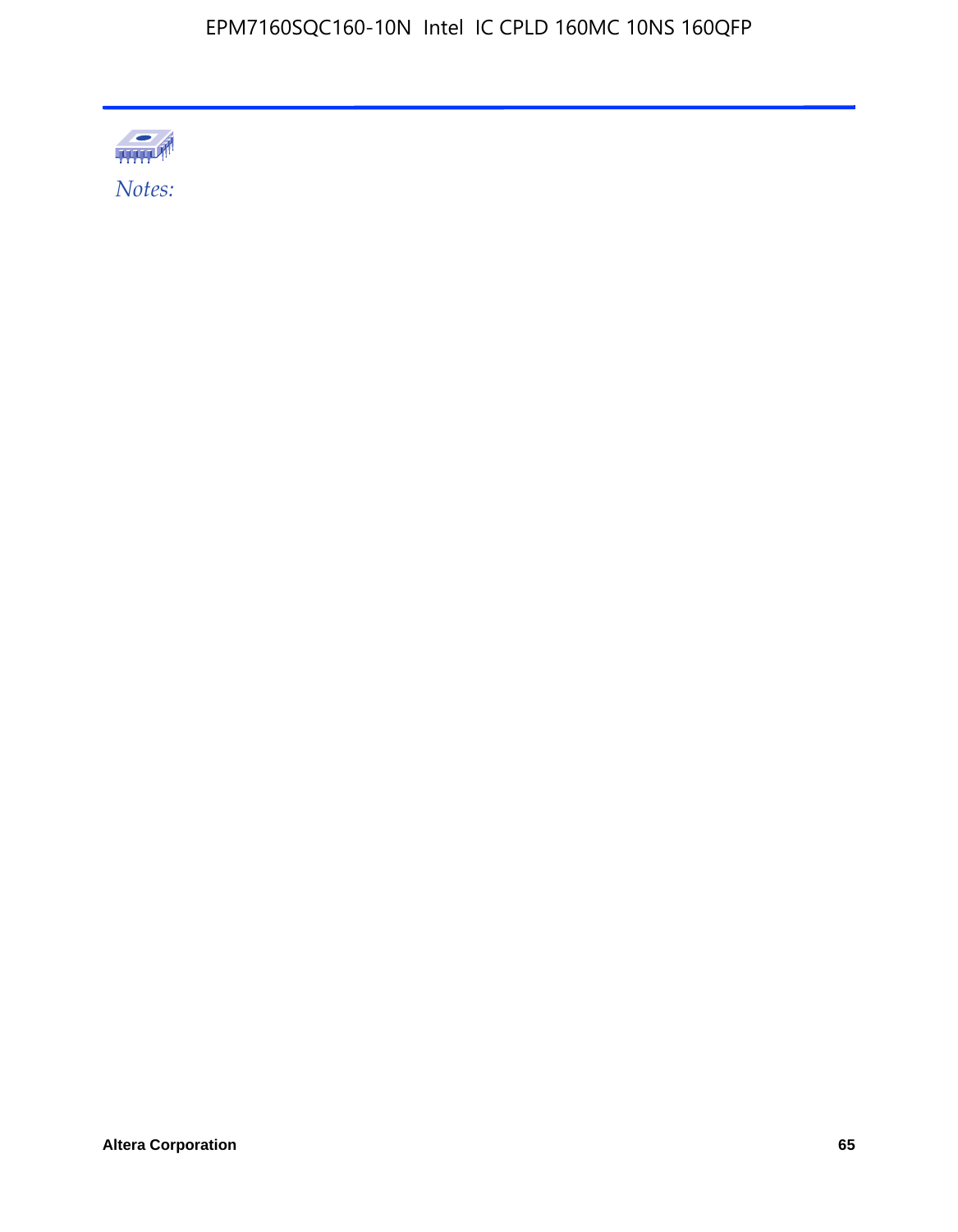

101 Innovation Drive San Jose, CA 95134 (408) 544-7000 www.altera.com Applications Hotline: (800) 800-EPLD Literature Services: literature@altera.com

Copyright © 2005 Altera Corporation. All rights reserved. Altera, The Programmable Solutions Company, the stylized Altera logo, specific device designations, and all other words and logos that are identified as trademarks and/or service marks are, unless noted otherwise, the trademarks and service marks of Altera Corporation in the U.S. and other countries. All other product or service names are the property of their respective holders. Altera products are protected under numerous U.S. and foreign patents and pending applications, maskwork rights, and copyrights. Altera warrants performance of its semiconductor products to current specifications in accordance with Altera's standard warranty, but reserves the right to make changes to any products and services at any time without notice. Altera assumes no responsibility or liability

arising out of the application or use of any information, product, or service described herein except as expressly agreed to in writing by Altera Corporation. Altera customers are advised to obtain the latest version of device specifications before relying on any published information and before placing orders for products or services.



**66 Altera Corporation**